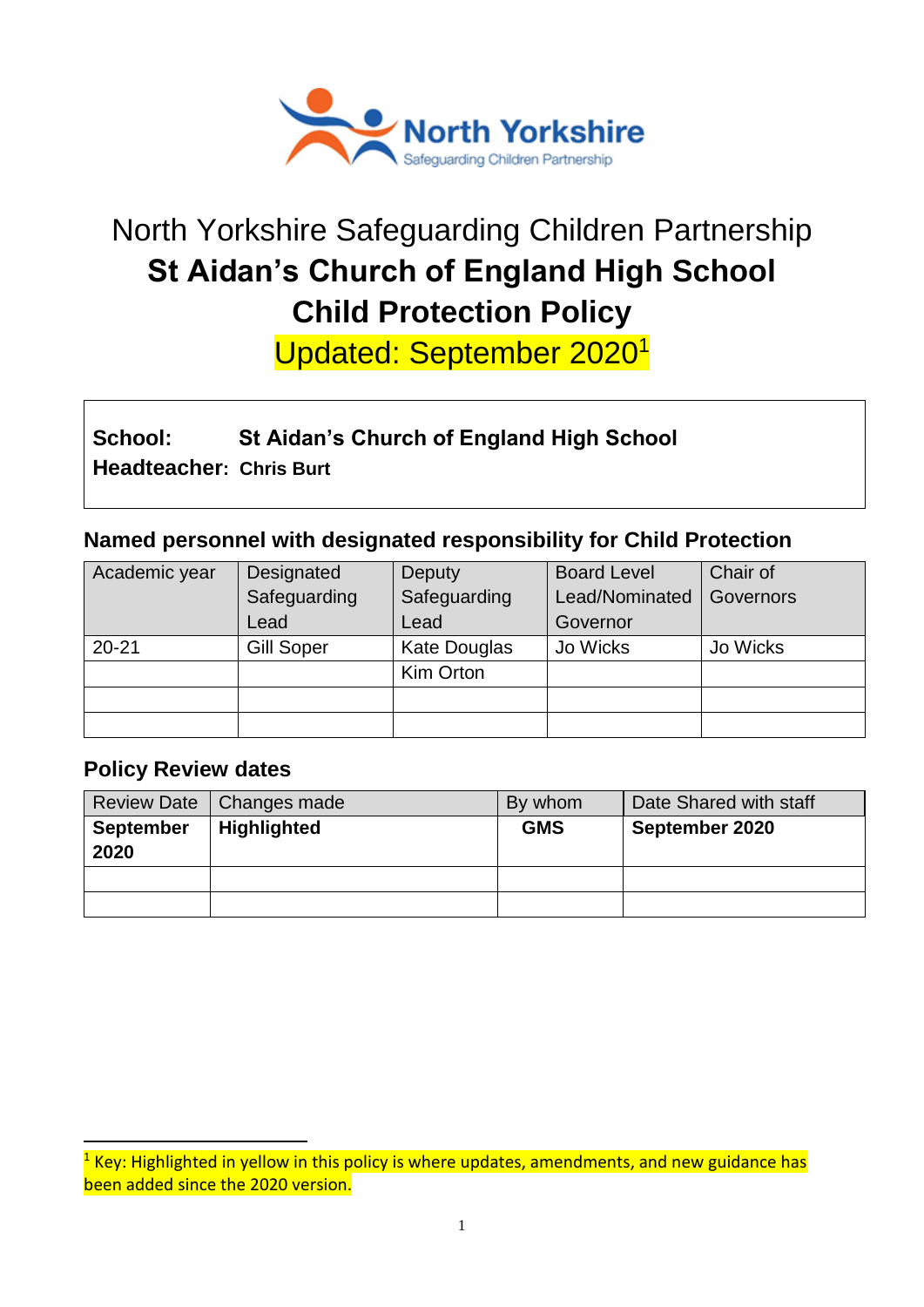# **Dates of Staff Training and details of course title and training provider**

| <b>Whole School</b> | Designated               | <b>Deputy Designated</b> | Headteacher             |
|---------------------|--------------------------|--------------------------|-------------------------|
|                     | <b>Safeguarding Lead</b> | <b>Safeguarding Lead</b> |                         |
| September 2020-     | <b>Hays-Essentials-</b>  | <b>Hays-Essentials-</b>  | <b>Hays-Essentials-</b> |
|                     | <b>Safeguarding and</b>  | <b>Safeguarding and</b>  | <b>Safeguarding and</b> |
|                     | <b>Child Protection</b>  | <b>Child Protection</b>  | <b>Child Protection</b> |
|                     | September 2020           | September 2020           | September 2020          |
|                     |                          |                          |                         |
|                     |                          |                          |                         |

# **Policy**

| Introduction |                                                                                                                            | 4        |
|--------------|----------------------------------------------------------------------------------------------------------------------------|----------|
|              | <b>School Commitment</b>                                                                                                   | 5        |
|              | Roles and Responsibilities<br>Identifying children and young people who are suffering or likely to suffer significant harm | 6<br>15  |
| Procedures   | <b>Safeguarding Appendices</b>                                                                                             | 16<br>21 |
| А.           | Allegations regarding person(s) who work with Children                                                                     | 22       |
| В.           | <b>Alternative Provision</b>                                                                                               | 24       |
|              | C. Boarding Schools, residential special schools, residential colleges and children's homes                                | 25       |
| D.           | <b>Child Sexual Exploitation (CSE) and Child Criminal Exploitation (CCE)</b>                                               | 25       |
| Е.           | Confidentiality                                                                                                            | 27       |
| F.           | Contacts                                                                                                                   | 27       |
| G.           | Curriculum                                                                                                                 | 28       |
| Н.           | Curriculum resources and support                                                                                           | 30       |
| Ī.           | <b>Domestic Abuse</b>                                                                                                      | 31       |
| J.           | Early Years (provision for Children 0-5 years)                                                                             | 31       |
| Κ.           | Host Families, homestay during exchange visits                                                                             | 33       |
| L.           | Partnership with Parents and Carers                                                                                        | 34       |
| М.           | Partnerships with other agencies                                                                                           | 35       |
| N.           | Peer / Child on Child abuse including Sexual Violence and Sexual Harassment                                                | 35       |
| О.           | Prevent, Protect and Prepare                                                                                               | 37       |
| Ρ.           | Pupil Information                                                                                                          | 39       |
| Q.           | <b>Related School Safeguarding Policies</b>                                                                                | 40       |
| R.           | Serious Violence                                                                                                           | 42       |
| S.           | <b>Safer Recruitment and Selection</b>                                                                                     | 43       |
| Τ.           | <b>Safer Working Practice</b>                                                                                              | 45       |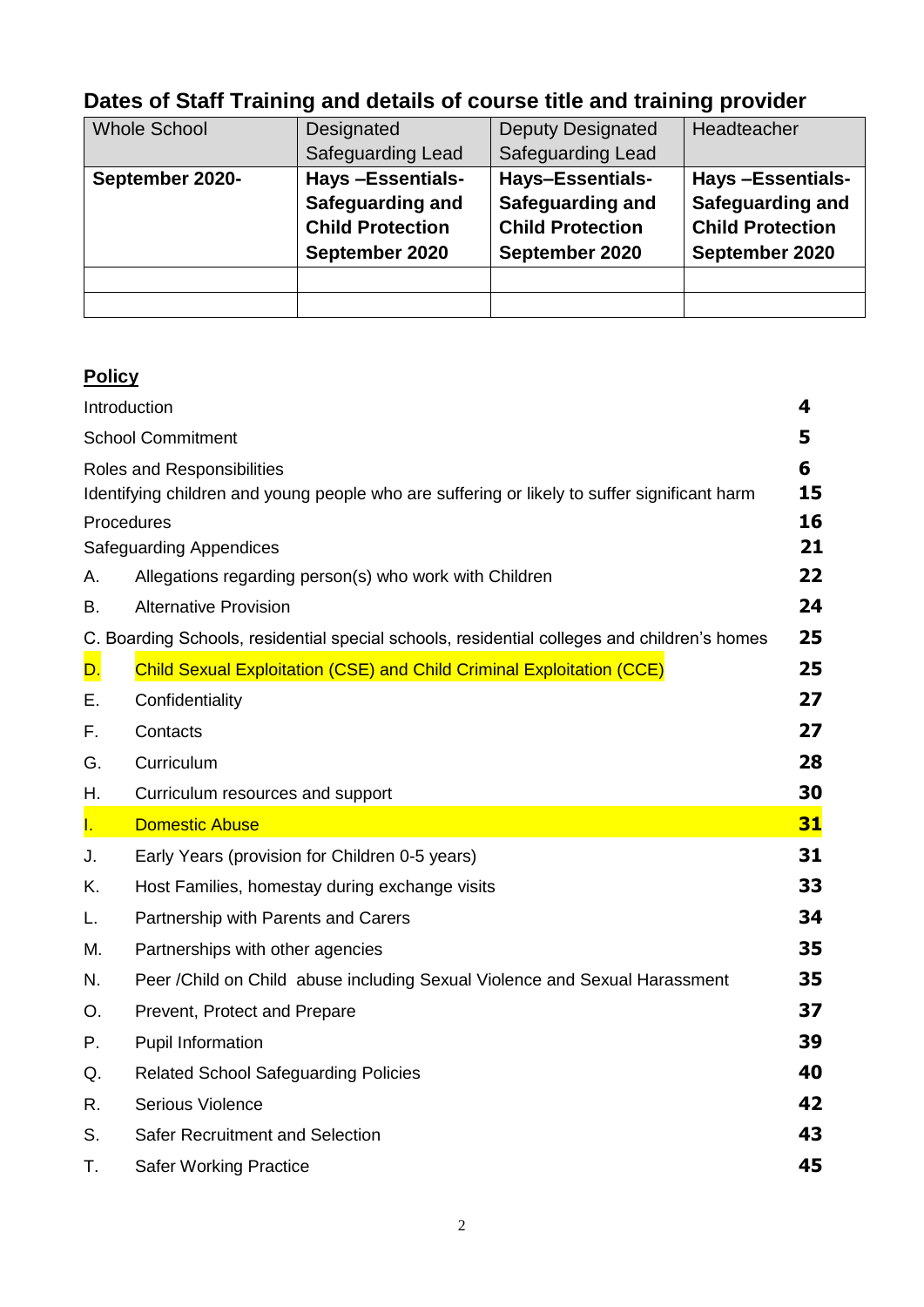| U. | Staff Induction and Training                          | 46 |
|----|-------------------------------------------------------|----|
| V. | Supervision, Support and Advice for Staff             | 48 |
| W. | The Use of 'Reasonable Force' in Schools and Colleges | 49 |
| X. | Vulnerable Children                                   | 49 |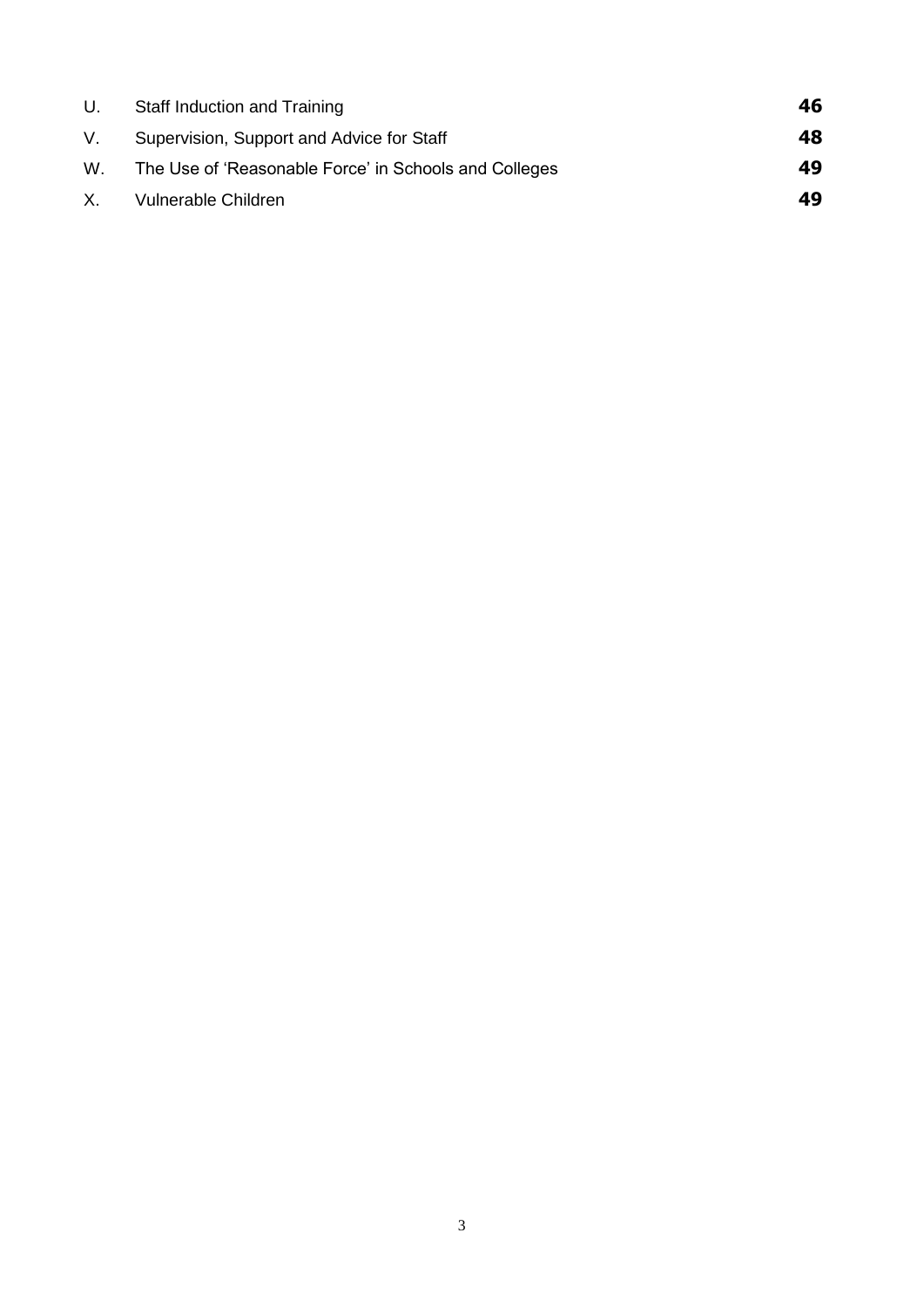<span id="page-3-0"></span>The policy updates the sample policy issued in 2019 and is in line with:

- Sections 175 of the Education Act 2002 and Education (Independent School Standards) Regulations 2014.
- [North Yorkshire Safeguarding Children Partnership \(NYSCP\) Safeguarding](https://www.safeguardingchildren.co.uk/professionals/)  [Procedures and Practice Guidance](https://www.safeguardingchildren.co.uk/professionals/)
- *[Working Together To Safeguard Children](https://www.gov.uk/government/publications/working-together-to-safeguard-children--2)* HM Government 2018
- *[Keeping Children Safe in Education](https://www.gov.uk/government/publications/keeping-children-safe-in-education--2)* (KCSIE) DfE 2020
- School's duty under the Children Act 2004, to co-operate with other organisations and agencies.
- *What To Do If You Are Worried A Child is Being Abused* 2015
- Recommendations from national and local Serious Case Reviews
- *Statutory Framework for the Early Years Foundation Stage Section 3 – The Safeguarding And Welfare Requirements,* March 2017
- *Sexual Violence and sexual harassment between children in schools and colleges DfE 2018*
- *DfE guidance relating to COVID19 [https://www.gov.uk/government/publications/covid-19-safeguarding-in-schools](https://www.gov.uk/government/publications/covid-19-safeguarding-in-schools-colleges-and-other-providers)[colleges-and-other-providers](https://www.gov.uk/government/publications/covid-19-safeguarding-in-schools-colleges-and-other-providers)*

Please note that this schools should ensure that this policy is used in conjunction with the [NYSCP Covid-19 School Child Protection Policy Addendum \(June 2020\)](https://cyps.northyorks.gov.uk/covid-19-working-towards-wider-re-opening-schools) during the Covid-19 pandemic.

#### **This policy applies to all adults, including volunteers, working in or on behalf of the school.**

Safeguarding and promoting the welfare of children is **everyone's** responsibility. **Everyone** who comes into contact with children and their families and carers has a role to play. In order to fulfil this responsibility effectively, all professionals should make sure their approach is child-centred. This means that they should consider, at all times, what is in the **best interests** of the child.

 *Keeping Children Safe in Education* (KCSIE) DfE 2020

Safeguarding includes the establishment and implementation of procedures to protect children from deliberate harm, however, safeguarding also encompasses all aspects of pupils' health, and safety and well-being (see Appendix K Related school safeguarding policies).

Safeguarding and promoting the welfare of children is defined as:

- Protecting children from maltreatment;
- Preventing impairment of children's **mental and physical health**;
- Ensuring that children grow up in circumstances consistent with the provision of safe and effective care; and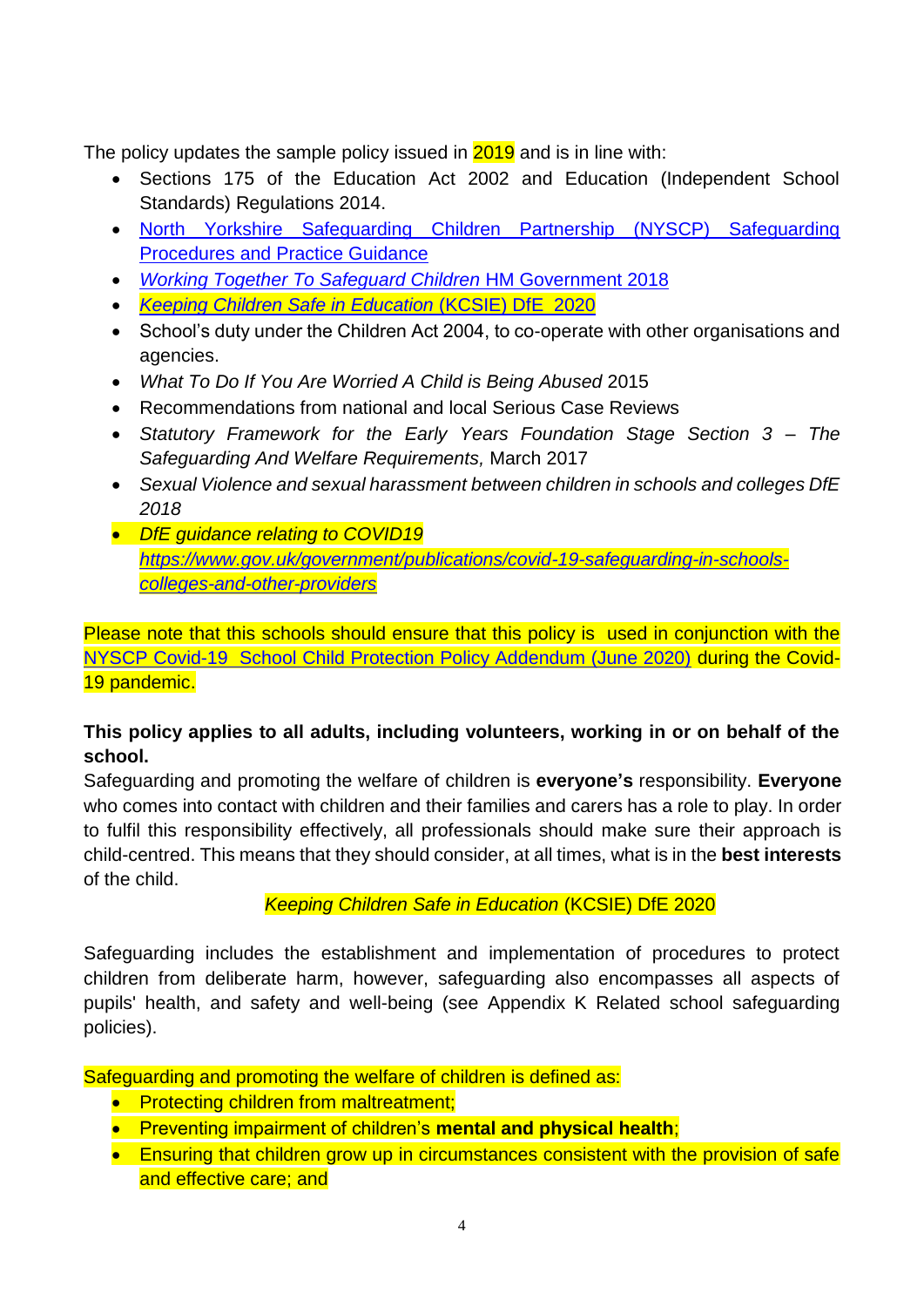#### • Taking action to enable all children to have the best outcomes.

#### **Sample insert for school brochure**

**St Aidan's** School is committed to ensuring the welfare and safety of all children in school. All North Yorkshire schools, including St Aidan's School, follow the North Yorkshire Safeguarding Children Partnership procedures. The school will, normally, endeavour to discuss all concerns with parents about their child/ren. However, there may be exceptional circumstances when the school will discuss concerns with Social Care and/or the Police without parental knowledge (in accordance with Child Protection procedures). The school will, of course, always aim to maintain a positive relationship with all parents. The school's child protection policy is available publicly via the school's website.

#### <span id="page-4-0"></span>**School Commitment**

#### **The Designated Safeguarding Lead is: Gill Soper**

#### **And the person/s who deputise/s in their absence is/are: Kate Douglas, Kim Orton**

School is committed to Safeguarding and Promoting the Welfare of all of its pupils*.* Each pupil's welfare is of paramount importance. We recognise that some children *may* be especially vulnerable to abuse e.g. those with Special Educational Needs and Disabilities (ref. KCSIE para 126), those living in adverse circumstances. We recognise that children who are abused or neglected may find it difficult to develop a sense of self-worth and to view the world in a positive way. Whilst at school, their behaviour may be challenging. We recognise that some children who have experienced abuse may harm others. We will always take a considered and sensitive approach in order that we can support all of our pupils.

#### **Multi-agency working in North Yorkshire**

With effect from 29<sup>th</sup> September 2019, North Yorkshire Safeguarding Children Partnership amalgamated with North Yorkshire Children Trust Board to form the North Yorkshire Safeguarding Children Partnership (NYSCP). The school has a pivotal role to play in multiagency safeguarding arrangements NYSCP, and contributes to multi-agency working in line with statutory guidance Working Together to Safeguard Children 2018.

The three statutory safeguarding partners (North Yorkshire County Council, Health, and Police) have made arrangements to allow all schools and colleges in the local area to be fully engaged, involved and included in the new safeguarding arrangements. As a named as a relevant agency we are under a statutory duty to co-operate with the published arrangements.

#### **THE SCHOOL IS AWARE OF AND WILL ALWAYS ACT IN LINE WITH [THE NYSCP](http://www.safeguardingchildren.co.uk/) [POLICIES AND PROCEDURES AND PRACTICE GUIDANCE](http://www.safeguardingchildren.co.uk/)**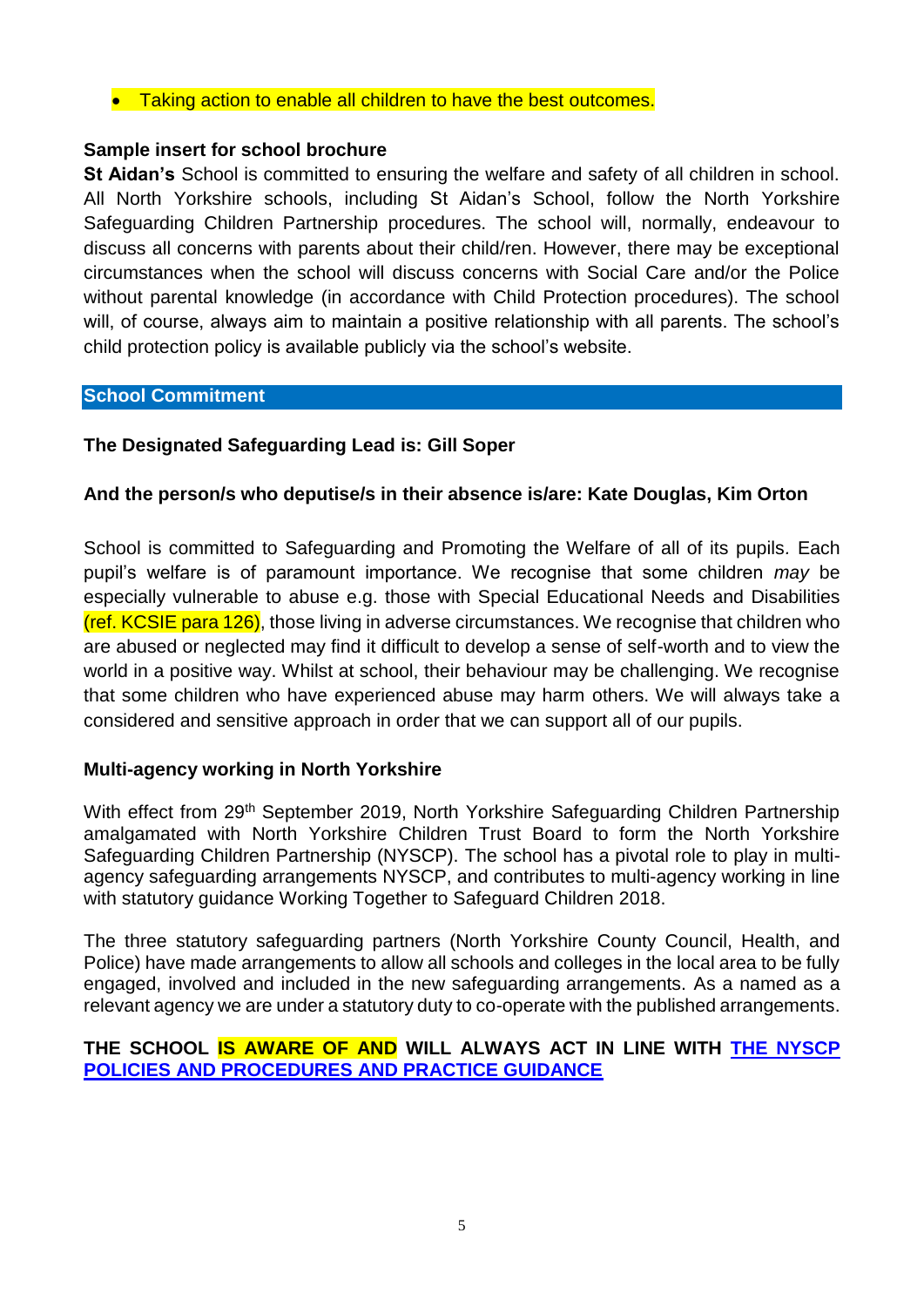#### <span id="page-5-0"></span>**The Governing Body/Proprietor/Management Committee should ensure that:**

- the school is aware of and complies with the Local Authority's arrangements to promote co-operation between itself, the school and relevant partners and organisations who are engaged in activities relating to children
- the school contributes to inter-agency working in line with statutory guidance [Working](https://www.gov.uk/government/publications/working-together-to-safeguard-children--2) [Together to Safeguard](https://www.gov.uk/government/publications/working-together-to-safeguard-children--2) Children
- there is a clear accountability for the commissioning and / or provision of services designed to safeguard and promote the welfare of children
- there is a senior board level lead to take leadership responsibility for the school's safeguarding arrangements (e.g. nominated governor)
- the school has a child protection policy and procedures in place. They are in accordance with government guidance and refer to locally agreed inter-agency procedures put in place by the NYSCP, are updated annually, and available publicly either via the school or college website or by other means
- there is recognition of the expertise that staff build by undertaking safeguarding training and managing safeguarding concerns on a daily basis. Opportunity should therefore be provided for staff to contribute to and shape safeguarding arrangements and child protection policy
- the child protection policy and procedures are provided to and read by all staff, including temporary staff and volunteers, on induction.
- all staff read at least part one of  $KCSIE$  2020 and all leaders and staff who work directly with children read Annex A of KCSIE 2020
- mechanisms are in place to assist staff to understand and discharge their role and responsibilities as set out in Part one of **KCSIE 2020**
- all staff undertake appropriate child protection training
- a senior member of the school's leadership team is designated to take lead responsibility for safeguarding and child protection (Designated Safeguarding Lead). This is explicit in the DSL's job description (Annex B KCSIE) and the need for a deputy DSL is reviewed
- the DSL has the appropriate authority and the time, funding, training, resources and support to provide advice and support to other staff on child welfare and child protection matters, to take part in strategy discussions and inter-agency meetings – and/or to support other staff to do so – and to contribute to the assessment of children
- information regarding the role of the DSL is provided to all staff and volunteers on induction
- a designated teacher is appointed and appropriately trained to promote the educational achievement of children who are looked after and have previously been looked after, (children who have left care through adoption, special guardianship or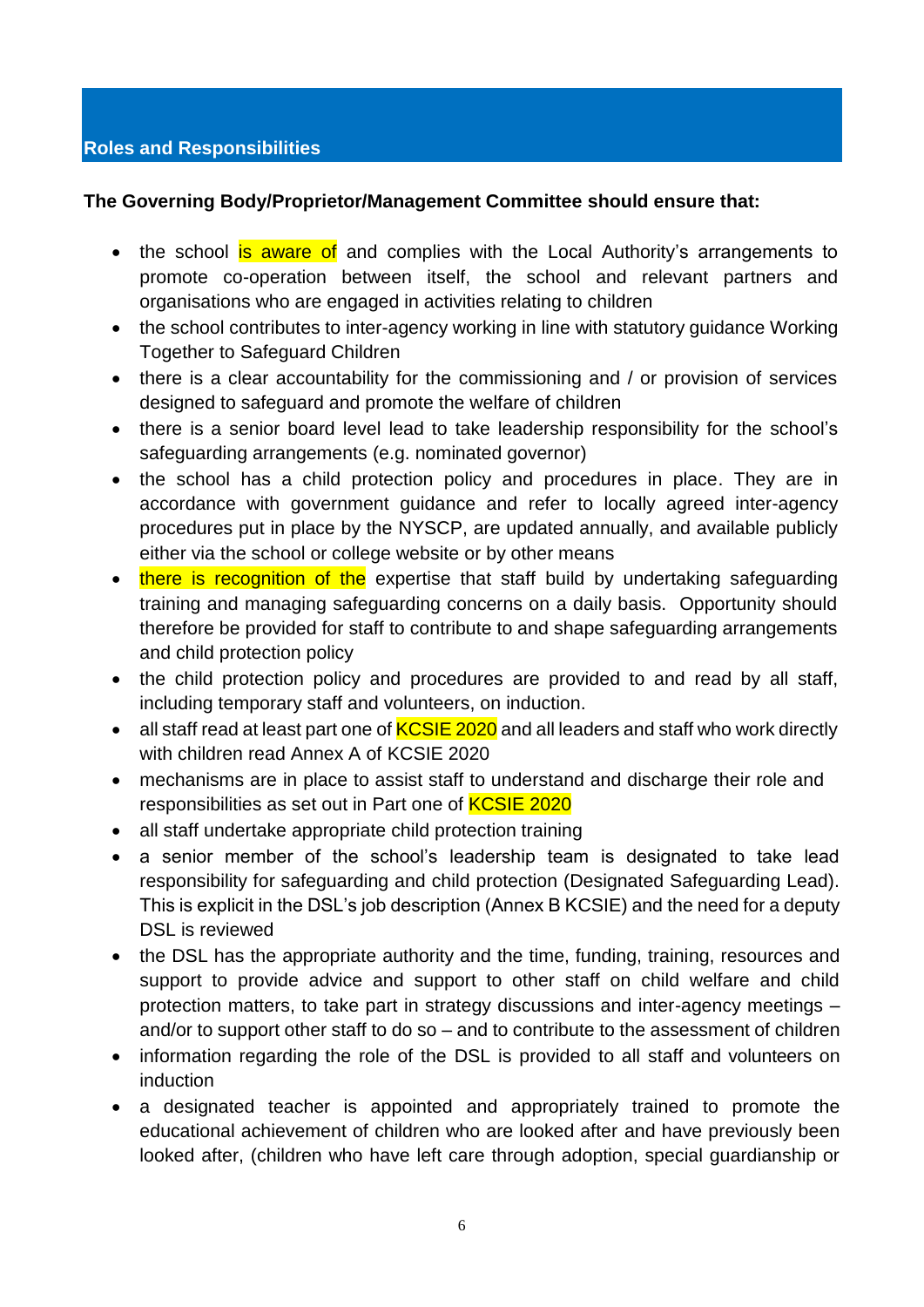child arrangement orders or who were adopted from state care outside England and Wales,) and should work with the Virtual School Head.

- staff have the skills, knowledge and understanding necessary to keep looked after, and previously looked after children safe
- appropriate staff have the information they need in relation to a child's looked after legal status
- the DSL holds information on which children have a social worker so that decisions can be made in the best interests of the child's safety, welfare and educational **outcomes**
- the school accesses a range of advice to help them identify children in need of additional mental health support
- the school prevents people who pose a risk of harm from working with children by adhering to statutory responsibilities to check staff who work with children*,* and taking proportionate decisions on whether to ask for any checks beyond what is required and ensuring volunteers are appropriately supervised
- the school has written recruitment and selection policies and procedures in place
- at least one person on any appointment panel has undertaken safer recruitment training
- the school has a staff behaviour policy (code of conduct) which should amongst other things include acceptable use of technologies, staff/pupil relationships and communications including the use of social media. This is provided to all staff, including temporary staff and volunteers, on induction
- staff and governors adhere to the school's policy on acceptable use of technologies and communication using technologies. CYPS [Information Site](https://cyps.northyorks.gov.uk/health-wellbeing-pshe) includes a model acceptable use policy for staff and governors to sign (in the NYCC Online Safety Guidance for Schools)
- the school has a [code of conduct for](https://www.nga.org.uk/codeofconduct2017) governors
- the school has procedures for dealing with allegations of abuse against staff, including supply staff, and volunteers that comply with guidance from the NYSCP and locally agreed inter-agency procedures (Appendix A in this policy)
- the proprietor/chair of governors liaises with the LADO and/or partner agencies in the event of allegations of abuse being made against the head teacher
- in the event of allegations of abuse being made against the Headteacher, where the Headteacher is also the sole proprietor of an independent school, allegations are reported directly to the LADO.
- there are procedures in place to make a referral to the Disclosure and Barring Service (DBS) if a person in regulated activity has harmed or poses a risk of harm to a child or vulnerable adult and the individual has been removed from working (paid or unpaid) in regulated activity, or would have been removed had they not left
- children are taught about safeguarding, including online, through teaching and learning opportunities, as part of providing a broad and balanced curriculum. This may include covering relevant issues through personal, social health and economic education (PSHE). The Government has made regulations which will make the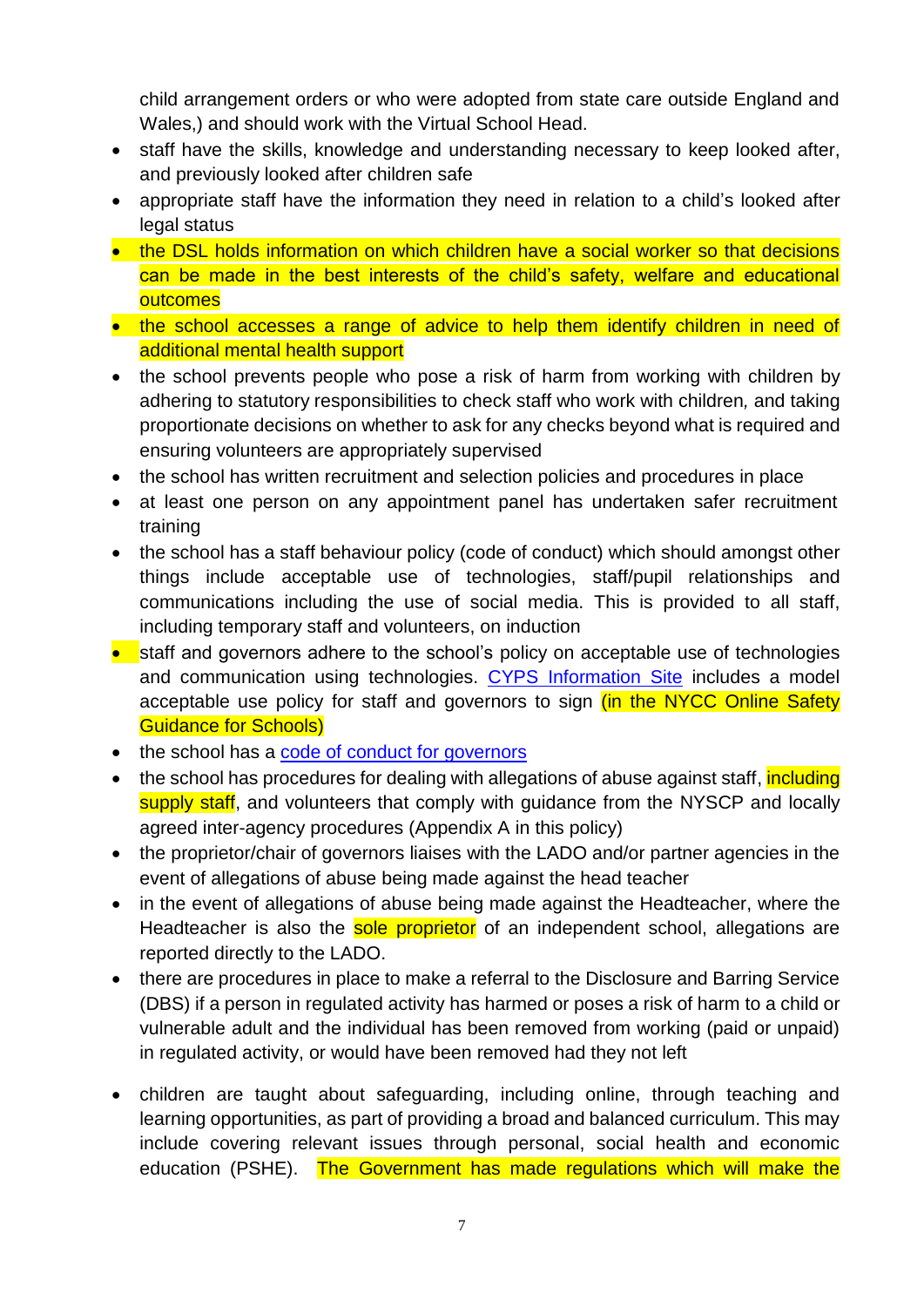subjects of Relationships Education (for all primary pupils) and Relationships and Sex [Education \(for all secondary pupils\) and Health Education \(for all pupils in state](https://www.gov.uk/government/publications/relationships-education-relationships-and-sex-education-rse-and-health-education)[funded\) mandatory from September 2020.](https://www.gov.uk/government/publications/relationships-education-relationships-and-sex-education-rse-and-health-education) Schools have flexibility to decide how they discharge their duties effectively of compulsory teaching until the start of the summer term 2021.

- appropriate filters and appropriate monitoring systems are in place so children are safeguarded from potentially harmful and inappropriate online material being careful that "over blocking" does not lead to unreasonable restrictions as to what children can be taught with regards to online teaching and safeguarding (Ref KCSIE para 92). UK [Safer Internet Centre](https://www.saferinternet.org.uk/advice-centre/teachers-and-school-staff/appropriate-filtering-and-monitoring)
- as schools increasingly work online that children are appropriately safeguarded and additional guidance to keep children safe online, (including when they are on line at home) is provided in KCSIE Annex C and at [safeguarding-in-schools-colleges-and](https://www.gov.uk/government/publications/covid-19-safeguarding-in-schools-colleges-and-other-providers/coronavirus-covid-19-safeguarding-in-schools-colleges-and-other-providers)[other-providers](https://www.gov.uk/government/publications/covid-19-safeguarding-in-schools-colleges-and-other-providers/coronavirus-covid-19-safeguarding-in-schools-colleges-and-other-providers) and [safeguarding-and-remote-education](https://www.gov.uk/guidance/safeguarding-and-remote-education-during-coronavirus-covid-19)
- all staff and governors recognise that children may abuse their peers, and that this should not be tolerated or passed off as 'banter' or 'part of growing up. Any allegations of peer abuse and concerns about serious violence, including knife crime, sexual violence and sexual harassment, physical abuse, youth produced sexual imagery, (sexting,) initiation/hazing<sup>2</sup> type violence, rituals, upskirting (which typically involves taking a picture under a person's clothing without them knowing, with the intention of viewing their genitals or buttocks to obtain sexual gratification, or cause the victim humiliation, distress or alarm), which is a criminal offence must be reported to the DSL and NYSCP guidance and procedures must be followed. There should be a whole establishment approach to preventing sexual violence and sexual harassment between children. A policy and procedures are in place with regards to peer on peer abuse and followed by all staff (ref KCSIE paras 105-106, and KCSIE Part 5 Child on Child Sexual Violence and Sexual Harassment), all staff should have due regard to this.
- the school has due regard to the duties to prevent people from being drawn into terrorism and to protect and prepare pupils against the risk of a terrorist attack (there is a definition of terrorism in Annex A - Preventing Radicalisation).
- all staff understand the risk factors regarding female genital mutilation and known cases are reported
- appropriate safeguarding responses are in place to children who go missing from education (ref KCSIE para 63) including the statutory duty to notify the LA, as appropriate, when a pupil's name is about to be deleted from the school admission register
- where services or activities are provided on the school premises by another body, the body concerned has appropriate policies and procedures in place in regard to safeguarding children and child protection and liaises with the school on these matters where appropriate

<sup>1</sup> <sup>2</sup> **Hazing:** is any action taken or any situation created intentionally that causes embarrassment, harassment or ridicule and risks emotional and/or physical harm to members of a group or team, whether new or not, regardless of the person's willingness to participate.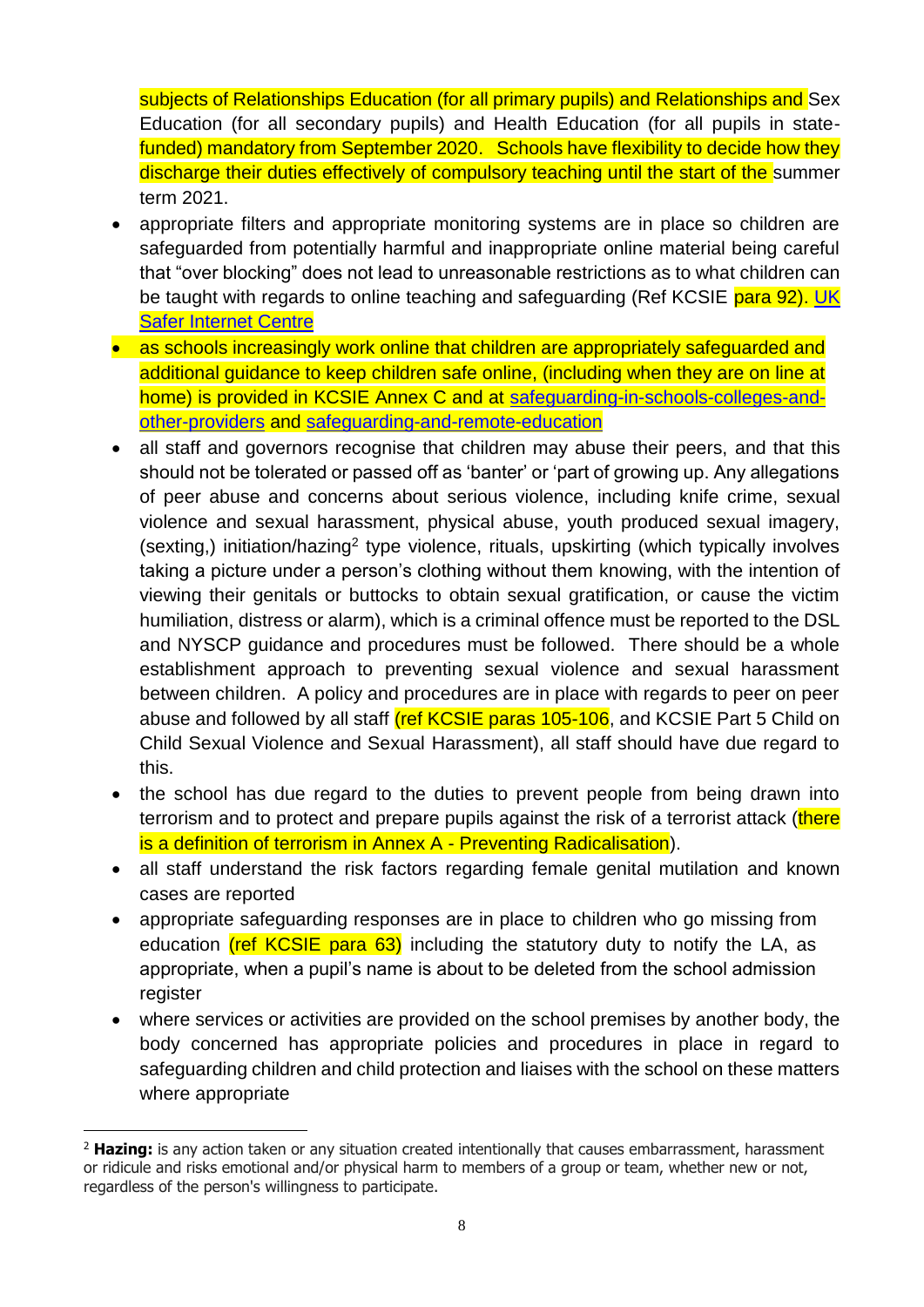- there is an annual review of policies and procedures and the NYSCP Schools' Safeguarding Audit is completed and submitted every other year as required by **NYSCP**
- any deficiencies or weaknesses regarding child protection arrangements, whenever identified, are remedied without delay
- when there is a safeguarding concern the child's wishes and feelings are taken into account when determining what action to take
- staff are aware that children with SEN and disabilities can face additional safeguarding challenges and additional barriers can exist when recognising abuse and neglect in this group of children

The Headteacher/Principal should ensure that:

- the policies and procedures adopted by the Governing Body or Proprietor, particularly concerning referrals of cases of suspected abuse and neglect, are fully implemented and followed by all staff
- they liaise with the LADO and partner agencies in the event of allegations of abuse being made against a member of staff or volunteer
- they receive appropriate safeguarding and child protection training which is regularly updated

#### **The Designated Safeguarding Lead:**

The DSL role is set out in full in **KCSIE 2020** Annex B and this should be explicit in the DSL's job description. They should be a senior member of staff on the school's leadership team and take lead responsibility for safeguarding and child protection (including online safety). They should be given the time, funding, training, resources and support to provide advice and support to other staff on child welfare and child protection matters, to take part in strategy discussions and inter-agency meetings, and/or to support other staff to do so, and to contribute to the assessment of children.

The DSL and Deputy (if appropriate) will:

#### **Manage referrals**

- Refer cases of suspected abuse to the local authority children's social care as required
- Support staff who make referrals to local authority children's social care
- Refer cases to the Channel panel through the universal referral form where there is a radicalisation concern as required
- Support staff who make referrals to the Channel panel
- Refer cases where a person is dismissed or left due to risk/harm to a child to the Disclosure and Barring Service as required; and
- Refer cases where a crime may have been committed to the Police as required (the guidance NPCC- [When to call the police](https://www.npcc.police.uk/documents/Children%20and%20Young%20people/When%20to%20call%20the%20police%20guidance%20for%20schools%20and%20colleges.pdf) should help DSLs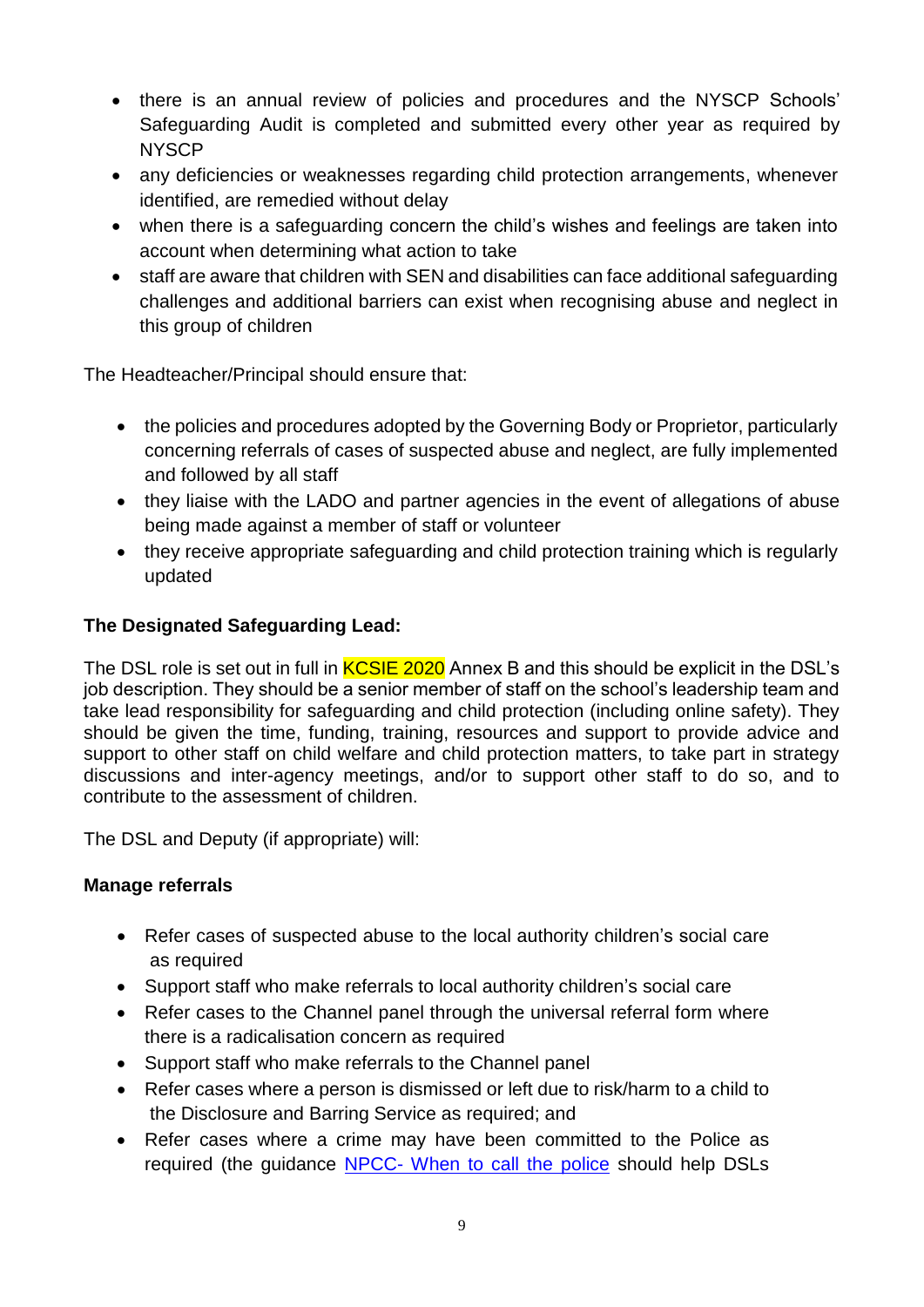understand when they should consider calling the police and what to expect when they do.)

- If after a referral the child's situation does not appear to be improving the DSL (or the person that made the referral) should press for re- consideration to ensure their concerns have been addressed and, most importantly, that the child's situation improves
- Report cases of prejudice, hate based incidents or hate crimes to the Local Authority through the [online reporting system.](https://consult.northyorks.gov.uk/snapwebhost/s.asp?k=146952740744) Hate crimes should also be reported to [the police](http://www.report-it.org.uk/your_police_force)
- Access a range of advice to help them identify children in need of additional mental health support

#### **Work with others**

- Act as a point of contact with the three safeguarding partners
- As required, liaise with the 'case manager' and the LADO for child protection concerns in cases which concern a staff member
- Liaise with the Headteacher or principal to inform them of issues especially ongoing enquiries under section 47 of the Children Act 1989 and police investigations
- For Looked-After children have available the details of the child's social worker and the name of the virtual school head in the authority that looks after the child
- Liaise with staff on matters of safety and safeguarding (including online and digital safety,) and when deciding whether to make a referral by liaising with relevant agencies; and
- Act as a source of support, advice and expertise for staff
- Hold information on which children have a social worker so that decisions can be made in the best interests of the child's safety, welfare and educational outcomes

#### **Undertake training**

- Undergo training to provide them with the knowledge and skills required to carry out the role. This training should provide them with a good understanding of their own role and the process, procedures and responsibilities of other agencies, particularly children's social care and should be updated at least every two years.
- Undertake Prevent awareness training and **Action Counters Terrorism (ACT) Training**
- Refresh their knowledge and skills (this might be via e-bulletins, meeting other DSLs, or simply taking time to read and digest safeguarding developments and news such as those provided by the NYSCP [\(https://www.safeguardingchildren.co.uk/professionals/nyscp-e-bulletin/\)](https://www.safeguardingchildren.co.uk/professionals/nyscp-e-bulletin/) and NSPCC) at regular intervals, as required, but at least annually, to allow them to understand and keep up with any developments relevant to their role so they:
- Understand the assessment process for providing early help and intervention, for example through locally agreed common and shared assessment processes such as early help assessments;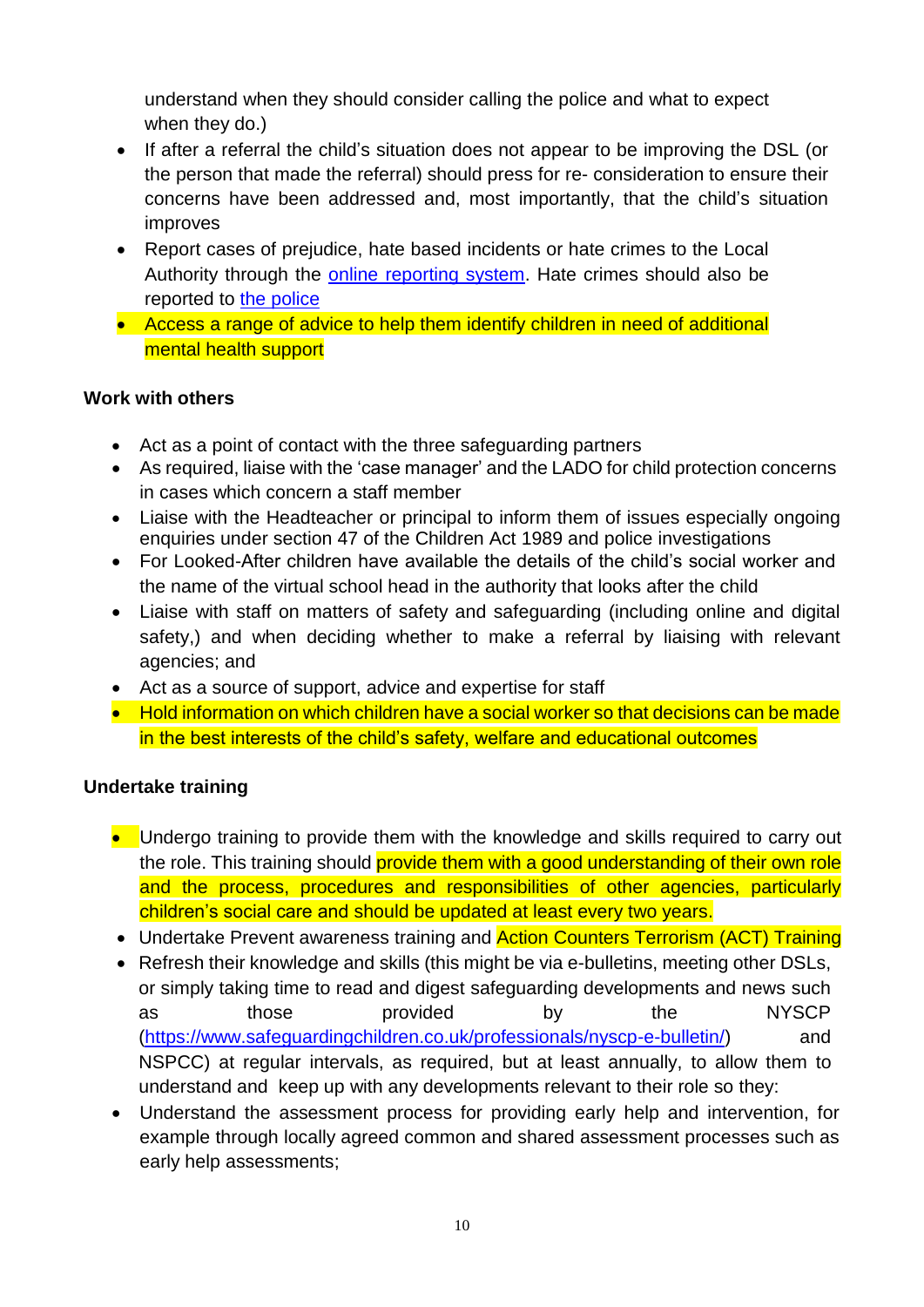- Have a working knowledge of how local authorities conduct a child protection case conference and a child protection review conference and be able to attend and contribute to these effectively when required to do so;
- Ensure each member of staff has access to and understands the school's or college's child protection policy and procedures, especially new and part time staff;
- Are alert to the specific needs of children in need, those with special educational needs and young carers;
- Understand relevant data protection legislation and regulations, especially the Data Protection Act 2018 and the General Data Protection Regulation (GDPR).
- Are able to keep detailed, accurate, secure written records of concerns and referrals;
- Understand and support the school or college with regards to the requirements of the Prevent duty, including online safety and are able to provide advice and support to staff on protecting children from the risk of radicalisation;
- Obtain access to resources and attend any relevant or refresher training courses;
- Encourage a culture of listening to children and taking account of their wishes and feelings, among all staff, in any measures the school or college may put in place to protect them.
- Understand the unique risks associated with online safety and be confident that they have the relevant knowledge and up to date capability required to keep children safe whilst they are online at school;
- Recognise the additional risks that children with SEN and disabilities (SEND) face online, for example from online bullying, grooming and radicalisation and be confident and have the capacity to support SEND children to stay safe online.

#### **Raise Awareness**

- Ensure the school's child protection policies are known, understood and used appropriately.
- Ensure the school child protection policy is reviewed annually (as a minimum) and the procedures and implementation are updated and reviewed regularly, and work with governing bodies or proprietors and staff regarding this.
- Ensure the child protection policy is available publicly and parents are aware of the fact that referrals about suspected abuse or neglect may be made and the role of the school or college in this; and
- Link with the safeguarding partner arrangements to make sure staff are aware of training opportunities and the latest local policies on safeguarding arrangements.
- help promote educational outcomes by sharing the information about the welfare, safeguarding and child protection issues that children, including children with a social worker, are experiencing, or have experienced, with teachers and school and college leadership staff. Their role could include ensuring that the school or college, and their staff, know who these children are, understand their academic progress and attainment and maintain a culture of high aspirations for this cohort; supporting teaching staff to identify the challenges that children in this group might face and the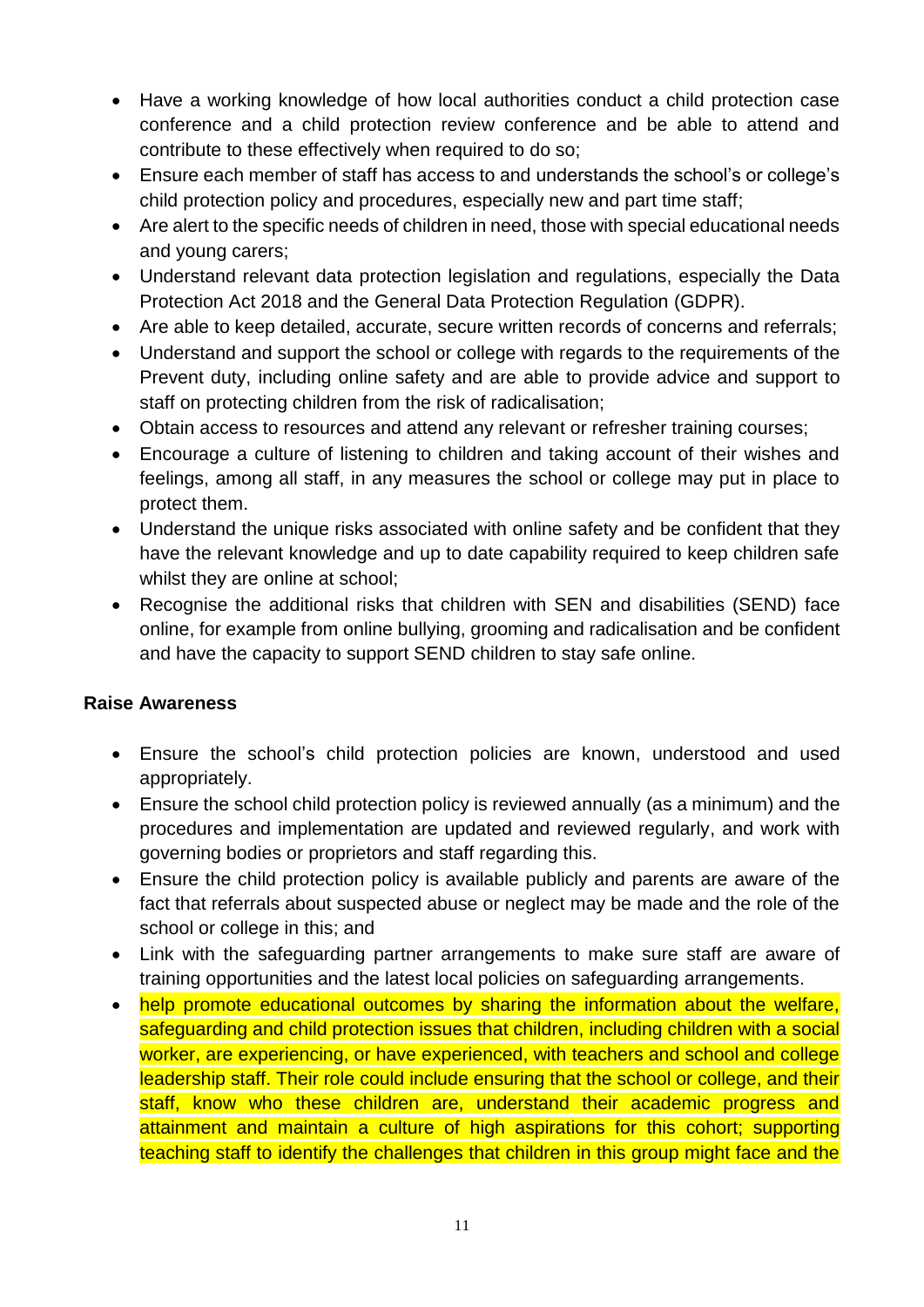additional academic support and adjustments that they could make to best support these children.

#### **Child protection file**

- Where children leave the school or college ensure their child protection file is transferred to the new school or college as soon as possible. This should be transferred separately from the main pupil file, ensuring secure transit and confirmation of receipt should be obtained. Receiving schools should ensure that key staff such as DSLs and SENCOs are aware as required. This includes in year transfers.
- In addition to the child protection file, the designated safeguarding lead should also consider if it would be appropriate to share any information with the new school or college in advance of a child leaving. For example, information that would allow the new school or college to continue supporting victims of abuse and have that support in place for when the child arrives.
- Ensure that CP records are retained for an appropriate length of time and the school has regard to any other requirement requiring specific retention periods. The current requirement under IICSA (Independent Inquiry into Child Sex Abuse) is that records of child sex abuse should be retained for the period of the inquiry. Please see details [here](https://www.iicsa.org.uk/letter-to-local-authority-ceos)
- Ensure that, if a child goes missing or leaves to be educated at home, the child protection file is stored securely in school in line with school's data storage arrangements.
- Ensure that the worker North Yorkshire Children & Families Service is informed where the child leaves the school.
- [NYCC Elective Home Education Policy and Procedures](https://cyps.northyorks.gov.uk/elective-home-education) can be accessed for further guidance

#### **Availability**

- During term time always be available (during school hours) for staff in the school or college to discuss any safeguarding concerns. Whilst generally speaking the DSL (or deputy) would be expected to be available in person, it is a matter for individual schools, working with the DSL, to define what "available" means and whether in exceptional circumstances availability via phone and or Skype or other such mediums is acceptable
- It is a matter for individual schools and colleges and the DSL to arrange adequate and appropriate cover arrangements for any out of hours/out of term activities
- It is a matter for individual schools and colleges as to whether they choose to have one or more deputy DSL(s). Any deputies should be trained to the same standard as the DSL.
- Whilst the activities of the DSL can be delegated to appropriately trained deputies, the ultimate lead responsibility for safeguarding and child protection, as set out above, remains with the DSL. This responsibility should not be delegated.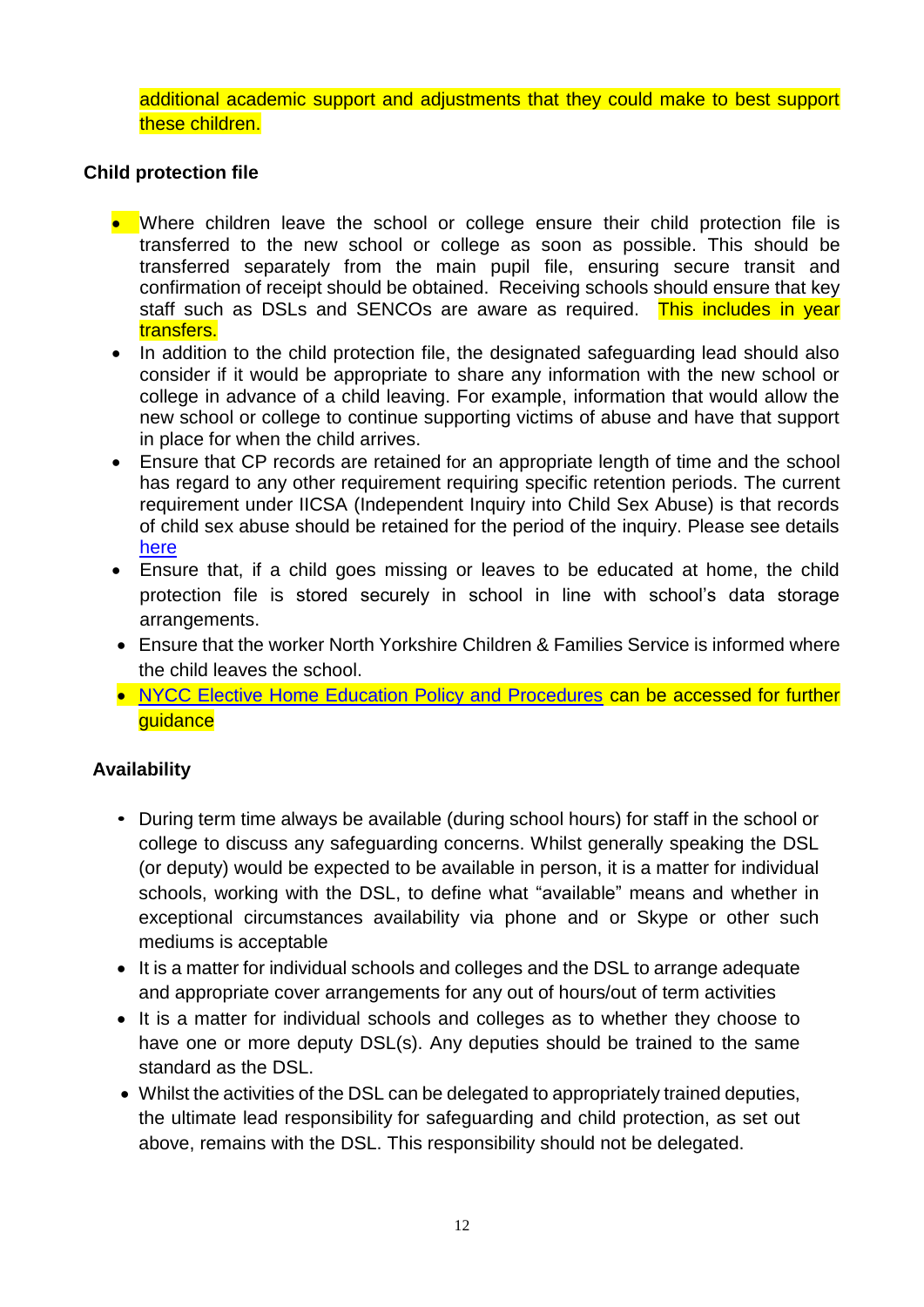#### **All School Leaders, Staff and Volunteers should:**

- read at least part one and Annex A of **KCSIE 2020**
- receive appropriate child protection training, including online safety training, which is regularly updated, (for example, via email, e-bulletins and staff meetings), as required, but at least annually, to provide them with relevant skills and knowledge to safeguard children effectively
- be aware of systems within their school or college which support safeguarding. These should be explained to them as part of staff induction. This includes: the school's child protection policy; the school's staff behaviour policy (sometimes called a code of conduct); the identity and role of the DSL and any deputies and the safeguarding response to children who go missing from education
- know what to do if a child tells them they are being abused or neglected and know how to manage the requirement to maintain an appropriate level of confidentiality. This means only involving those who need to be involved. Staff should never promise a child that they will not tell anyone about a report of abuse
- be aware of the process for making referrals to children's social care and for statutory assessments under the Children Act 1989, especially section 17 (children in need) and section 47 (a child suffering, or likely to suffer, significant harm) that may follow a referral, along with the role they might be expected to play in such assessments
- be aware of the signs of abuse and neglect so that they are able to identify cases of children who may be in need of help or protection
- be aware of children who may need support with their mental health
- maintain an attitude of 'it could happen here' where safeguarding is concerned. When concerned about the welfare of a child, staff members should always act in the **best** interests of the child
- where there are concerns about a child, **always** speak with the DSL
- if the DSL is not available, staff should speak to a member of the SLT and / or take advice from local children's social care (KCSIE, 2020, para 48)
- understand that, whilst anyone can make a referral to Children and Families' Service, the correct school procedure is to report any concerns to the DSL in the first instance. If after a referral the child's situation does not appear to be improving the DSL (or the person that made the referral) should press for re- consideration to ensure their concerns have been addressed and, most importantly, that the child's situation improves
- NYSCP [professional resolution procedure](https://www.safeguardingchildren.co.uk/professionals/practice-guidance/) and in exceptional circumstances, such as in an emergency or a genuine concern that action has not been taken, speak directly to Children and Families' Service. Where referrals are not made by the DSL inform the DSL as soon as possible, that a referral has been made
- have due regard to the duty to prevent people from being drawn into terrorism; report known cases of female genital mutilation and follow procedures when a child goes missing from education
- be aware of the school or setting's emergency procedures regarding lock-down and invacuation, guidance available [here](https://cyps.northyorks.gov.uk/school-emergency-response)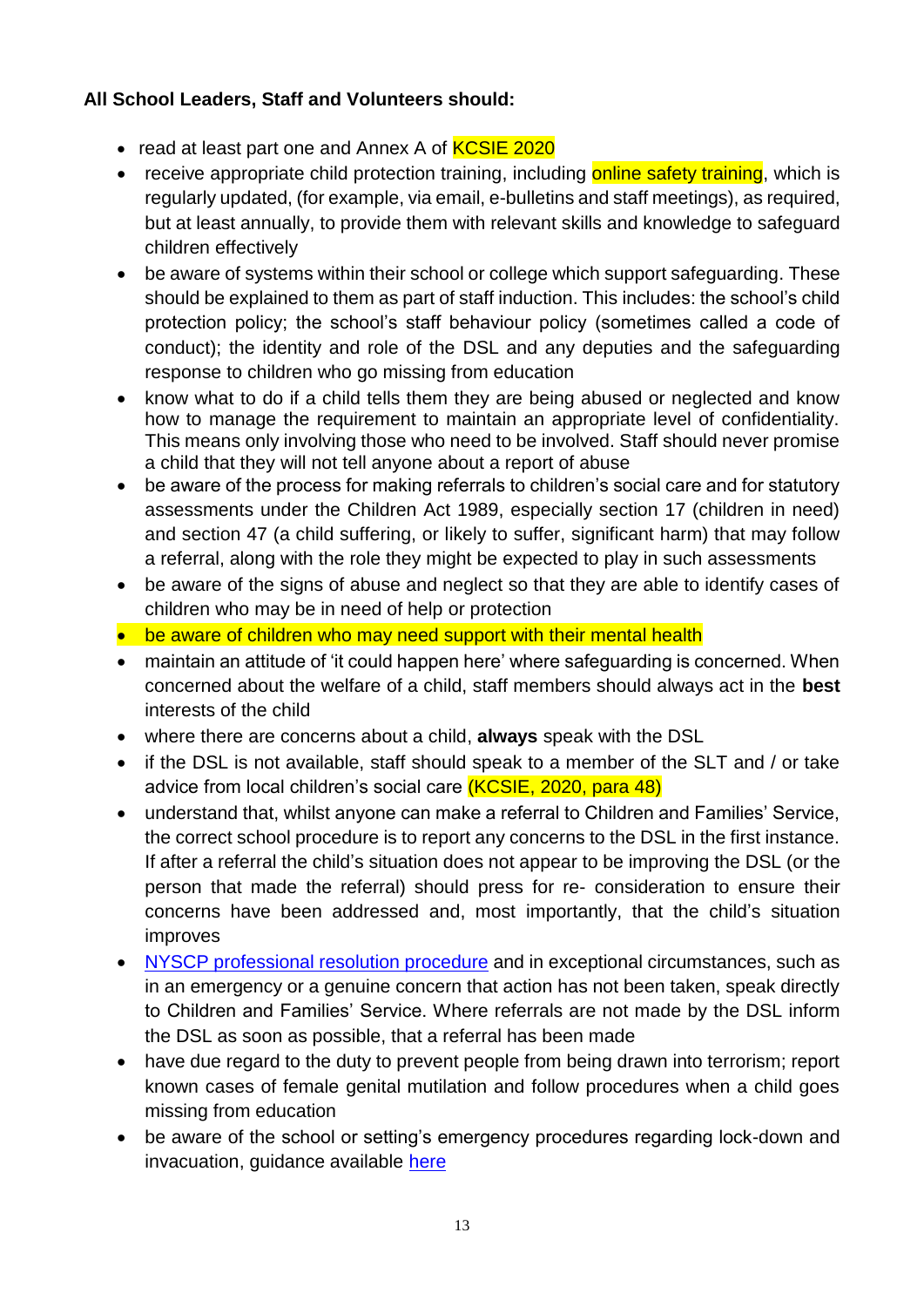- where there are concerns about another staff member, refer these concerns to the Headteacher/principal
- where there are concerns about the Headteacher or principal, refer these concerns to the chair of governors or LADO where the Headteacher is also the sole proprietor
- raise concerns about poor or unsafe practices and potential failures in the school's safeguarding regime and where, necessary have regard to whistleblowing procedures [\(The NSPCC whistleblowing helpline](https://www.nspcc.org.uk/what-you-can-do/report-abuse/dedicated-helplines/whistleblowing-advice-line/) is available as an alternative route for staff who do not feel able to raise concerns regarding child protection failures internally or have concerns about the way a concern is being handled by their school or college. Staff can call 0800 028 0285 – or email: [help@nspcc.org.uk](mailto:help@nspcc.org.uk)
- be aware of local early help <https://www.safeguardingchildren.co.uk/professionals/early-help/> process and understand their role in line with Working Together to Safeguard Children 2018, and be particularly alert to the potential need for early help for a child who:
	- is disabled and has specific additional needs
	- has special educational needs (whether or not they have a statutory Education, Health and Care Plan)
	- is a young carer
	- has a family member in prison
	- is showing signs of being drawn in to anti-social or criminal behaviour, including gang involvement and association with organised crime groups
	- is frequently missing/goes missing from care or from home
	- is at risk of modern slavery, trafficking or exploitation
	- is at risk of being radicalised or exploited
	- is in a family circumstance presenting challenges for the child, such as drug and alcohol misuse, adult mental health issues and domestic abuse
	- is misusing drugs or alcohol themselves
	- has returned home to their family from care
	- is a privately fostered child
- not assume a colleague or another professional will take action and share information that might be critical in keeping children safe and be mindful that early information sharing is vital for effective identification, assessment and allocation of appropriate service provision. If in any doubt about sharing information, staff should speak to the designated safeguarding lead or a deputy. Fears about sharing information **must not**  be allowed to stand in the way of the need to promote the welfare, and protect the safety, of children.
- Speak to the designated safeguarding lead (or deputy) with regard to any concerns about female genital mutilation (FGM) and be aware that there is a specific **legal** duty on **teachers, if,** in the course of their work in the profession, they discover that an act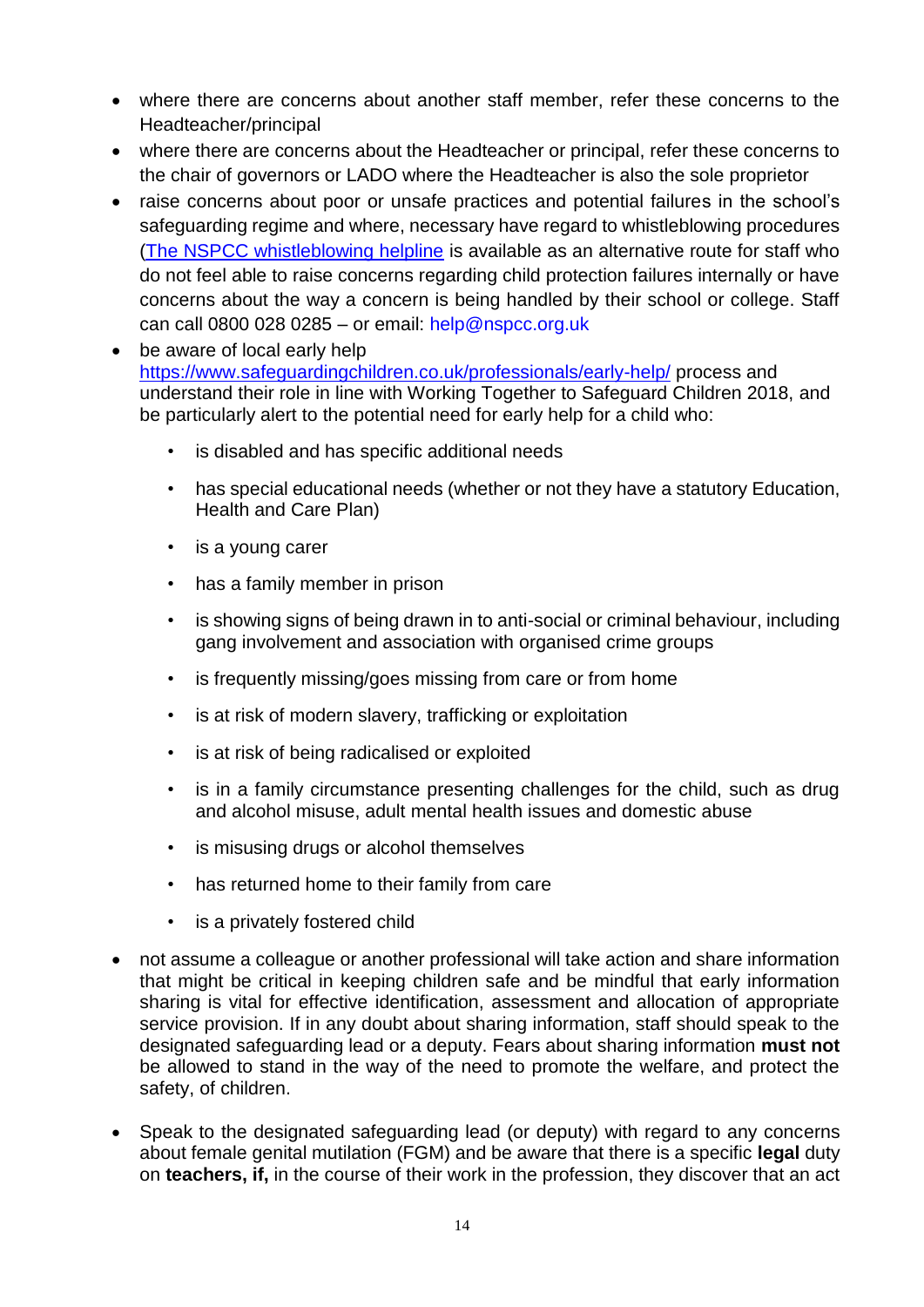of FGM appears to have been carried out on a girl under the age of 18, and that they **must** report this to the police.

#### **Concerns should always lead to help for the child at some point.**

#### <span id="page-14-0"></span>**Identifying children and young people who are suffering or likely to suffer significant harm**

Teachers and other adults in school are well placed to observe any physical, emotional or behavioural signs which indicate that a child may be suffering significant harm. The relationships between staff, pupils, parents and the public which foster respect, confidence and trust can lead to disclosures of abuse, and/or school staff being alerted to concerns.

### **Definitions**

As in the Children Acts 1989 and 2004, a **child** is anyone who has not yet reached their 18<sup>th</sup> birthday.

Abuse and neglect are forms of maltreatment of a child. Somebody may abuse or neglect a child by inflicting harm, or by failing to act to prevent harm. Children may be abused in a family or in an institutional or community setting, by those known to them or, more rarely, by others (e.g. via the internet). They may be abused by an adult or adults, or another child or children

**Physical abuse** may involve hitting, shaking, throwing, poisoning, burning or scalding, drowning, suffocating, or otherwise causing physical harm to a child. Physical harm may also be caused when a parent or carer fabricates the symptoms of, or deliberately induces, illness in a child.

**Emotional abuse** is the persistent emotional maltreatment of a child such as to cause severe and persistent adverse effects on the child's emotional development. It may involve conveying to children that they are worthless or unloved, inadequate, or valued only insofar as they meet the needs of another person. It may include not giving the child opportunities to express their views, deliberately silencing them or 'making fun' of what they say and how they communicate. It may feature age or developmentally inappropriate expectations being imposed on children. These may include interactions that are beyond the child's developmental capability, as well as overprotection and limitation of exploration and learning, or preventing the child participating in normal social interaction. It may involve seeing or hearing the ill-treatment of another. It may involve serious bullying (including cyber bullying), causing children frequently to feel frightened or in danger, or the exploitation or corruption of children. Some level of emotional abuse is involved in all types of maltreatment or a child, though it may occur alone.

**Sexual abuse** involves forcing or enticing a child or young person to take part in sexual activities, not necessarily involving a high level of violence, whether or not the child is aware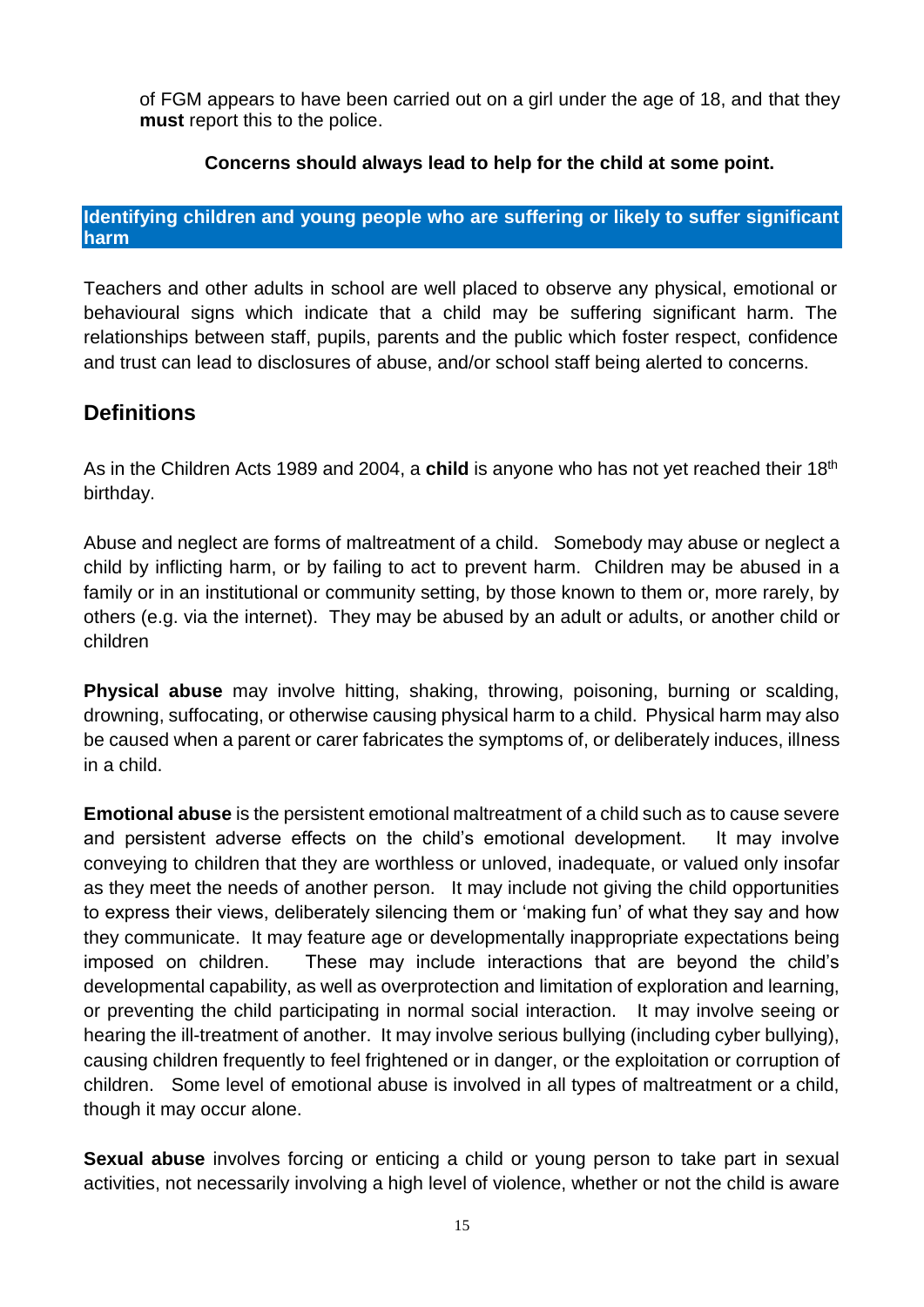of what is happening. The activities may involve physical contact, including assault by penetration (for example, rape or oral sex) or non-penetrative acts such as masturbation, kissing, rubbing and touching outside of clothing. They may also include non-contact activities, such as involving children in looking at, or in the production of, sexual images, watching sexual activities, encouraging children to behave in sexually inappropriate ways, or grooming a child in preparation for abuse (including via the internet). Sexual abuse is not solely perpetrated by adult males. Women can also commit acts of sexual abuse, as can other children.

**Neglect** is the persistent failure to meet a child's basic physical and/or psychological needs, likely to result in the serious impairment of the child's health or development. Neglect may occur during pregnancy as a result of maternal substance abuse. Once a child is born, neglect may involve a parent or carer failing to:

- provide adequate food, clothing and shelter (including exclusion from home or abandonment)
- protect a child from physical and emotional harm or danger
- ensure adequate supervision (including the use of inadequate care-givers)
- ensure access to appropriate medical care or treatment

It may also include neglect of, or unresponsiveness to, a child's basic emotional needs.

#### <span id="page-15-0"></span>**Procedures**

#### **Taking action to ensure that children are safe at school and at home**

All staff and volunteers follow the NYSCP [Child Protection Procedures and Practice](http://www.safeguardingchildren.co.uk/)  [Guidance](http://www.safeguardingchildren.co.uk/) which are consistent with *Keeping Children Safe in Education 2020*; *Working Together to Safeguard Children 2018* and *What To Do If You Are Worried A Child is Being Abused 2015*

#### **Extra Familial Harm –** (Contextual Safeguarding)

**All** staff should be aware that Safeguarding incidents and/or behaviours can be associated with factors outside the school and/or can occur between children outside of these environments. **All** staff, but especially the designated safeguarding lead (and deputies) should consider whether children are at risk of abuse or exploitation in situations outside their families. Extra familial harms take a variety of different forms and children can be vulnerable to multiple harms including (but not limited to) sexual exploitation, criminal exploitation and serious youth violence

Staff should recognise that children with SEN and disabilities can face additional safeguarding challenges. They must not assume that indicators of possible abuse such as behaviour, mood and injury relate to a child's disability without further exploration. They must remain alert to the fact that children with SEN and disabilities can be more prone to peer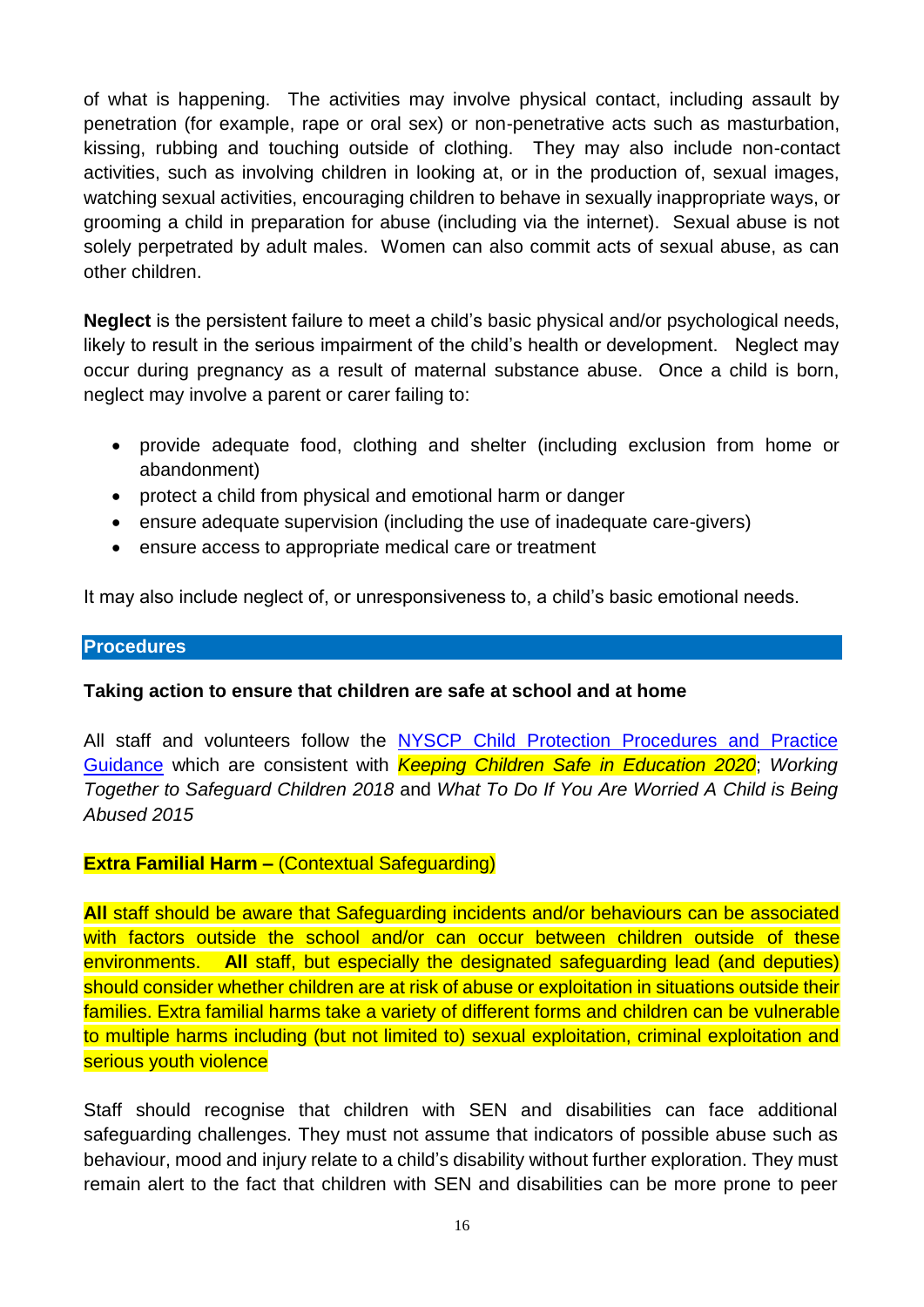group isolation and disproportionally impacted by behaviours such as bullying, without outwardly showing any signs and may have communication barriers and difficulties overcoming these barriers.

It is *not* the responsibility of the school staff to investigate or determine the truth of any disclosure or allegation of abuse or neglect. This includes allegations of peer abuse. All staff, however, have a duty to recognise concerns and maintain an open mind. Accordingly, all concerns indicating possible abuse or neglect will be recorded and discussed with the DSL (or in their absence with the person who deputises) prior to any discussion with parents.

# **a) Staff must immediately report:**

- any suspicion that a child is injured, marked, or bruised in a way which is not readily attributable to the normal knocks or scrapes received in play
- any explanation given which appears inconsistent or suspicious
- any behaviours which give rise to suspicions that a child may have suffered harm (e.g. significant changes in behaviour, worrying drawings or play)
- any concerns that a child may be suffering from inadequate care, ill treatment, or emotional maltreatment
- any concerns that a child is presenting signs or symptoms of abuse or neglect
- any significant changes in a child's presentation, including non-attendance
- any hint or disclosure of abuse or neglect received from the child, or from any other person, including disclosures of abuse or neglect perpetrated by adults outside of the family or by other children or young people
- any concerns regarding person(s) who may pose a risk to children (e.g. staff in school or person living in a household with children present) including inappropriate behaviour e.g. inappropriate sexual comments; excessive one-to-one attention beyond the requirements of their usual role and responsibilities; or inappropriate sharing of images
- any concerns related to serious crime, including knife crime
- any concerns relating to peer abuse
- any concerns relating to youth produced sexual imagery (sexting)
- any concerns relating to a child's engagement with extremist groups or ideologies

# **b) Responding to Disclosure**

Disclosures or information may be received from pupils, parents or other members of the public. School recognises that those who disclose such information may do so with difficulty, having chosen carefully to whom they will speak. Accordingly all staff will handle disclosures with sensitivity and make sure that they do not ignore suspicion they may have..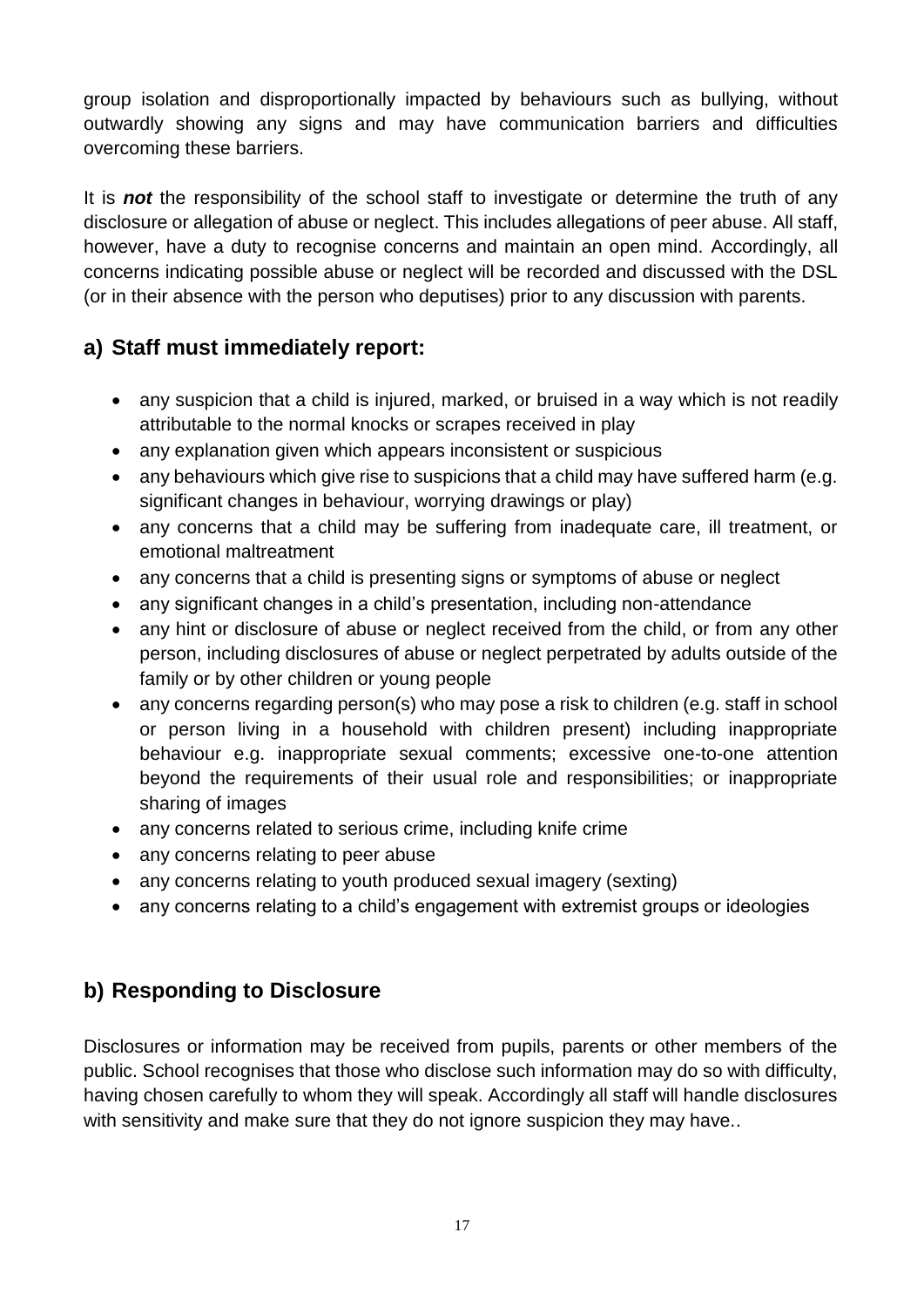Such information cannot remain confidential and staff will immediately communicate what they have been told to the DSL and make a contemporaneous record. If in doubt about recording requirements staff should discuss with the DSL.

# **c) Principles**

Staff will **not** investigate but will, wherever possible, elicit enough information to pass on to the DSL in order that s/he can make an informed decision of what to do next.

Staff will:

- listen to and take seriously any disclosure or information that a child may be at risk of harm
- try to ensure that the person disclosing does not have to speak to another member of school staff
- clarify the information
- try to keep questions to a minimum and of an 'open' nature e.g. 'Can you tell me what happened?' rather than 'Did x hit you?'
- not ask leading questions
- try not to show signs of shock, horror or surprise
- not express feelings or judgements regarding any person alleged to have harmed the child
- explain sensitively to the person that they have a responsibility to refer the information to the senior designated person
- reassure and support the person as far as possible
- explain that only those who 'need to know' will be told
- explain what will happen next and that the person will be involved as appropriate and be informed of what action is to be taken

# **d) Action by the DSL (or Deputy DSL in their absence)**

The following actions will be taken where there are concerns about significant harm to **any child, including where there is already an open case to Children's Social Care**, (e.g. Looked after Child).

Following any information raising concern, the DSL will consider:

- if they believe there is immediate risk of significant harm to a child and therefore should contact North Yorkshire Police on 999
- if they should report a crime that does not need an emergency response by calling 101
- if there is an urgent safeguarding concern and they should call the Customer Resolution Centre on 01609 780780
- any urgent medical needs of the child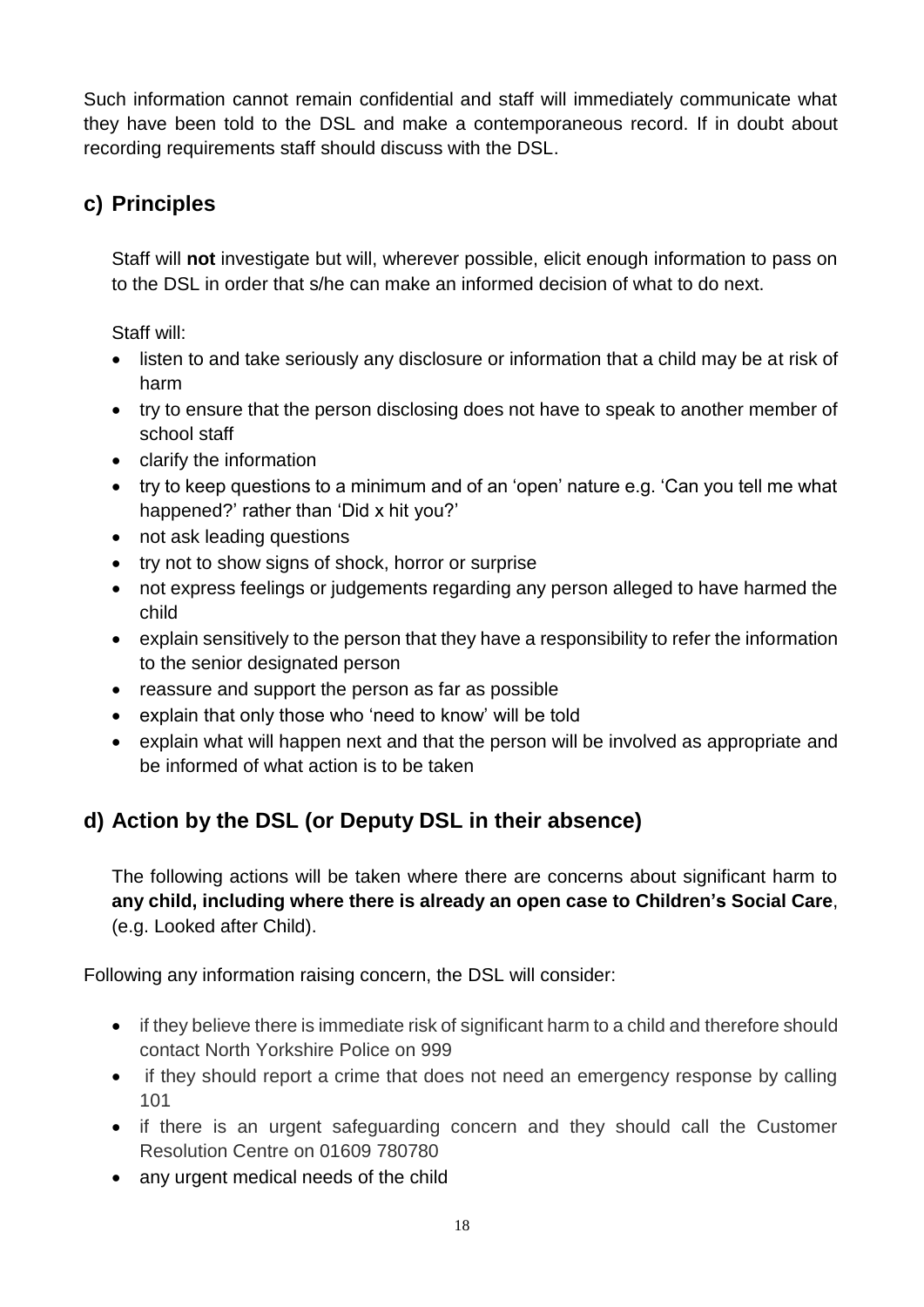- whether to make an enquiry to the Customer Resolution Centre 01609 780780 to establish if the child is or has been subject of a Child Protection Plan
- discussing the matter with other agencies involved with the family
- consulting with appropriate persons e.g. North Yorkshire County Council Children & Families Service (ref. Appendix F in this policy)
- the child's wishes and any fears or concerns they may have

Then decide:

- wherever possible, to talk to parents, unless to do so may place a child at risk of significant
- whether to make a referral to Children and Families' Service because a child is suffering or is likely to suffer significant harm and if this needs to be undertaken immediately

 *OR*

- not to make a referral at this stage
- if further monitoring is necessary
- if it would be appropriate to undertake an assessment and/or make a referral for other services

#### **Consent**

It is good practice that agencies work in partnership with parents and carers and they are informed of your concerns with consent obtained for referrals.

Consent is always required for referrals to services such as Prevention Service, without it, the services available to the family may be limited.

Consent is not required should you believe informing the parents or carers would place a child at significant risk of harm.

Where consent has not been obtained, and professionals feel that a referral is still warranted, they should submit a referral detailing their actions and inform parent and carers of their actions. In cases of suspected Child Sexual Abuse in the family and Fabricated or Induced Illness it is best practice NOT to inform the family of the referral.

All information and actions taken, including the reasons for any decisions made, will be fully documented.

All referrals to Children and Families Service will be made by submitting a [universal](https://www.safeguardingchildren.co.uk/about-us/worried-about-a-child/) referral [form](https://www.safeguardingchildren.co.uk/about-us/worried-about-a-child/) or the **Early Help Assessment form**, if this has been completed : **or**

# **e) Action following a child protection referral**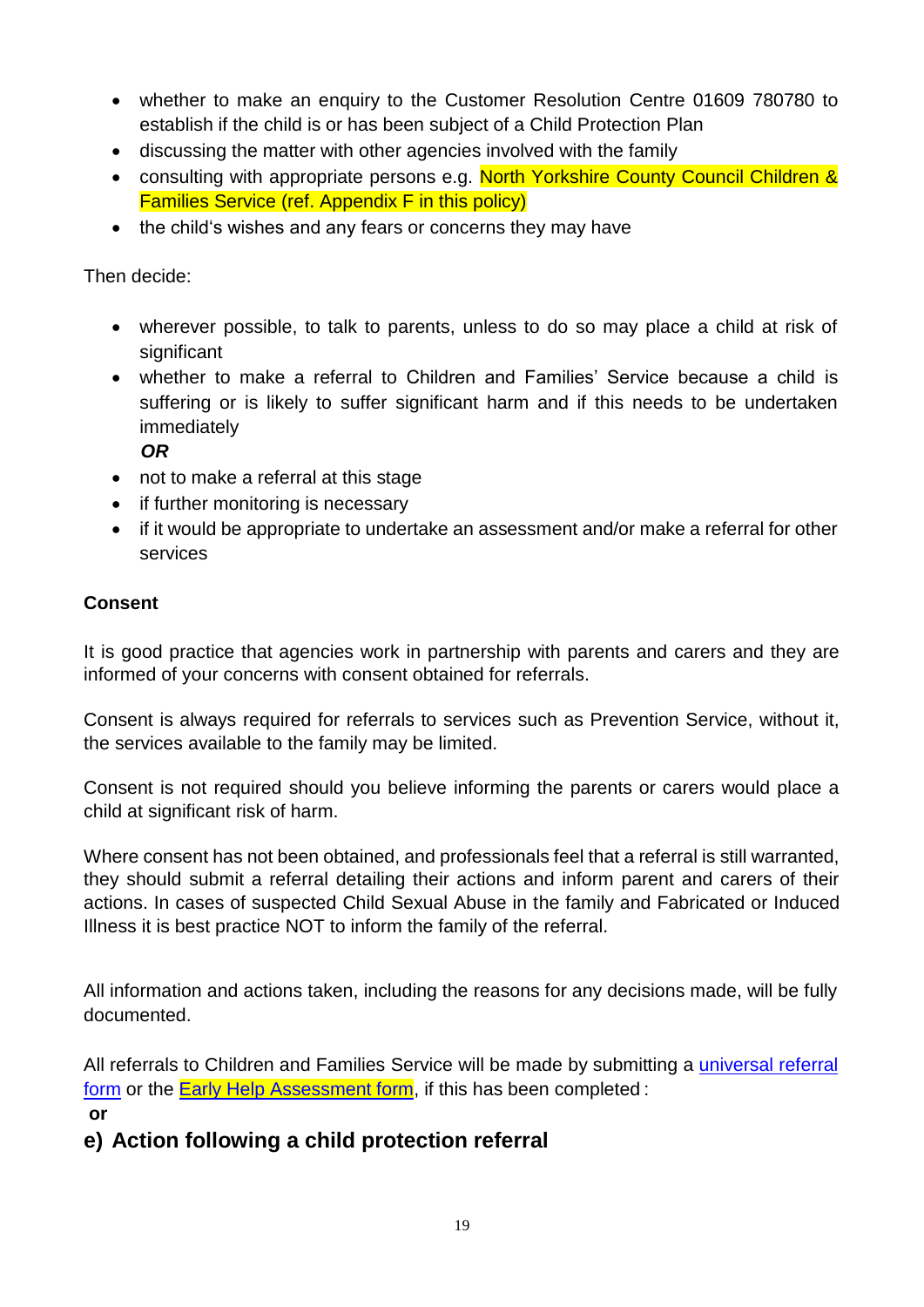It is the responsibility of all staff to safeguard children. It is the role of the DSL (or appropriately trained Deputy DSL.) to attend multi-agency meetings and provide reports for these. Other staff in school, however, may be asked to contribute.

The DSL will:

- make regular contact with Children's Social Care
- contribute to the Strategy Discussion and all assessments
- provide a report for, attend and contribute to any subsequent Child Protection **Conference**
- if the child has a Child Protection Plan, contribute to the Child Protection Plan and attend Core Group Meetings and Review Child Protection Conferences
- where possible, share all reports with parents prior to meetings
- where in disagreement with a decision made e.g. not to apply Child Protection Procedures or not to convene a Child Protection Conference, follow the [NYSCP](https://www.safeguardingchildren.co.uk/professionals/nyscb-procedures/) [procedures](https://www.safeguardingchildren.co.uk/professionals/nyscb-procedures/)
- where there is significant information in respect of a child subject to a Child Protection Plan, **immediately** inform the key worker or their manager in Children's Social Care e.g. any significant changes or concerns, departures from the CP plan, child moves/goes missing/is removed from school or fails to attend school

# **f) Recording and monitoring**

#### **School will record:**

- information about the child: name (aka) address, dob., those with parental responsibility, primary carers, emergency contacts, names of persons authorised to collect from school, any court orders, if a child is or has been subject to a CP Plan.
- key contacts in other agencies including GP details
- any disclosures/accounts from child or others, including parents (and keep original notes)
- significant contacts with carers/other agencies/professionals
- all concerns, discussions, decisions, agreements made and actions taken and the reasons for these (dated, timed and signed, to include the name and agency/title of the person responsible/ spoken to), the plan to protect the child and arrangements for monitoring/review

#### **All records should be objective and include:**

- statements, facts and observable things (what was seen/heard)
- diagram indicating position, size and colour of any injuries (not photograph)
- words child uses, (not translated into 'proper' words)
- non-verbal behaviours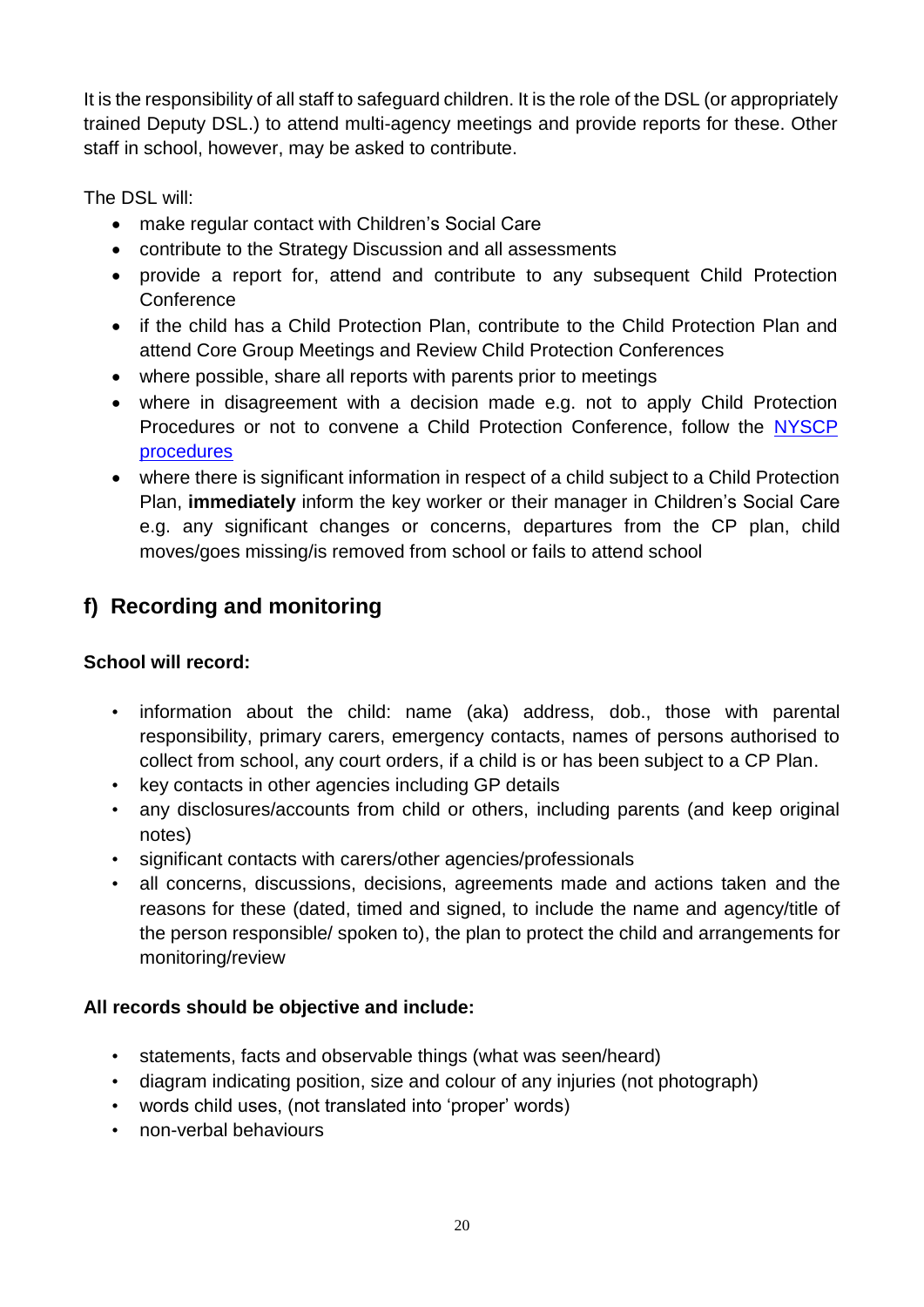All sensitive and CP records are held securely, kept confidential and are only accessible to those who need to know.

When sharing confidential information about a member of staff or pupil, the school has regard to the data protection principles, which allow them to share personal information, as provided for in the Data Protection Act 2018, and the GDPR and where relevant, the Education (Pupil Information) (England) Regulations 2005 and the Freedom of Information Act 2000. Advice on information sharing advice for practitioners can be accessed [here.](https://www.gov.uk/government/publications/safeguarding-practitioners-information-sharing-advice)

The school notes that Keeping Children Safe in Education (2020), para 84. The Data Protection Act 2018 and GDPR do not prevent, or limit, the sharing of information for the purposes of keeping children safe. Fears about sharing information must not be allowed to stand in the way of the need to promote the welfare and protect the safety of children'. This includes allowing practitioners to share information without consent.' **KCSIE 2020 para 85.** 

#### **School will monitor:**

**Any cause for concern including where there could be serious child welfare concerns e.g.** 

- Injuries/marks
- Attendance
- Changes e.g. mood/ academic functioning
- Relationships
- Language
- Behaviour
- Demeanour and appearance
- Statements, comments
- Medicals
- Stories, 'news', drawings
- Response to P.E./Sport
- Family circumstances
- Parental behaviour/ care of child
- Online activity

**The DSL will review all monitoring arrangements in the timescale and manner determined by circumstances, recorded and clearly understood by all concerned.**

# **f) Supporting the Child and Partnership with Parents and Carers**

• School recognises that the child's welfare is paramount, however good child protection practice and outcome relies on a positive, open and honest working partnership with parents and carers.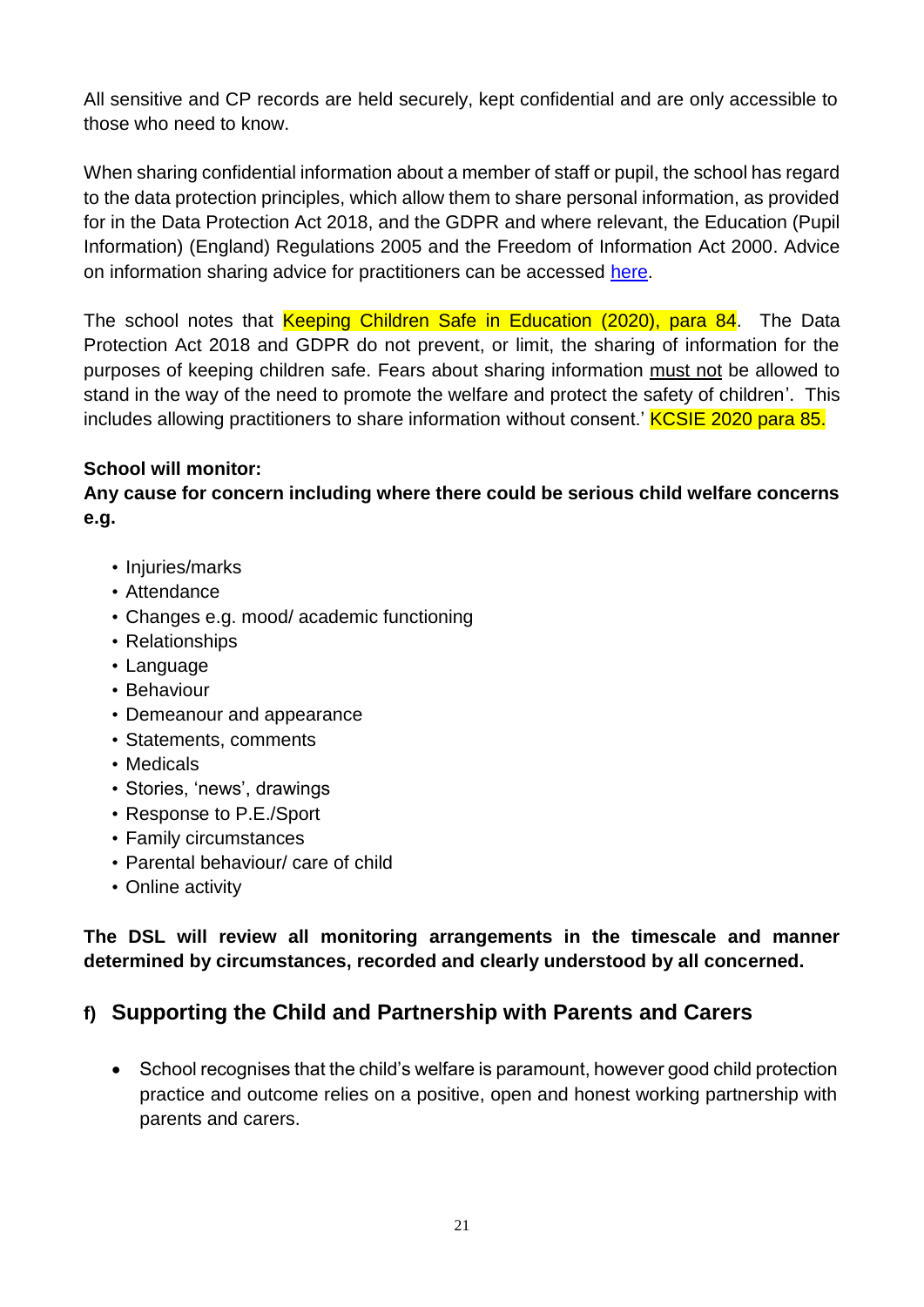- Whilst we may, on occasion, need to make referrals without consultation with parents and carers, we will make every effort to maintain a positive and supportive working relationship with them whilst fulfilling our duties to protect any child.
- We will provide a secure, caring, supportive and protective relationship for the child.
- Children will be given a proper explanation (appropriate to age & understanding) of what action is being taken on their behalf and why.
- We will endeavour always to preserve the privacy, dignity and right to confidentiality of the child, parents and carers. The DSL will determine which members of staff 'need to know' personal information and what they 'need to know' for the purpose of supporting and protecting the children.

#### <span id="page-21-0"></span>**Safeguarding Appendices**

#### <span id="page-21-1"></span>**A. Allegations regarding person(s) who work with Children**

Where an allegation is made against any person working in or on behalf of the school, or any other person who works with children, that they have:

- a. behaved in a way that has harmed a child or may have harmed a child
- b. possibly committed a criminal offence against or related to a child or
- c. behaved towards a child or children in a way that indicates they may pose a risk of harm to children
- d. behaved or may have behaved in a way that indicates they may not be suitable to work with children.

The school will apply the same principles as in the rest of this document.

However, allegations management in the school will be undertaken by the Headteacher or principal or (where the Headteacher or principal is the subject of an allegation) the chair of governors or the chair of the management committee or proprietor of an independent school (the 'case manager').

#### **Supply teachers**

Where the school is not the employer of an individual they still have responsibility to ensure allegations are dealt with appropriately and that they liaise with the relevant parties (this includes supply teachers and volunteers).

Whilst schools are not the employer of supply teachers, they should ensure allegations are dealt with properly. In no circumstances should a school decide to cease to use a supply teacher due to safeguarding concerns without finding out the facts and liaising with the LADO to determine a suitable outcome. Agencies should be fully involved and fully cooperate in any enquiries, but the school will usually take the lead.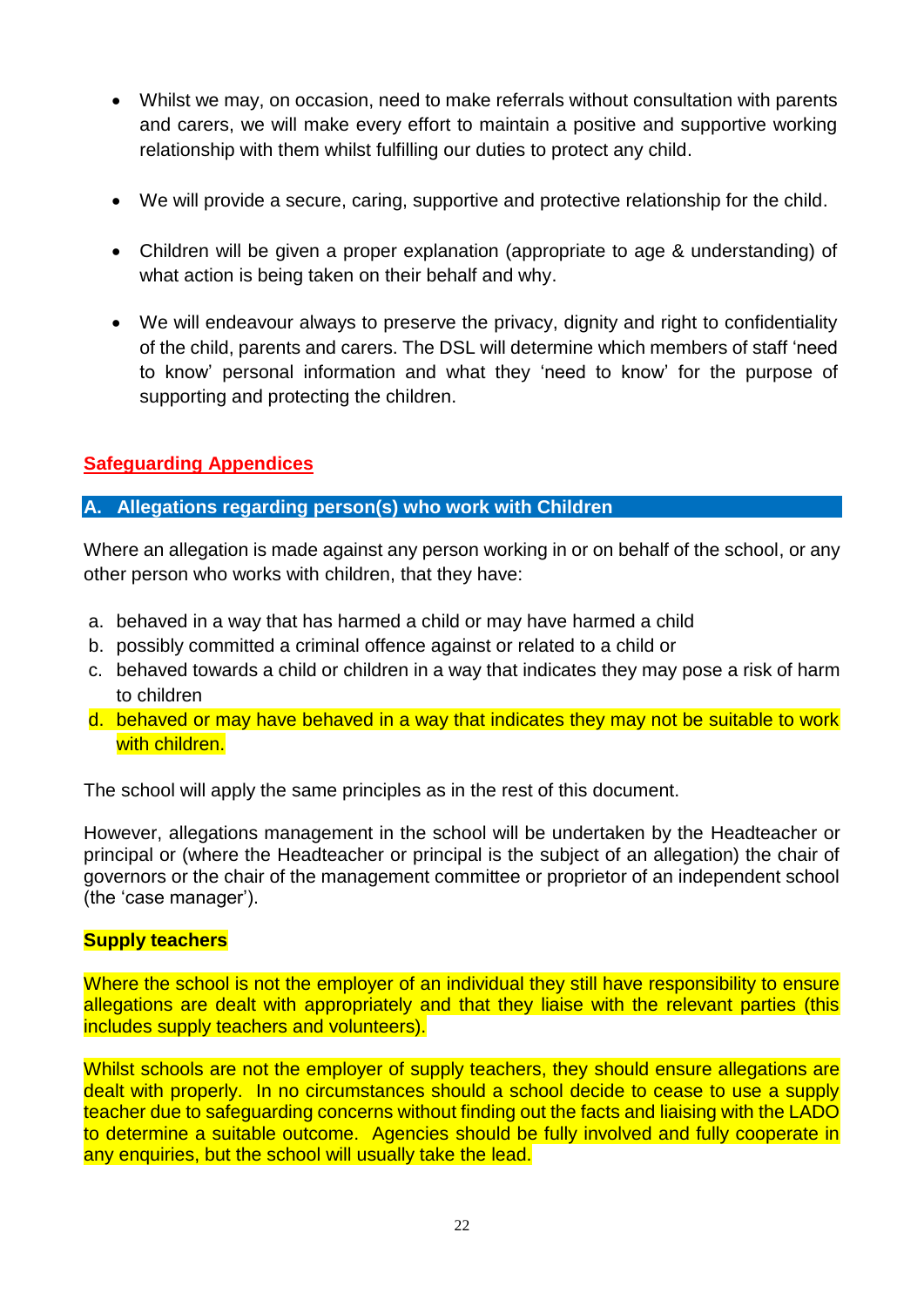School will always follow: The NYSCP [practice guidance](https://www.safeguardingchildren.co.uk/professionals/practice-guidance/) and DfE Guidance *[Keeping Children](https://www.gov.uk/government/publications/keeping-children-safe-in-education--2)  [Safe in Education](https://www.gov.uk/government/publications/keeping-children-safe-in-education--2)* 2020 part 4:

School will immediately contact the Duty Local Authority Designated Officer (LADO) on **01609 533080** and then, where appropriate, submit a [LADO referral form](https://www.safeguardingchildren.co.uk/professionals/forms-for-professionals/) within one working day:

Where a child may have suffered significant harm the school will also submit a referral to Children's Social Care.

Detailed and accurate records will be made to include decisions, actions taken, and reasons for these. All records will be retained securely on CPOMS and hard copies in locked filing draws in GMS office.

#### **Initial Action**

- The person who has received an allegation or witnessed an event **MUST** immediately inform the Headteacher or principal, (the senior manager,) make a record and have regard to the school's whistleblowing procedure
- In the event that an allegation is made against the Headteacher or Principal the matter will be reported to the alternative 'senior manager' as described above
- In the event of an allegation being made against the Headteacher or Principal, where they are also the sole proprietor of an independent school, allegations will be reported directly to the LADO
- The senior manager will take steps, where necessary, to secure the immediate safety of children and any urgent medical needs
- The member of staff will not be approached at this stage unless it is necessary to address the **immediate** safety of children
- The senior manager may need to clarify any information regarding the allegation, however no person will be formally interviewed or asked to write a formal statement at this stage
- The senior manager will consult with the Duty LADO (**01609 533080**) in order to determine if it is appropriate for the allegation to be dealt with by school or if there needs to be a referral to social care and/or the police for investigation
- Consideration will be given throughout to the support and information needs of pupils, parents and staff

Where an Early Years' provider is registered with OfSTED, the provider must inform Ofsted of any allegations of serious harm or abuse by any person living, working, or looking after children at the premises (whether the allegations relate to harm or abuse committed on the premises or elsewhere). The provider must also notify Ofsted of the action taken in respect of the allegations. These notifications must be made as soon as is reasonably practicable, but at the latest within 14 days of the allegations being made. Please also see additional requirements in the EYFS 2017.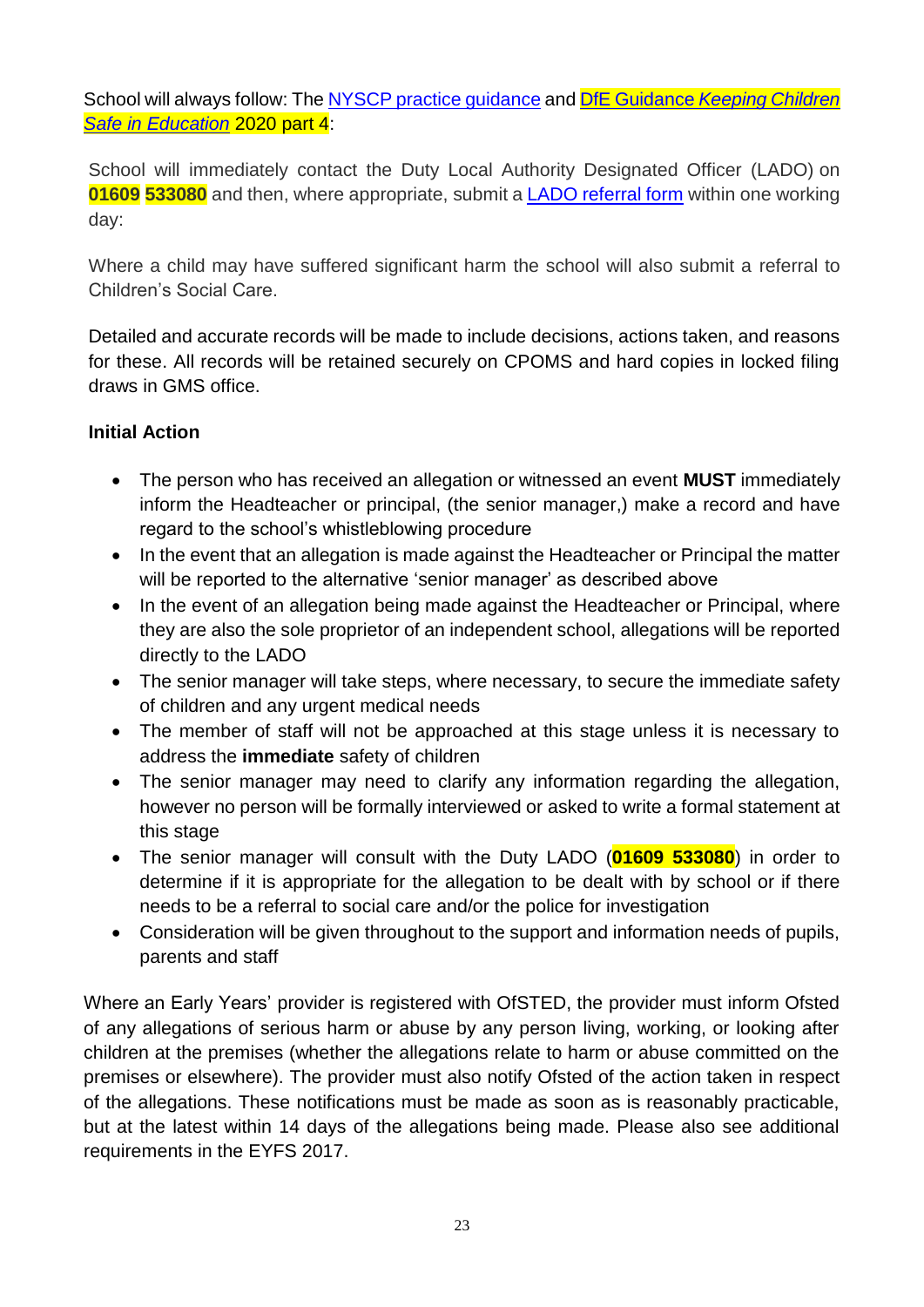#### <span id="page-23-0"></span>**B. Alternative Provision**

This school is committed to safeguarding our children even if they are placed in alternative provision for a period of time within the school day/week. We therefore seek written reassurance that any Alternative Provision provider has acceptable safeguarding practices in place including; their response to concerns about a child; safer recruitment processes; attendance and child missing education procedures; and appropriate information sharing procedures. The school will also obtain a written statement from the provider that they have completed all the vetting and barring checks that are necessary on their staff.

#### **Alternative Provision**

Where we place one of our pupils with an alternative provision provider, we continue to be responsible for the safeguarding of our pupil, and will seek written assurances in order to be satisfied that the provider meets the needs of our pupil. This will include written reassurance or checks of the alternative providers Child Protection Policy, safer recruitment processes, attendance and child missing education procedures and appropriate information sharing procedures. We will obtain written confirmation from the alternative provider that appropriate safeguarding checks have been carried out on individuals working at the establishment, i.e. those checks that we would otherwise perform in respect of our own staff.

When organising work placements, the school will ensure that the placement provider has policies and procedures in place to safeguard pupils.

#### **Work Experience**

When we organise work experience placements we will ensure that the placement provider has policies and procedures are in place to protect our pupils from harm.

Barred list checks by the DBS might be required on some people who supervise a child under the age of 16 on a work experience placement. We will consider the specific circumstances of the work experience placement. Consideration will be given in particular to the nature of the supervision and the frequency of the activity being supervised, to determine what, if any, checks are necessary. These considerations would include whether the person providing the teaching/training/instruction/supervision to the child on work experience will be:

- unsupervised themselves; and
- providing the teaching/training/instruction frequently (more than three days in a 30 day period, or overnight)

If the person working with our pupil is unsupervised and the same person is in frequent contact with our pupil, the work is likely to be regulated activity. If so, we will ask the employer providing the work experience to ensure that the person providing the instruction or training is not a barred person.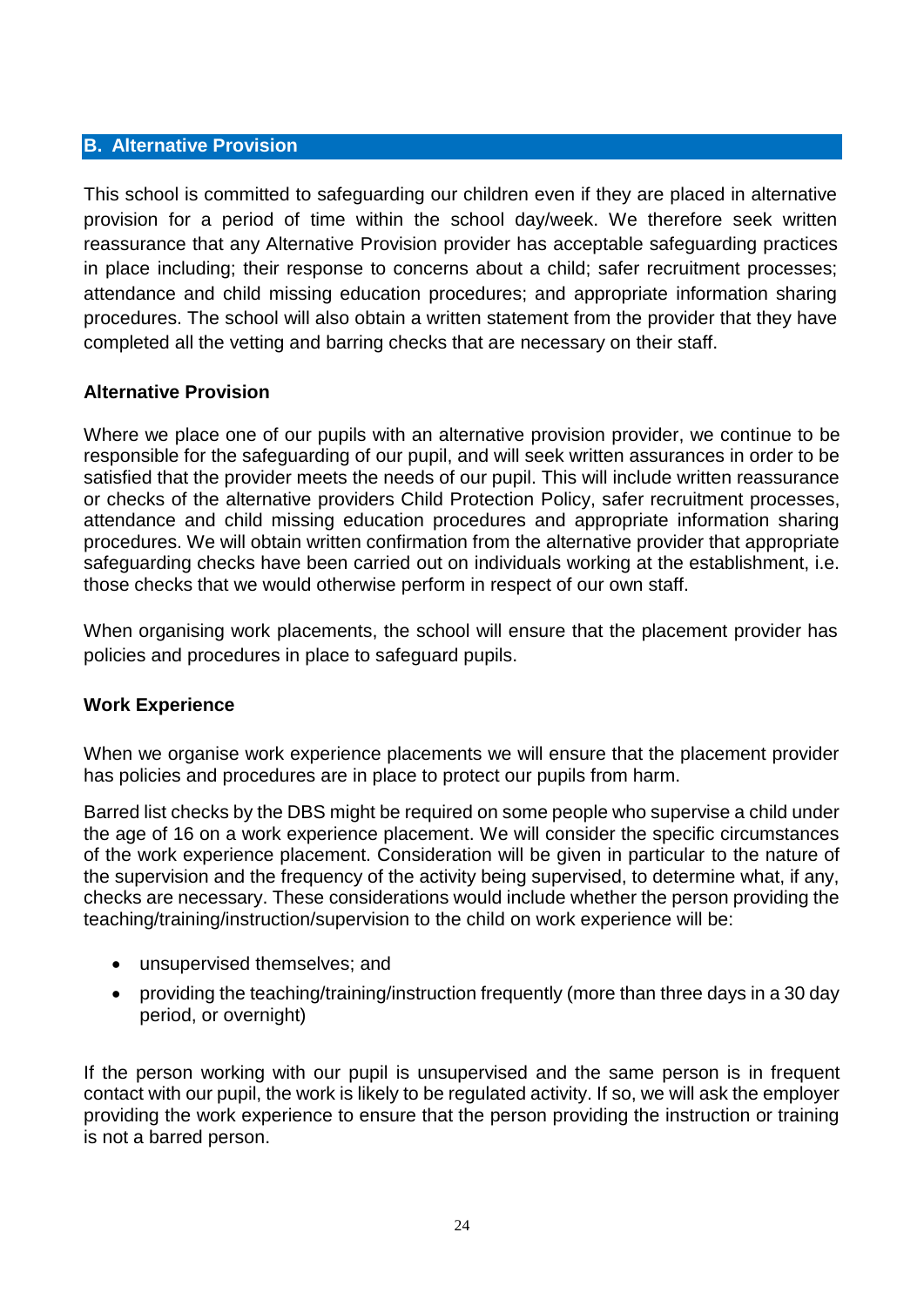We are aware that we are not able to request an enhanced DBS check with barred list information for staff supervising our pupils who are aged 16 or 17 years old.

If the activity undertaken by our pupil on work experience takes place in a 'specified place', such as a school or college, and gives the opportunity for contact with children, this may itself be considered to be regulated activity. In these cases, and where our pupil is 16 years of age or over, the work experience provider should consider whether a DBS enhanced check should be requested for them

#### <span id="page-24-0"></span>**C. Boarding Schools, residential special schools, residential colleges and children's homes**

Boarding schools, residential special schools, residential colleges and children's homes have additional factors to consider with regard to safeguarding as set out in National Minimum Standards and Regulations. Schools and colleges that provide such residential accommodation and/or are registered as children's homes should be alert to inappropriate pupil or student relationships and the potential for peer on peer abuse, particularly in schools and colleges with a significant gender imbalance. They should be particularly alert to signs of abuse and work closely with the host Local Authority and where relevant, placing Local Authorities.

#### <span id="page-24-1"></span>**D. Child Sexual Exploitation (CSE) and Child Criminal Exploitation (CCE)**

#### **Child Sexual Exploitation:**

CSE occurs where an individual or group takes advantage of an imbalance of power to coerce, manipulate or deceive a child into sexual activity (a) in exchange for something the victim needs or wants, and/or (b) for the financial advantage or increased status of the perpetrator or facilitator. The victim may have been sexually exploited even if the sexual activity appears consensual. CSE does not always involve physical contact; it can also occur through the use of technology. CSE can affect any child or young person (male or female) under the age of 18 years, including 16 and 17 year olds who can legally consent to have sex. It can include both contact (penetrative and non-penetrative acts) and non-contact sexual activity and may occur without the child or young person's immediate knowledge (e.g. through others copying videos or images they have created and posted on social media).

#### The DfE provides: [Child sexual exploitation: guide for practitioners](https://www.gov.uk/government/publications/child-sexual-exploitation-definition-and-guide-for-practitioners)

Key to identifying potential CSE is a change in behaviour, having money or items they cannot or will not explain, alcohol or drug misuse, sexually transmitted infections, being secretive. Indicators of CSE can also be children who have older boyfriends or girlfriends and children who suffer from sexually transmitted infections or become pregnant. School will consider whether a referral should be submitted to NYCC Children & Families Service and whether information should be passed onto North Yorkshire Police. NYSCP Guidance on Child Sexual Exploitation is available [here.](https://www.safeguardingchildren.co.uk/professionals/practice-guidance/)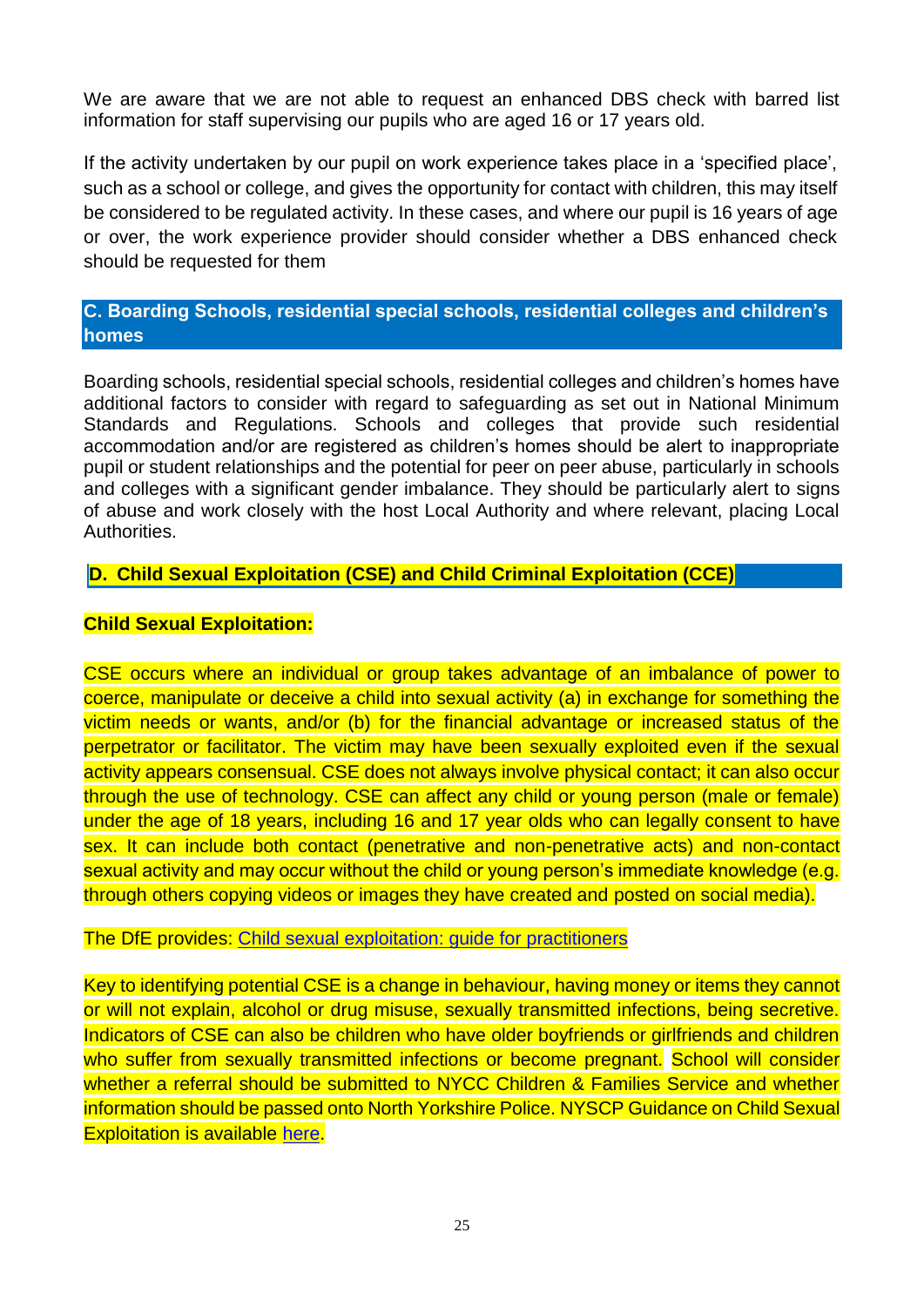#### **Child Criminal Exploitation (CCE):**

CCE is where an individual or group takes advantage of an imbalance of power to coerce, control, manipulate or deceive a child into any criminal activity (a) in exchange for something the victim needs or wants, and/or (b) for the financial or other advantage of the perpetrator or facilitator and/or (c) through violence or the threat of violence. The victim may have been criminally exploited even if the activity appears consensual. CCE does not always involve physical contact; it can also occur through the use of technology.

CCE can include children being forced to work in cannabis factories, being coerced into moving drugs or money across the country forced to shoplift or pickpocket, or to threaten other young people.

#### **County Lines:**

County lines is a term used to describe gangs and organised criminal networks involved in exporting illegal drugs (primarily crack cocaine and heroin) into one or more importing areas (within the UK), using dedicated mobile phone lines or other form of "deal line".

Key to identifying potential involvement in county lines are missing episodes, when the victim may have been trafficked for the purpose of transporting drugs and Home Office County Lines guidance is available [here.](https://www.gov.uk/government/publications/criminal-exploitation-of-children-and-vulnerable-adults-county-lines) NYSCP Guidance on Criminal Exploitation and County Lines is [here](https://www.safeguardingchildren.co.uk/professionals/practice-guidance/)

#### **Trafficking:**

School recognises Trafficking is where children and young people are tricked, forced or persuaded to be moved or transported and then exploited, forced to work or sold. Children are trafficked for sexual and criminal exploitation, benefit fraud, forced marriage, domestic slavery, forced labour, committing crime like theft, county lines. School will consider whether a referral to the National Referral Mechanism (NRM) should be undertaken in order to safeguard that child and/or other children. National NRM guidance available [here.](https://www.gov.uk/government/publications/human-trafficking-victims-referral-and-assessment-forms/guidance-on-the-national-referral-mechanism-for-potential-adult-victims-of-modern-slavery-england-and-wales)

#### **MACE (Multi-Agency Child Exploitation):**

Within North Yorkshire, the identification, risk assessment, risk management, investigation and recovery with regards to all forms of Child Exploitation and Contextual Safeguarding are covered by our Multi-Agency Child Exploitation (MACE) and Contextual Safeguarding arrangements. MACE is an umbrella term for the following vulnerabilities Child Criminal Exploitation (including County Lines), Child Sexual Exploitation, Missing from Home, Modern Slavery and Human Trafficking, Online Child Exploitation, Harmful Sexual Behaviour and Wider Contextual Safeguarding. The Level 1 MACE arrangements encompass the risk identification, risk assessment and risk management of children and young people who may be at risk of exploitation for more information see here and the Level 2 MACE arrangements relate to the multi-agency information sharing and problem solving of hotspots/locations,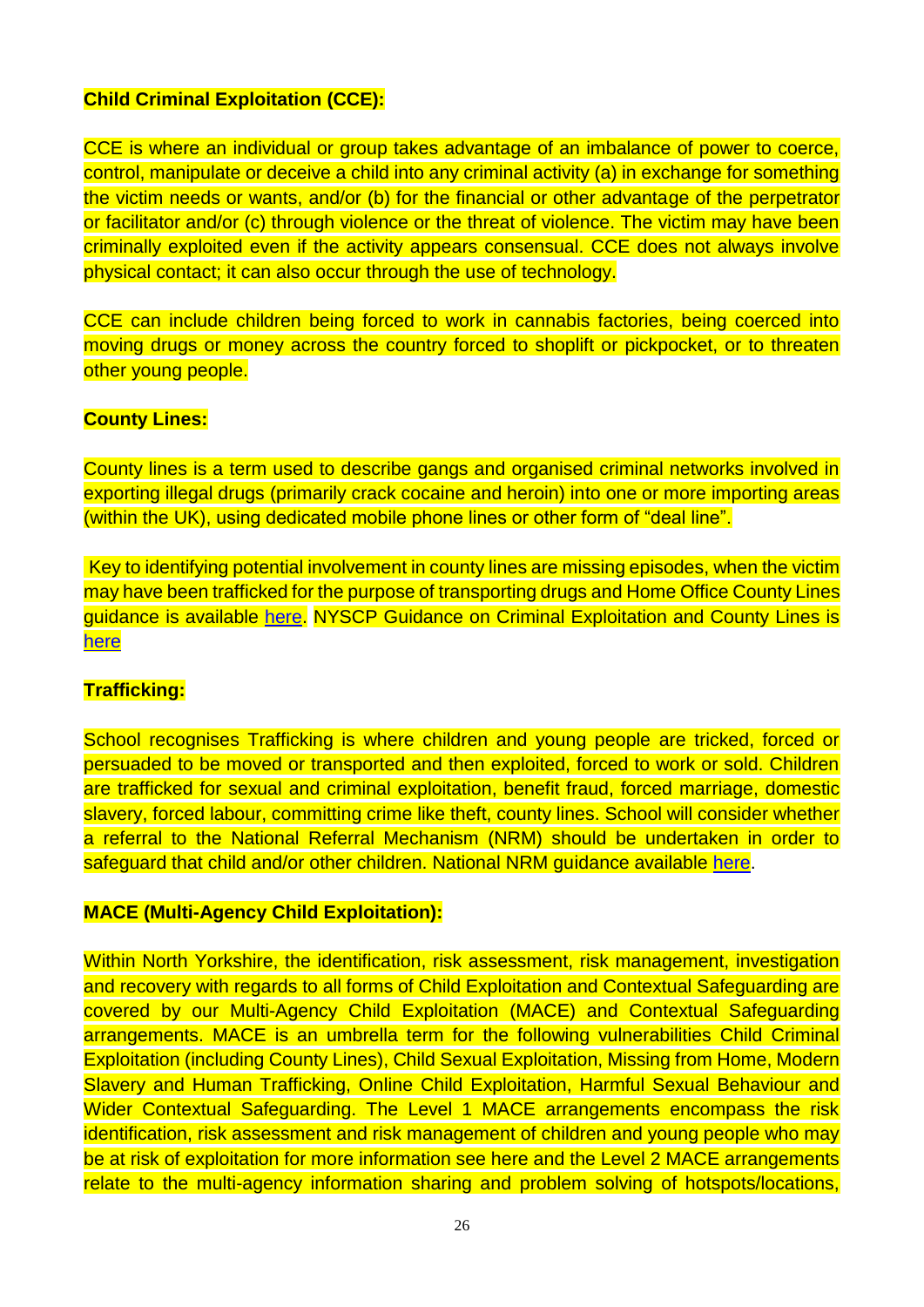persons who may pose a risk of exploitation and themes for more information see here. MACE Level 2 meetings should be regularly attended by DSLs for schools, for more information about those meetings please email MACE@northyorks.gov.uk. The NYSCP MACE Practice guidance can be found on the NYSCP website [here.](https://www.safeguardingchildren.co.uk/professionals/practice-guidance/)

#### <span id="page-26-0"></span>**E. Confidentiality**

School has regard to **DfE** guidance on Information Sharing:

'Fears about sharing information cannot be allowed to stand in the way of the need to safeguard and promote the welfare of children and young people at risk of abuse or neglect.'

School ensures the child's wishes or feelings are taken into account when determining what action to take and what services to provide to protect individual children through ensuring there are systems in place for children to express their views and give feedback. School ensures that staff members do not promise confidentiality to the child and always act in the interests of the child.

The school confidentiality policy indicates:

- a) when information must be shared with police and Children and Families' Service where the child/young person is / may be at risk of significant harm
- b) when the pupil's and/or parent's confidentiality must not be breached

#### <span id="page-26-1"></span>**F. Contacts**

#### **North Yorkshire County Council Children & Families Service: Early Help**

Locality Telephone Numbers

| <b>Early Help East</b>                  |              |
|-----------------------------------------|--------------|
| Scarborough, Whitby, Ryedale            | 01609 534852 |
| <b>Early Help West</b>                  |              |
| Harrogate, Craven, Knaresborough, Ripon | 01609 534842 |
| <b>Early Help Central</b>               |              |
| Hambleton, Richmondshire, Selby         | 01609 534829 |
|                                         |              |

#### **Advice and Referral**

| <b>Customer Resolution Centre</b>                             | 01609 780780 |  |  |
|---------------------------------------------------------------|--------------|--|--|
| For advice please ask to speak to a social worker in the MAST |              |  |  |
| Children&families@northyorks.gov.uk                           |              |  |  |

Emergency Duty Team 01609 780780

**NORTH YORKSHIRE POLICE** 101 (Ask for the Serious Crime Team in your area)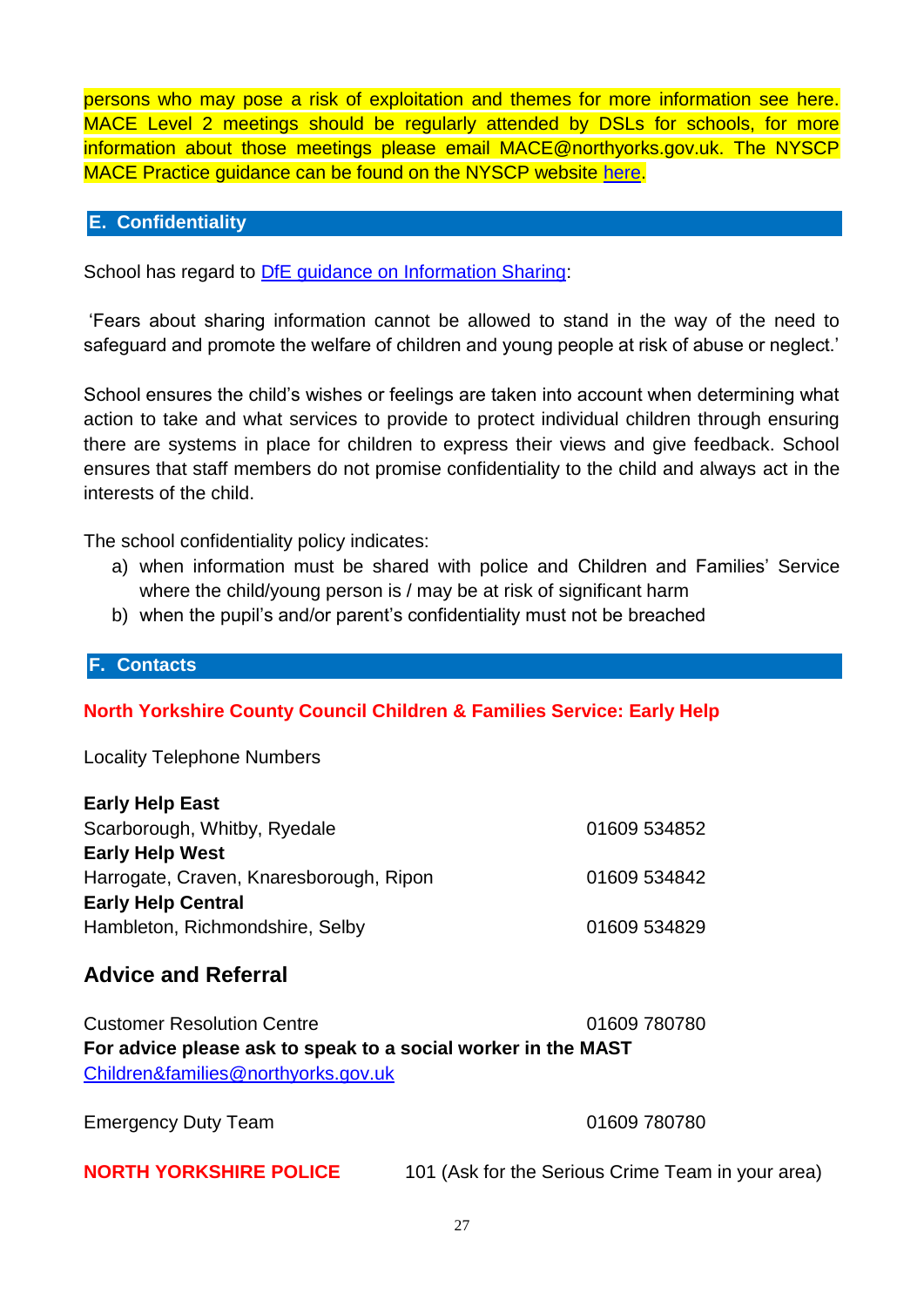# **Safeguarding Unit**

Designated Officers for Managing Allegations (LADOs)

#### **Duty LADO (consultations, new referrals and urgent matters) 01609 533080**

| <b>Susan Crawford (LADO Manager)</b><br>005161                             | 01609 532152         | 07813      |
|----------------------------------------------------------------------------|----------------------|------------|
| <b>Karen Lewis</b><br>540711                                               | 01609 534200         | 07715      |
| <b>Julie Kaye</b><br>825752                                                | 01609 532508         | 07973      |
| <b>Andy Kenyon</b><br>792398                                               | 01609 534215         | 07973      |
| <b>Safeguarding Unit Manager</b><br><b>Heather Pearson</b><br>01609 532301 |                      |            |
| <b>Support</b><br>including CME<br>Coordinator<br><b>Business</b>          | (Children<br>Missing | Education) |
| Safeguardingunit@northyorks.gov.uk                                         | 01609 532477         |            |
| <b>NYSCP Business Unit</b><br>nyscp@northyorks.gov.uk                      | 01609 535123         |            |
| <b>NYCC HUMAN RESOURCES</b><br>schoolshradvisory@northyorks.gov.uk         | 01609 798343         |            |

**Contact numbers for referral to Children's Social Care in neighbouring Local Authorities:**

The [online tool](https://www.gov.uk/report-child-abuse-to-local-council) directs to the relevant local children's social care contact number.

#### <span id="page-27-0"></span>**G. Curriculum**

The school is committed to ensuring that pupils are aware of behaviour towards them that is not acceptable, how they can keep themselves safe, how to share a concern and complain. All pupils are informed that we have a Designated Safeguarding Lead with responsibility for child protection and who this is. We inform pupils of whom they might talk to, both in and out of school, their right to be listened to and heard and what steps can be taken to protect them from harm.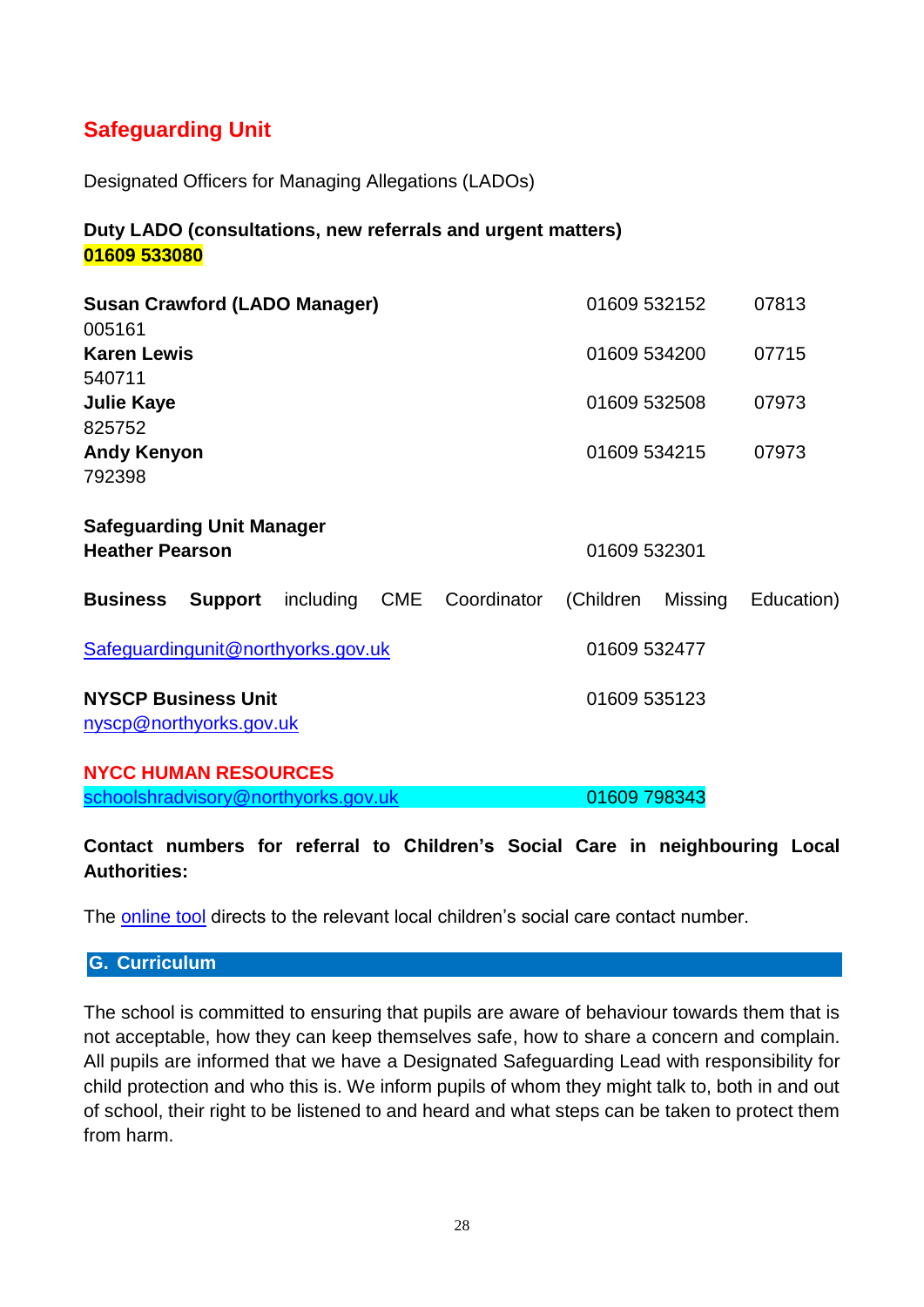The school has implemented the [statutory requirements of relationships and sex education](https://www.gov.uk/government/publications/relationships-education-relationships-and-sex-education-rse-and-health-education)  [and health education which is compulsory for all schools in September 2020](https://www.gov.uk/government/publications/relationships-education-relationships-and-sex-education-rse-and-health-education) but schools have some flexibility to decide how they [discharge their duties effectively](http://healthyschoolsnorthyorks.org/wp-content/uploads/2020/06/Communication-to-schools-on-the-implementation-of-RSHE-for-Sep-2020.pdf) of compulsory teaching until the start of the summer term 2021. The statutory requirements could be taught through a wider Personal, Social, Health Education (PSHE) curriculum which incorporates an agerelated, comprehensive curriculum, for pupils to be taught about aspects of safeguarding in order to develop the knowledge and skills they need to recognise when they are at risk and how to get help when they need it including on-line safety.

We do this by:

- developing pupils' age-appropriate understanding of healthy relationships through appropriate relationship and sex education including awareness of relationship abuse, and other abuse, sexual violence and harassment, peer on peer abuse, bullying, prejudice based bullying and violence based on a person's sexual orientation, gender, faith or race, hate crime,
- enabling pupils to recognise online and offline risks to their well-being for example, risks from criminal and sexual exploitation, domestic abuse, female genital mutilation, forced marriage, substance misuse, gang activity, radicalisation and extremism – and making them aware of the support available to them
- enabling pupils to recognise the dangers of inappropriate use of mobile technology and social media and the impact on sexual behaviour, for example sexting and accessing pornography
- developing pupils' confidence, resilience and knowledge so that they can keep themselves mentally healthy
- developing and deepening pupils' understanding of the fundamental British values of democracy, individual liberty, the rule of law and mutual respect and tolerance, recognising how pressure from others can affect their behaviour, including the risks of radicalisation to extremist behaviour
- ensuring pupils have the opportunity to discuss controversial issues and develop tolerance and respect for others
- making available appropriate local and online advice

The school has updated the curriculum aspects of related policies to ensure that they are aligned to our child protection policy. This includes the school's online safety, relationships and sex education, substance misuse, smoke-free, equalities and anti-bullying policies.

The school recognises the statutory duty, since April 2014, to publish information about the content of our PSHE curriculum on our school website.

The school recognises the importance of using age appropriate curriculum resources and ensuring that there is a safe climate for learning which includes the setting of ground rules.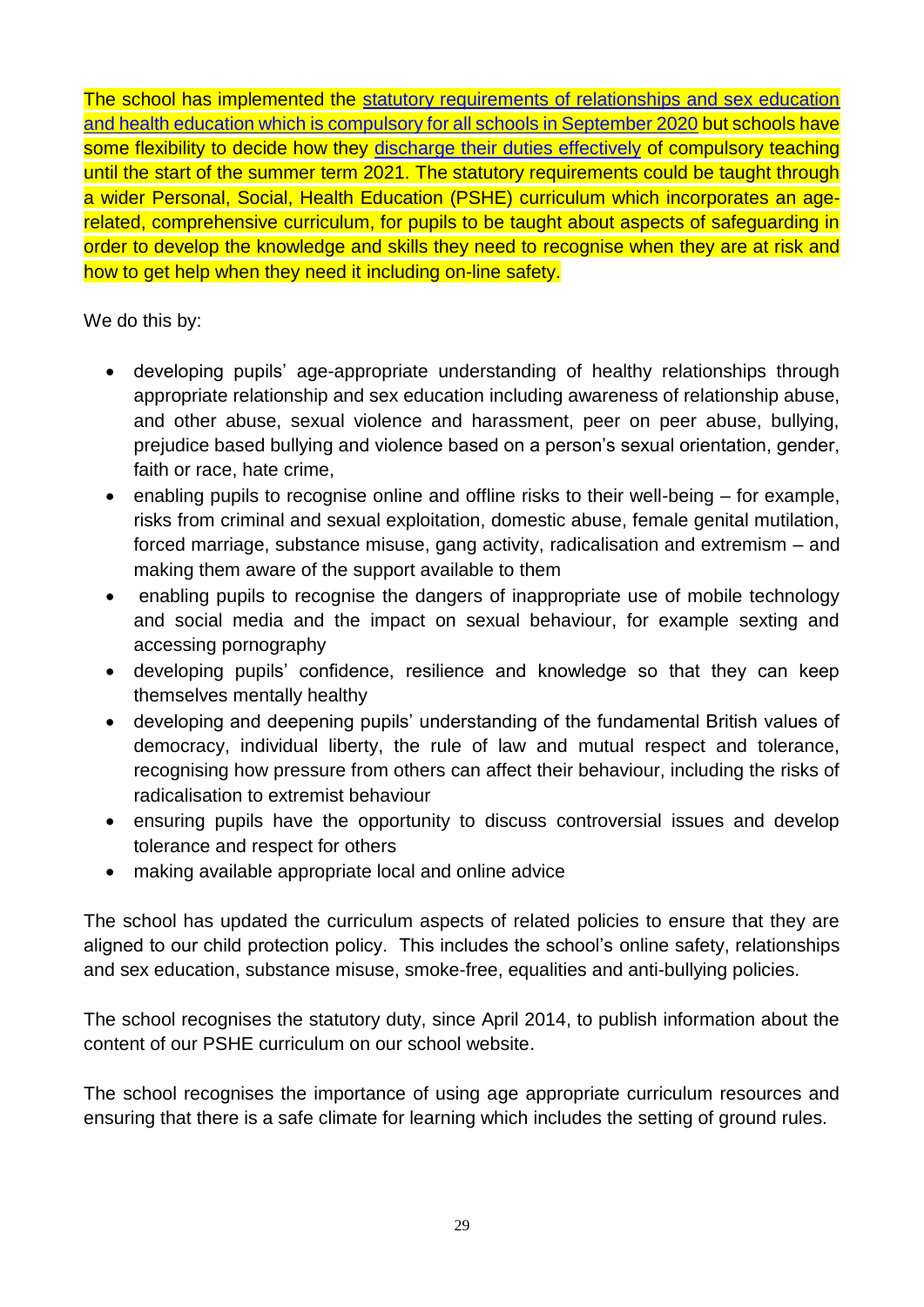Parents /carers are invited to view any resources and discuss any concerns they have over any curriculum content within our PSHE curriculum provision. Arrangements can be made by contact Mrs Soper PSHE leader in the first instance.

Training needs of staff are regularly reviewed to ensure that staff delivering safeguarding aspects of PSHE or online safety have the appropriate knowledge and skills.

The school monitors and evaluates the impact of the safeguarding taught curriculum provision through our school based monitoring and evaluation processes which include lesson observation, work scrutiny, feedback from pupils, staff and parents/carers, data from the bi-annual Growing Up in North Yorkshire survey.

The following Information is made available to pupils through posters, website and through Microsoft Teams.

Young People's mental health resources:

- Kooth (Free, safe and anonymous online support for young people):<https://www.kooth.com/>
- Papyrus Prevention of Young Suicide:<https://papyrus-uk.org/>
- Charlie Waller Memorial Trust:<https://www.cwmt.org.uk/>
- Family Lives: https://www.familylives.org.uk/
- I Choose Life Foundation: https://www.ichooselifefoundation.com/ Useful Links
- Counselling Directory: [http://www.counselling-directory.org.uk](http://www.counselling-directory.org.uk/)
- Yorkshire Centre for Eating Disorders (YCED): [www.yorkshireeatingdisorders.co.uk](http://www.yorkshireeatingdisorders.co.uk/)
- North Yorkshire Sexual Assault Referral Centre: [www.turntobridgehouse.org](http://www.turntobridgehouse.org/)
- Harrogate Homeless Project: www.harrogate-homeless-project.org.uk

• Reflect Harrogate (support to those who are experiencing a crisis relating to pregnancy or pregnancy loss): [www.reflectharrogate.co.uk](http://www.reflectharrogate.co.uk/)

- Rethink Mental Illness: [www.rethink.org](http://www.rethink.org/)
- ABC (Anorexia & Bulimia Care): [www.anorexiabulimiacare.org.uk](http://www.anorexiabulimiacare.org.uk/)
- Mental Health Foundation: [www.mentalhealth.org.uk](http://www.mentalhealth.org.uk/)
- Young Minds: [www.youngminds.org.uk](http://www.youngminds.org.uk/)
- Self Injury Support: https://www.selfinjurysupport.org.uk/resource-hub/

School's arrangements for consulting with and listening to pupils are peer listening schemes, school surveys, NYCC surveys, school council.

We make pupils aware of these arrangements by website, planners and Microsoft Teams.

#### <span id="page-29-0"></span>**H. Curriculum resources and support**

Schools can access the North Yorkshire PSHE and Citizenship Planning and Assessment toolkit which contains the PSHE and Citizenship curriculum entitlement framework for key stages 1-4 along with suggested resources specifically to support the safeguarding aspects of the curriculum by year group. It is accessible from the [CYPS Information Site](http://cyps.northyorks.gov.uk/health-wellbeing-pshe) and further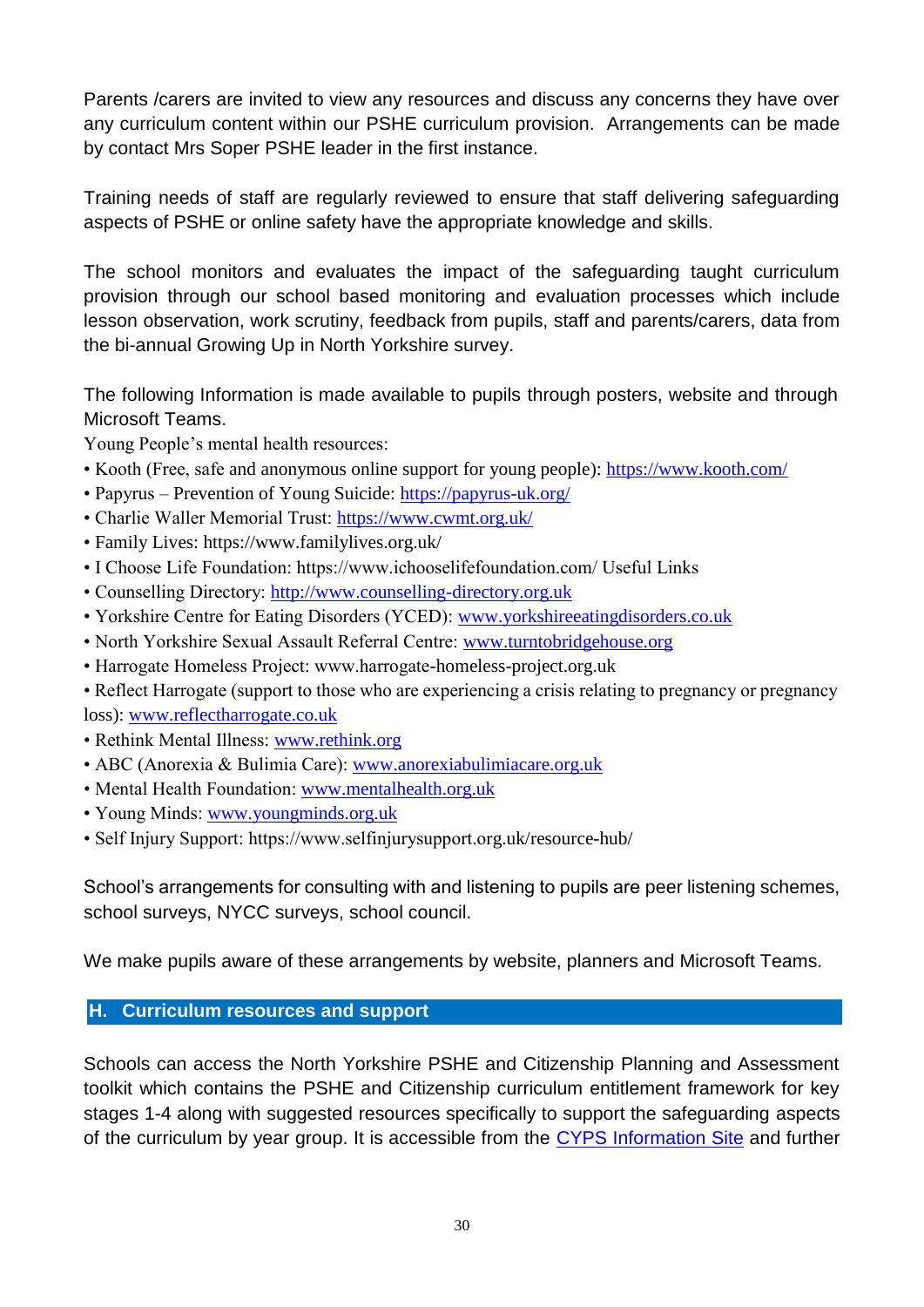supporting resources can be accessed from the [North Yorkshire Healthy Schools Website](http://healthyschoolsnorthyorks.org/resources/) and also see also [NSPCC teaching resources and lesson plans](https://learning.nspcc.org.uk/safeguarding-child-protection-schools/teaching-resources-lesson-plans/)

#### **Safeguarding Curriculum Training and consultancy for schools 2020-21**

For further information on safeguarding curriculum information, training and support please contact:

- Clare Barrowman, Health and Wellbeing Adviser 0-19, on 01609 536808, [clare.barrowman@northyorks.gov.uk](mailto:clare.barrowman@northyorks.gov.uk)
- <span id="page-30-0"></span>• A programme of Safeguarding curriculum training and consultancy is available to schools through [North Yorkshire Education Services](http://nyeducationservices.co.uk/)
- **I. Domestic Abuse**

All children can witness and be adversely affected by domestic abuse in the context of their home life where domestic abuse occurs between family members. Exposure to domestic abuse and / or violence can have a serious, long lasting emotional and psychological impact on children. In some cases, a child may blame themselves of the abuse or may have had to leave the family home as a result.

[Operation Encompass:](https://www.operationencompass.org/) where police are called to an incident of domestic abuse, where there are children in the household who have experienced the domestic incident, the police will inform the key adult in school before the child or children arrive at school the following day.

Refuge run the National Domestic Abuse Helpline, 24 hours a day on 0808 2020 247. Advice is available at:

• NSPCC- [UK domestic-abuse Signs Symptoms Effects](https://www.nspcc.org.uk/preventing-abuse/child-abuse-and-neglect/domestic-abuse/signs-symptoms-effects/)

• [Refuge what is domestic violence/effects of domestic violence on](http://www.refuge.org.uk/get-help-now/what-is-domestic-violence/effects-of-domestic-violence-on-children/)  [children](http://www.refuge.org.uk/get-help-now/what-is-domestic-violence/effects-of-domestic-violence-on-children/)

• [SafeLives: young people and domestic abuse](http://www.safelives.org.uk/knowledge-hub/spotlights/spotlight-3-young-people-and-domestic-abuse)

NYSCP guidance is also available:

<https://www.safeguardingchildren.co.uk/Resources/practice-guidance-domestic-abuse/>

#### <span id="page-30-1"></span>**J. Early Years (provision for Children 0-5 years)**

Schools are required to comply with the [Statutory Framework for the Early Years Foundation](https://www.foundationyears.org.uk/files/2017/03/EYFS_STATUTORY_FRAMEWORK_2017.pdf)  Stage [\(April 2017\).](https://www.foundationyears.org.uk/files/2017/03/EYFS_STATUTORY_FRAMEWORK_2017.pdf)

Under the EYFS Section 3 – the safeguarding and welfare requirements - schools are not required to have separate policies provided these requirements (identified below by paragraph number in EYFS) are already met through existing policies.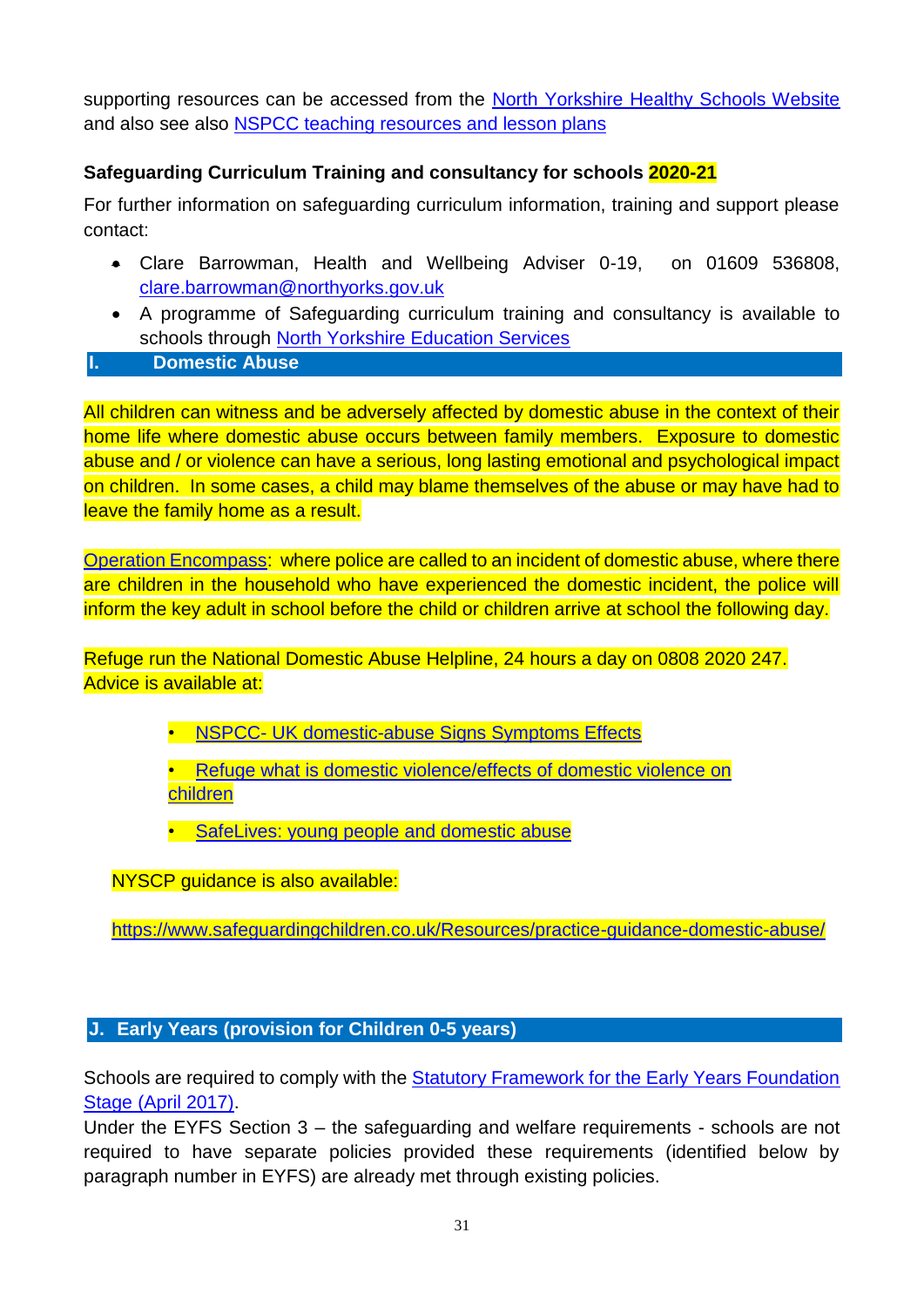School may wish to include the following requirements in the policies as suggested below (in red):

# **CP policy:**

#### **EYFS 3.4 (policy must include use of mobile phones and cameras) Taking, storing and using images of children, (including mobile phone, tablet, video and camera use)**

#### Guidance note

You will need to consider:

- the use of tablets and other equipment with the capacity to record images
- the purpose of images taken within the school, how they will be used and stored
- permission from parents for taking images of their children and for how these may be used
- how you can make sure that images are only taken and used in the way that parents give permission for
- what procedures you will put in place to safeguard all children e.g. to ensure that children who are not to be photographed can be kept safe, whilst still taking part in the event
- Who will have access to stored images and how this is to be monitored

You must ensure that:

- the school has equipment for taking images so that staff do not use their own personal equipment
- the arrangements for the secure storage of staff's personal equipment is stored away from the EYFS classrooms whilst children, volunteers and parents are on site
- in personal emergencies staff and volunteers should be contacted via the setting telephone
- all devices which have a camera, video and/or internet access are used appropriately
- images are printed or reproduced at the setting to ensure that photos and recordings of the children cannot be used inappropriately

#### **CP policy**

#### **EYFS 3.68 Information and records This is included in Appendix J**

#### **Safer Recruitment policy**

**EYFS 3.9 Ensuring that people looking after children are suitable to fulfil the requirements of their roles.** 

• 3.14 and 3.15 includes having regard to the requirements of the 2018 [Childcare](http://www.legislation.gov.uk/uksi/2018/794/contents/made)  [Disqualification Regulations and disclosure of police information](http://www.legislation.gov.uk/uksi/2018/794/contents/made)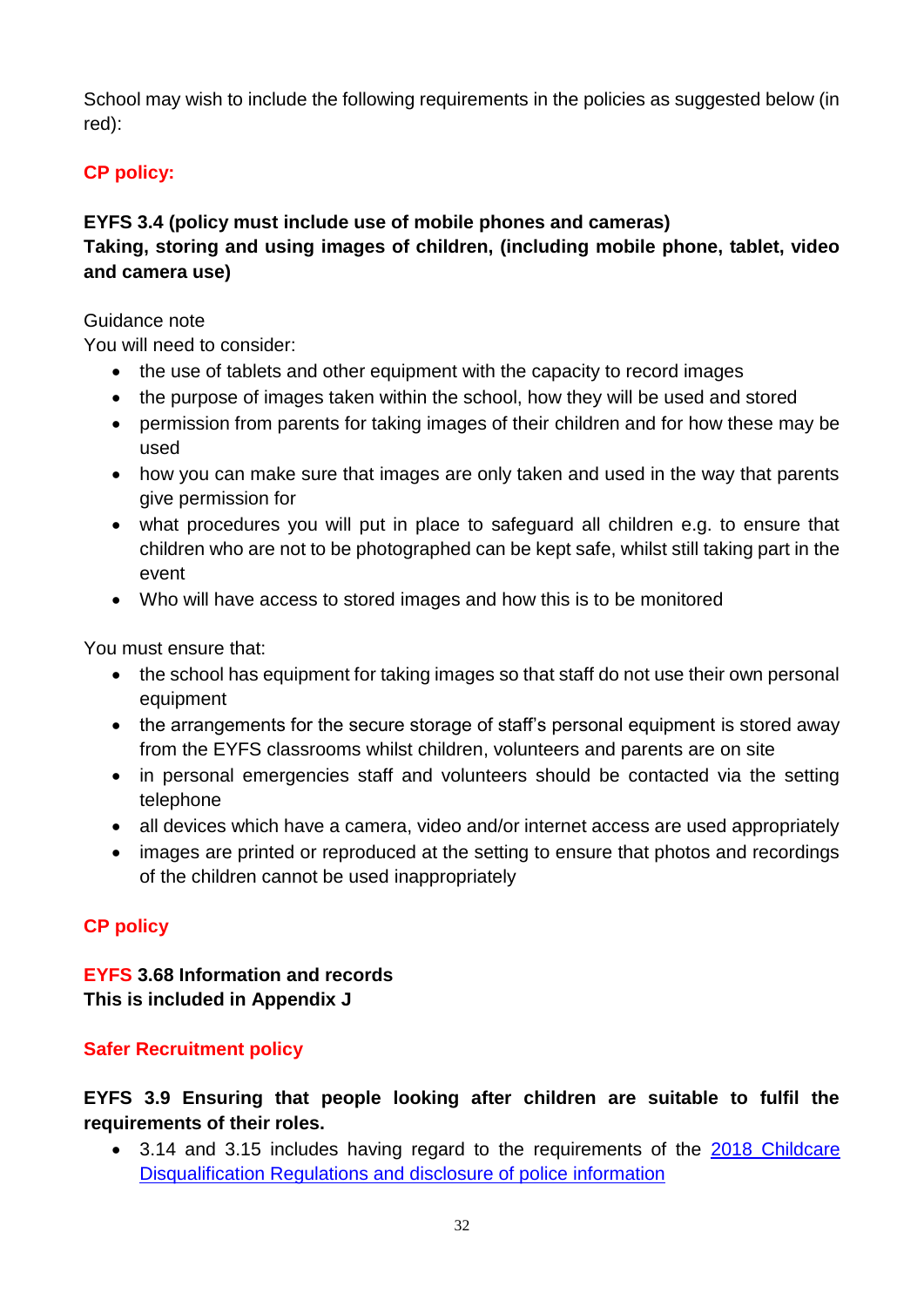• Disqualification by association is still relevant for childminders and childcare registered under domestic premises including where a childminder or assistant works on nondomestic premises (50% rule).

**Safe Working Practice/Code of Conduct:**

#### **EYFS 3.19 Staff taking medication/other substances**

**EYFS 3.25 First Aid**

**EYFS 3.27 Key person**

**EYFS 3.28 Staff: child ratios**

**Health and Safety policy:**

**EYFS 3.44-3.46 Medicines**

**EYFS 3.50 Accident or injury**

**EYFS 3.54 Safety and suitability of premises, environment and equipment** 

**EYFS 3.64 Risk assessment**

#### **Behaviour policy:**

**EYFS 3.52 Managing behaviour**

#### **Complaints' policy**

#### **EYFS 3.74 Complaints**

NYCC policies and quidance for Early Years are available [here](http://cyps.northyorks.gov.uk/safeguarding-children-early-years-provision)

<span id="page-32-0"></span>**K. Host Families, homestay during exchange visits**

#### **School/college arranged homestay – suitability of adults in UK host families**

When arranging a homestay, we will consider the suitability of the adults in the respective families who will be responsible for the visiting child during the stay.

In circumstances where we arrange for a visiting child to be provided with care and accommodation in the UK (including where we engage a company to make those arrangements) in the home of a family to which the child is not related the responsible adults will be engaging in regulated activity for the period of the stay. In such cases and where we have the power to terminate such a homestay we are the regulated activity provider.

Where the child's parent(s) or a student themselves arranges their own homestay, this would be a private arrangement therefore we would not be the regulated activity provider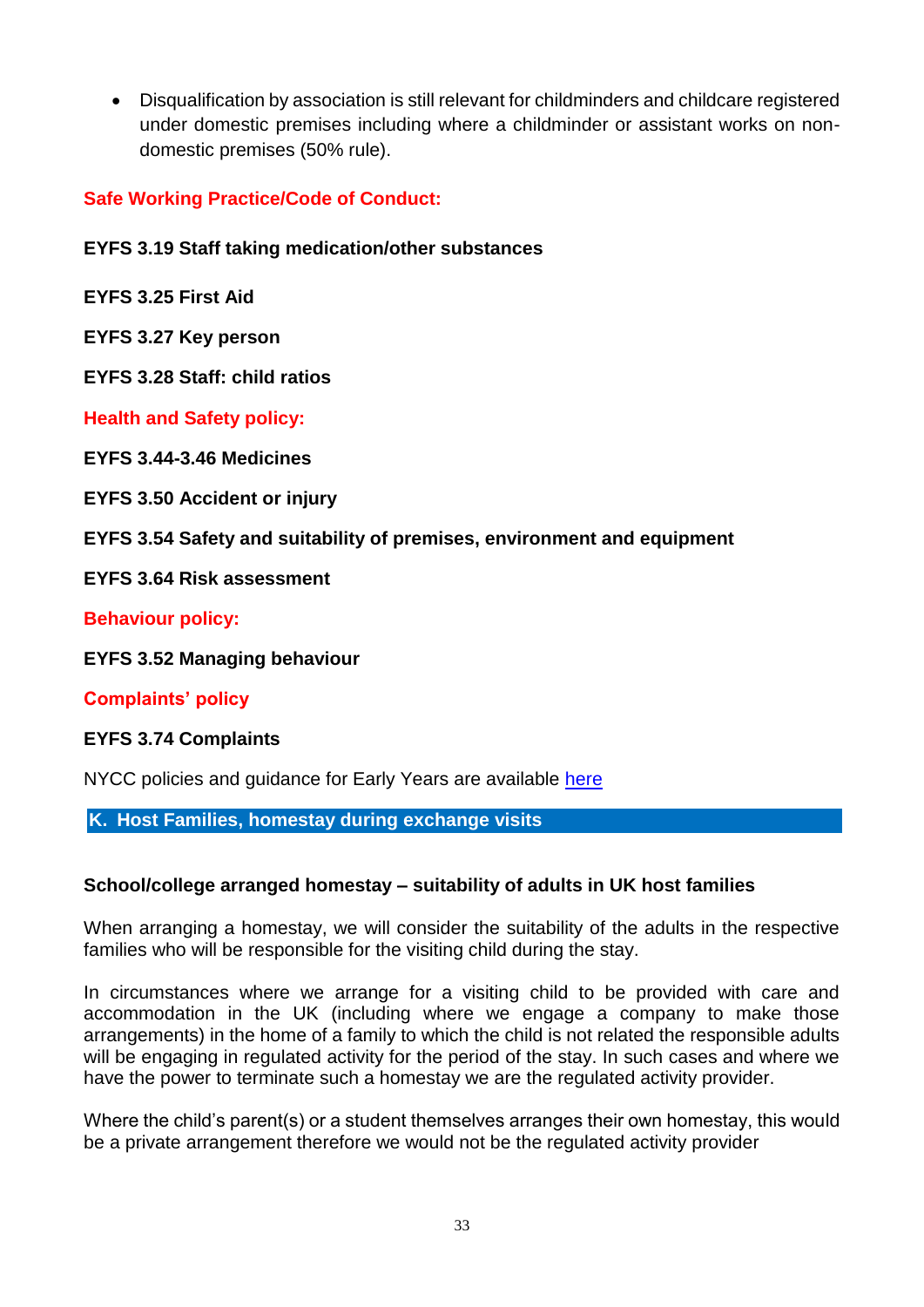When we arrange a homestay we will consider what intelligence/information will best inform our assessment of the suitability of the adults in those families who will be responsible for the visiting child during the stay and use our professional judgement to decide what is relevant. We will obtain a DBS enhanced certificate with barred list information.

In addition to those engaging in regulated activity, we will decide whether we consider it necessary to obtain a DBS enhanced certificate in respect of anyone aged 16 or over in the household.

#### **Suitability of adults in host families abroad**

It is not possible to obtain criminality information from the DBS about adults who provide homestays abroad. We will liaise with partner schools abroad, to establish a shared understanding of, and agreement to the arrangements in place for the visit. We will use professional judgement to satisfy ourselves that the arrangements are appropriate and sufficient to safeguard every child who will take part in the exchange and make parents aware of agreed arrangements.

#### <span id="page-33-0"></span>**L. Partnership with Parents and Carers**

The school shares a purpose with parents to keep children safe from harm and to have their welfare promoted. Parents can access the following websites or contact school for further advice.

*[NYSCP](http://www.safeguardingchildren.co.uk/) [NSPCC](http://www.nspcc.org.uk/) [CEOP](https://www.thinkuknow.co.uk/parents/) [Internet](http://www.internetmatters.org/) Matters [Parent Zone](https://parentzone.org.uk/)  [Childnet](https://www.childnet.com/) [Parents](http://www.parentsprotect.co.uk/) Protect [A-Z Index for Schools and Curriculum](http://www.direct.gov.uk/en/Parents/Schoolslearninganddevelopment/YourChildsWelfareAtSchool/index.htm)*

We are committed to working with parents positively, openly and honestly. We ensure that all parents are treated with respect, dignity and courtesy. We respect parents' rights to privacy and confidentiality and will not share sensitive information unless we have permission or it is necessary to do so in order to protect a child.

School will share with parents any concerns we may have about their child unless to do so may place a child at risk of harm.

We encourage parents to discuss any concerns they may have with the Head of Year or the Deputy Headteacher.

The child protection policy should be available publicly either via the school or college website or by other means.

We make parents aware of our policy by its publication on the school's website.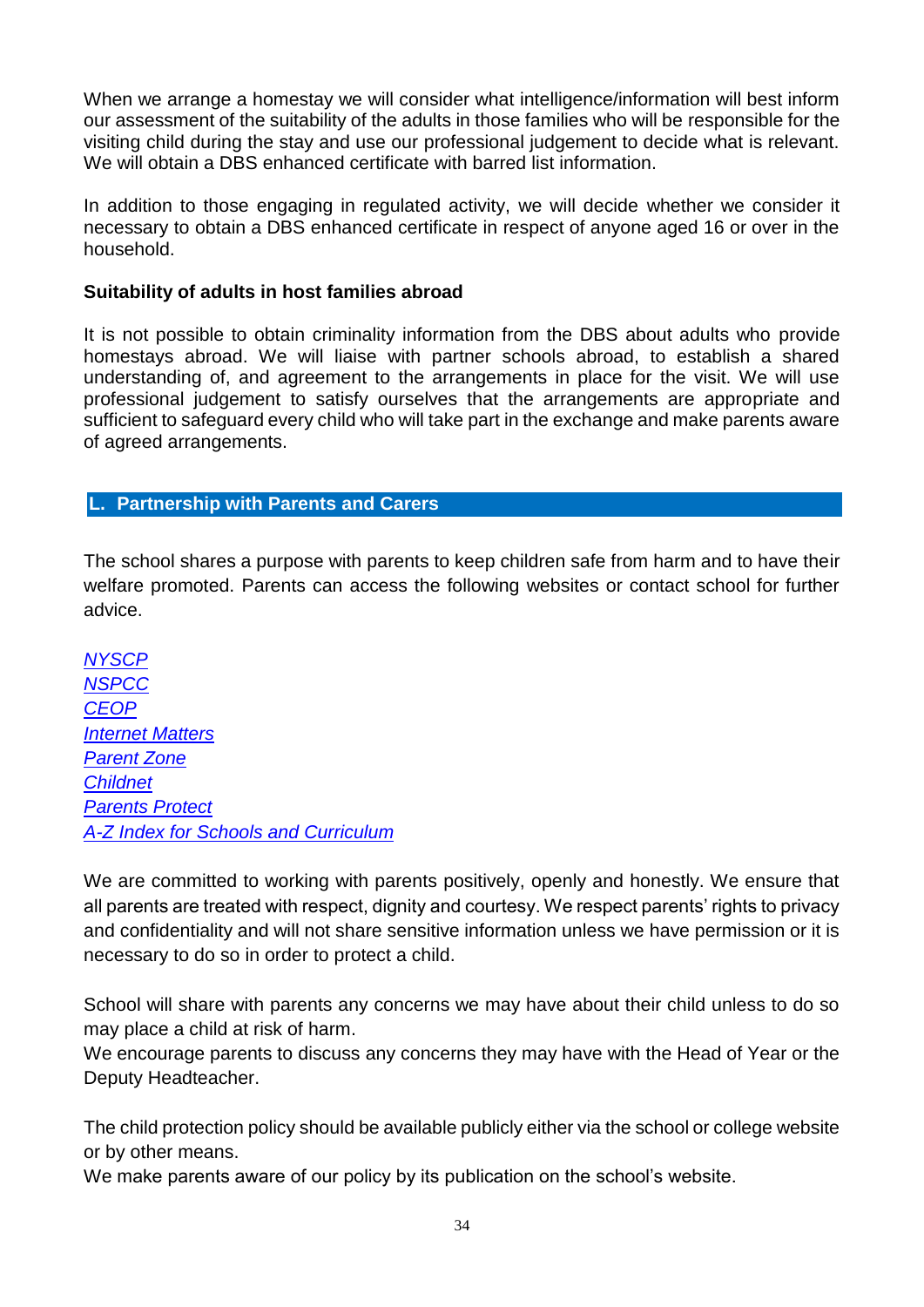#### <span id="page-34-0"></span>**M. Partnerships with other agencies**

The school recognises that it is essential to establish positive and effective working relationships with other agencies. The DSL and deputy DSL have long established relationships with local agencies ie Early Help, Children and Families Service, Young Carers and the Police.

All schools and colleges should allow access for children and families service staff from the host local authority and, where appropriate, from a placing local authority, for that authority to conduct, or to consider whether to conduct, an assessment including under section 17 or section 47. Consent from the parent and child (where of sufficient age and understanding) is required for assessments by the prevention service or under section 17.

School complies with the requirement under the Children Act 2004 to co-operate with other organisations and agencies in activities relating to children.

#### <span id="page-34-1"></span>**N. Peer /Child on Child abuse including Sexual Violence and Sexual Harassment**

Sexual violence and sexual harassment can occur between two children or **any** age and any sex.

The school recognises that children are capable of abusing their peers, that this can manifest itself in many ways and may reflect gender issues. Where there are concerns or allegations of peer abuse, the procedures and guidance in this policy will be followed, in the same way as if the matter was in respect of abuse by an adult.

**Sexual violence and sexual harassment** involving children at the school is a form of peer on peer abuse. Sexual violence involves the criminal sexual offences defined in the Sexual Offences Act 2003. Sexual Harassment is defined as unwanted conduct of a sexual nature and can include online behaviour. Neither is acceptable and will not be tolerated by the school. School take all such reports seriously and they will receive the same high standard of care that any other safeguarding concern receives. A multi-agency approach will be undertaken when responding to all such complaints; however, the school will always take immediate action to protect children despite the actions of any other agency. These actions may include an immediate risk assessment in respect of the needs of the child victim and will address any risks identified to any child in respect of an alleged perpetrator of sexual violence or sexual harassment to ensure children are protected from harm. Any risk assessment will be fluid and may change to reflect any developments during the management of the case.

**Upskirting** (which typically involves taking a picture under a person's clothing without them knowing, (both male and female) with the intention of viewing their genitals or buttocks to obtain sexual gratification, or cause the victim humiliation, distress or alarm). As of April 2020,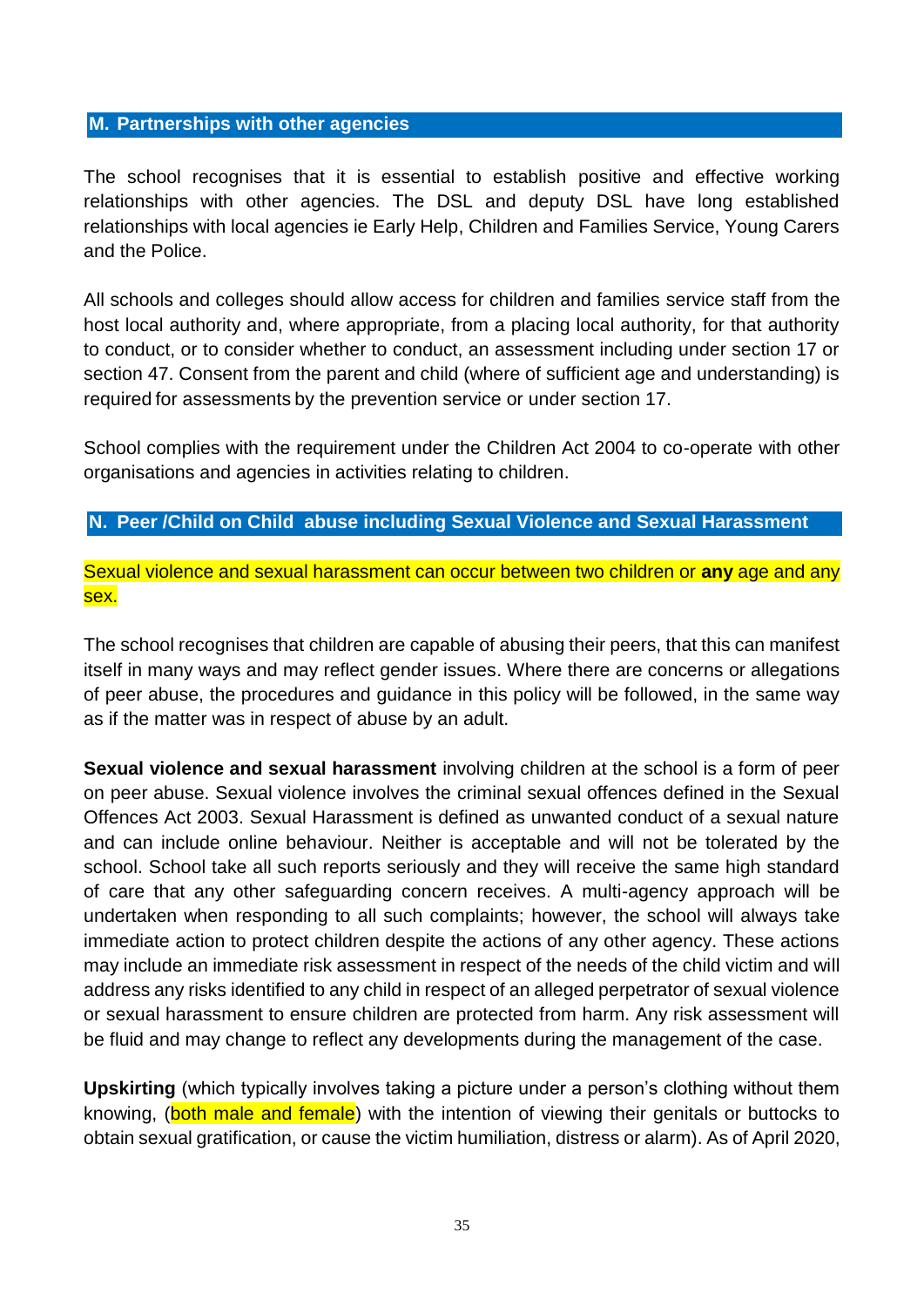upskirting is now a criminal offence, with offenders facing up to 2 years in jail and being place on the sex offenders register.

For further DfE statutory guidance Sexual Violence and sexual harassment between children see [here.](https://www.gov.uk/government/news/upskirting-law-comes-into-force)

All such reports will be managed by the Designated Safeguarding Lead. There are a number of options the school may consider in respect of the management of a report of sexual violence or sexual harassment between children and each case will receive an appropriate bespoke response once all the facts are known. Irrespective of any potential criminal outcome, the school have a duty to safeguarding all children and may deal with any such report on a balance of probability basis when considering the outcomes for children involved. Should an outcome involve a move to an alternative school for any child then full information sharing of the case will be undertaken with the Designated Safeguarding Lead professional at that school. DfE national guidance is available [here.](https://www.gov.uk/government/publications/sexual-violence-and-sexual-harassment-between-children-in-schools-and-colleges)

Concerns or allegations of all forms of peer abuse must be reported to the DSL, who will have regard to the NYSCP child protection guidance and procedures and make referrals in respect of both the alleged victim and the alleged perpetrator, where appropriate. Where the concerns are of a sexual nature the DSL will have regard to the NYSCP guidance ['Children and Young](https://www.safeguardingchildren.co.uk/professionals/practice-guidance/)  [People Who Display Sexualised](https://www.safeguardingchildren.co.uk/professionals/practice-guidance/) Behaviour'

Wherever concerns of peer abuse arise the DSL will undertake an immediate risk assessment and put all necessary measures in place to ensure that the alleged victim, perpetrator and all children in the school are safeguarded and their welfare is supported. The Inclusive Education Service, on request, can advise schools in undertaking these risk assessments.

Where there are concerns or allegations of youth generated sexual imagery, (often referred to as 'sexting') these must always be reported to the DSL, who will have regard to the 2017 guidance: ' UK Council for Child Internet Safety Guidanc[e ' Sexting In Schools and Colleges](https://www.gov.uk/government/uploads/system/uploads/attachment_data/file/609874/6_2939_SP_NCA_Sexting_In_Schools_FINAL_Update_Jan17.pdf)  [Responding to Incidents and Safeguarding Young People'.](https://www.gov.uk/government/uploads/system/uploads/attachment_data/file/609874/6_2939_SP_NCA_Sexting_In_Schools_FINAL_Update_Jan17.pdf)

The DSL, having had regard to this guidance, will make referrals to police and children's social care where appropriate.

The school will make every effort to minimise the risk of peer abuse by teaching pupils, in an age appropriate way about: how to recognise, understand and build healthy relationships; self-respect and respect for others; commitment; tolerance; boundaries; consent; how to manage conflict; and how to recognise unhealthy relationships.

The school will minimise risk and raise awareness amongst pupils through Relationships Education, in RS and through reinforcement in Assemblies and Form Time/Thought for the Day.

*:* NYSCP [Safeguarding Campaigns](https://www.safeguardingchildren.co.uk/professionals/campaigns/)

School raises the awareness of staff through training: *[UKCCIS guidance](https://www.gov.uk/government/uploads/system/uploads/attachment_data/file/647389/Overview_of_Sexting_Guidance.pdf)*.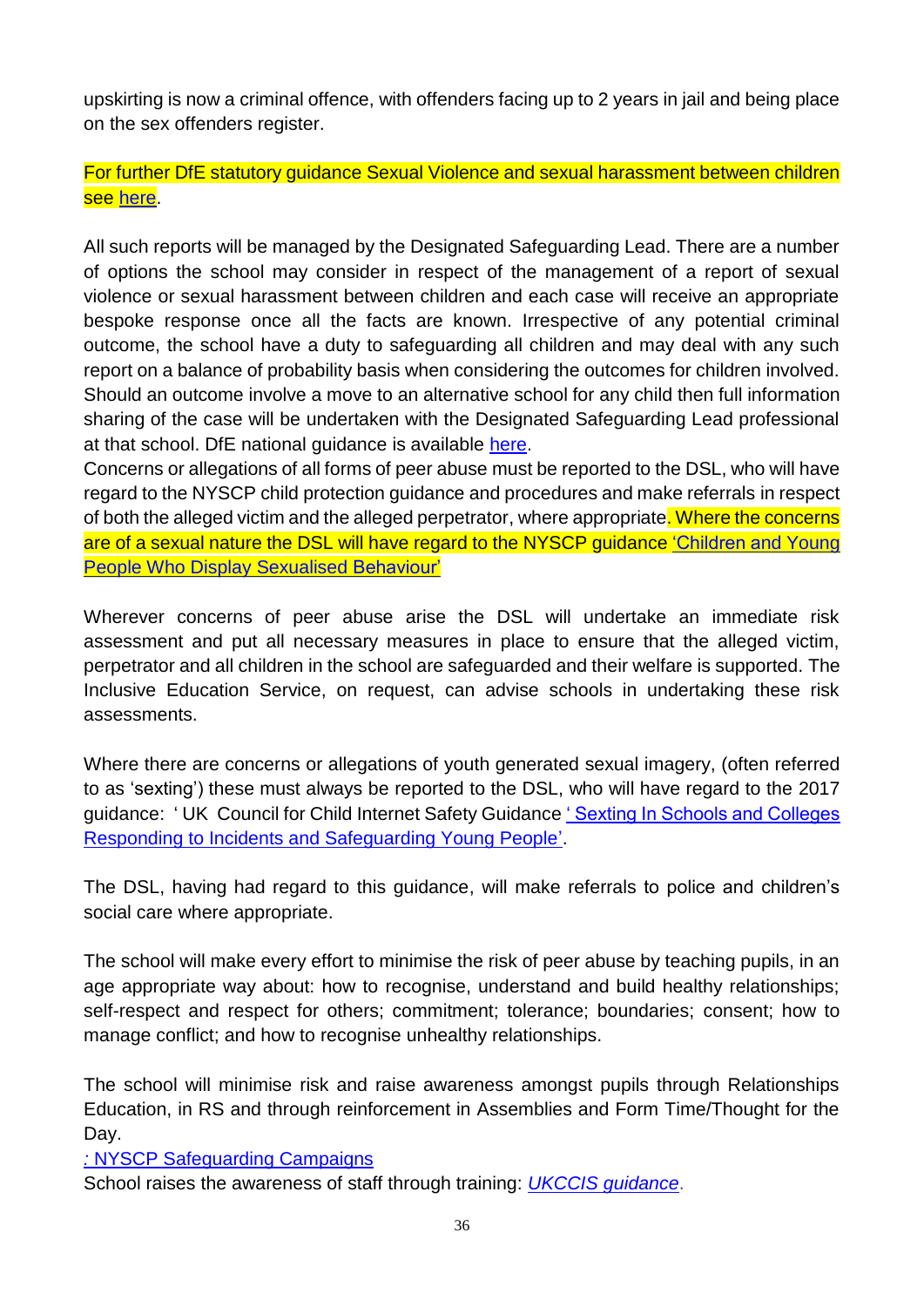#### <span id="page-36-0"></span>**O. Prevent, Protect and Prepare**

Prevent: In order to fulfil the Prevent duty, it is essential that staff are able to identify children who may be vulnerable to radicalisation, and know what to do when they are identified. Protecting children from the risk of radicalisation is seen as part of schools' wider safeguarding duties, and is similar in nature to protecting children from other harms (e.g. drugs, gangs, neglect, sexual exploitation), whether these come from within their family or are the product of outside influences.

- **Extremism** is the vocal or active opposition to our fundamental values, including democracy, the rule of law, individual liberty and the mutual respect and tolerance of different faiths and beliefs. This also includes calling for the death of members of the armed forces.
- **Radicalisation** refers to the process by which a person comes to support terrorism and extremist ideologies associated with terrorist groups.
- **Terrorism** is an action that endangers or causes serious violence to a person/people; causes serious damage to property; or seriously interferes or disrupts an electronic system. The use or threat **must** be designed to influence the government or to intimidate the public and is made for the purpose of advancing a political, religious or ideological cause.

Schools can also build pupils' resilience to radicalisation by promoting fundamental British values and enabling them to challenge extremist views. The Prevent duty is not intended to stop pupils debating controversial issues. On the contrary, school should provide a safe space in which children, young people and staff can understand the risks associated with terrorism and develop the knowledge and skills to be able to challenge extremist arguments. The statutory framework for the Early Years Foundation Stage sets standards for learning, development and care for children from 0-5, thereby assisting their personal, social and emotional development and understanding of the world.

#### **Roles and responsibilities:**

- The strategic Prevent lead in school is Maggie Gee
- They understand the expectations and key priorities to deliver Prevent and this is embedded within safeguarding procedure
- The senior leadership team and governing body are aware of the Prevent Strategy and its objectives
- There is a clear awareness of roles and responsibilities throughout the school, college, setting regarding Prevent
- The Prevent agenda and its objectives has been embedded within the appropriate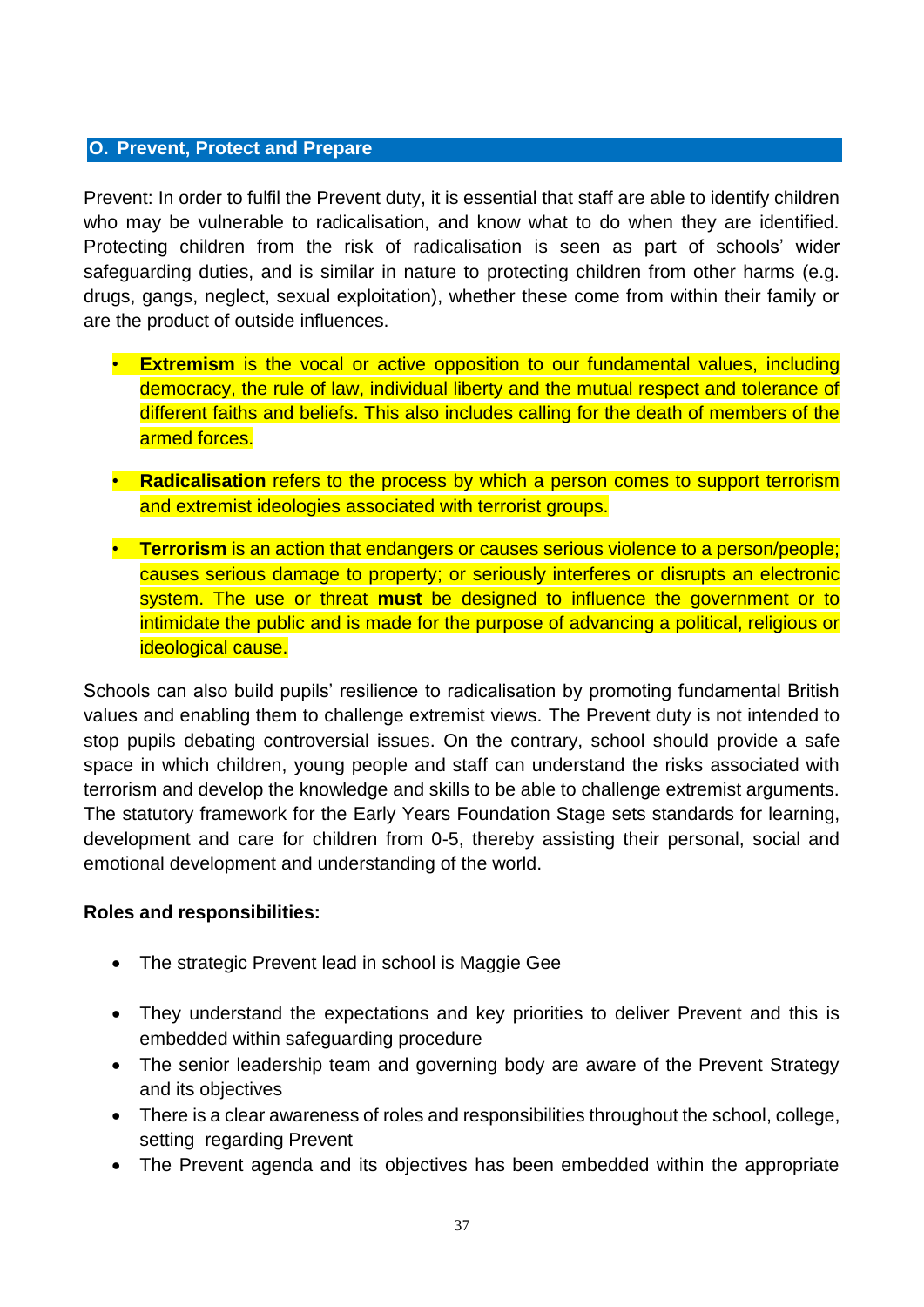safeguarding processes

- The school's premises do not give a platform for extremist speakers and events
- School provides a broad and balanced curriculum that that promotes fundamental British values and Spiritual, Moral, Social and Cultural Education (SMSC), helping protect pupils against extremism and developing strong community cohesion
- Links to curriculum resources can be found in the PSHE Entitlement Framework at http://cyps.northyorks.gov.uk/health-wellbeing-pshe

#### **Training:**

- A training plan is in place so that key staff, including senior leaders and *governors*, understand the risk of radicalisation and extremism and know how to recognise and refer children who may be vulnerable
- Details of training courses including frequency and availability are cascaded to all relevant staff
- Further training on the Prevent agenda, such as around Far Right Extremism is made available to the Safeguarding, pastoral and PSHE leads where appropriate
- There is appropriate staff guidance and literature available to staff on the Prevent agenda
- Staff are aware of curriculum resources and teaching strategies to teach pupils about extremism and the risk of radicalisation
- All staff in the organisation have accessed appropriate prevent training for their role

For further information and links to key documents see: <http://cyps.northyorks.gov.uk/prevent>

North Yorkshire Community Safety Partnership [Working with Individuals Vulnerable to](https://www.safeguardingchildren.co.uk/professionals/practice-guidance/)  [Extremism in Education Settings \(Practice Guidance\)](https://www.safeguardingchildren.co.uk/professionals/practice-guidance/)

The Home Office e-learning training package on **Introduction to the Prevent Duty is** available [here.](https://www.elearning.prevent.homeoffice.gov.uk/edu/screen1.html) All staff and governors should have completed this training.

#### There are 2 further Home Office e-learning modules:

- [Prevent referrals e-learning](https://www.elearning.prevent.homeoffice.gov.uk/prevent_referrals/01-welcome.html) supports staff to make Prevent referrals that are robust, informed and with good intention (eg suitable for DSLs)
- [Channel awareness e-learning](https://www.elearning.prevent.homeoffice.gov.uk/channel_awareness/01-welcome.html) is aimed at staff who may be asked to contribute to or sit on a multi-agency Channel panel

A programme of 'Prevent' training and consultancy is available to schools through [North](http://nyeducationservices.co.uk/)  [Yorkshire Education Services](http://nyeducationservices.co.uk/) and through [NYSCP.](http://www.safeguardingchildren.co.uk/learning-improvement/training-courses)

Updates on Prevent, including teaching resources are provided through the PSHE network and termly newsletter. Please contact Clare Barrowman, health and wellbeing adviser at [clare.barrowman@northyorks.gov.uk](mailto:clare.barrowman@northyorks.gov.uk) for information about training related to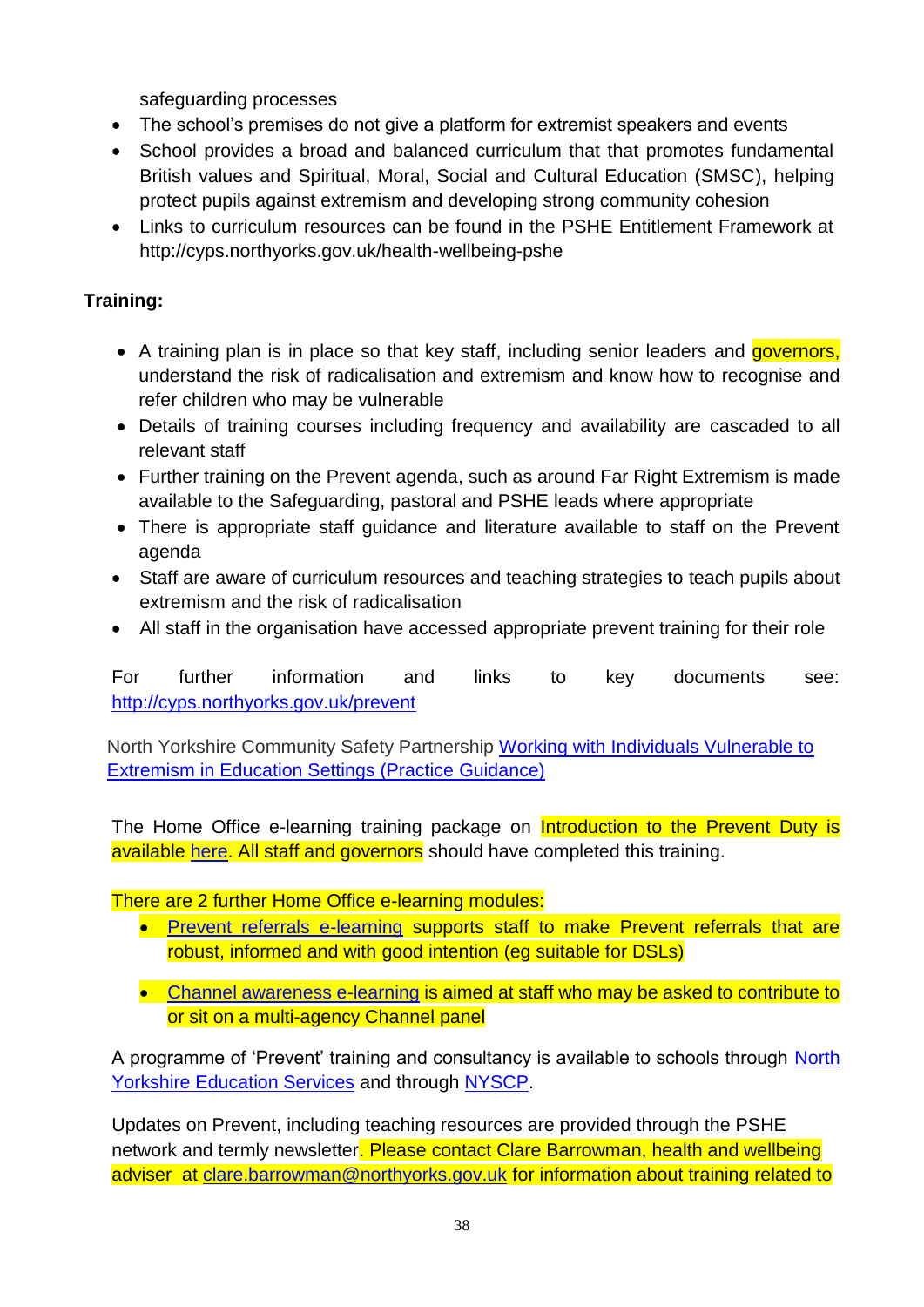#### PSHE

#### **Referrals:**

- An appropriate internal Prevent risk assessment and referral process is in place
- All staff including the Prevent lead/ DSL follows the NYSCP [procedures](https://www.safeguardingchildren.co.uk/professionals/nyscb-procedures/)
- Partner agency communication channels are in place
- An audit trail for notification reports/referrals exists
- Prevent referrals/notifications are managed or overseen by The Prevent lead
- A process is in place to identify and develop 'lessons learnt'

#### **Protect and Prepare:**

As part of the UK Counter Terrorism Strategy (CONTEST), public places are asked to consider the risk of a terrorist attack and what preparations could be made to mitigate that risk. The North Yorkshire Schools' Emergency Procedures guidance, requires schools to:

- Ensure all staff undertake the [Action Counters Terrorism \(ACT\) Awareness](https://ct.highfieldelearning.com/)  **[Training](https://ct.highfieldelearning.com/)**
- Assess the security of the school site and make necessary improvements
- Develop lock down and invacuation procedures
- Teach pupils how to stay safe if they were caught up in an attack- [Run, hide, tell](https://www.counterterrorism.police.uk/advice-for-young-people/) [guidance](https://www.counterterrorism.police.uk/advice-for-young-people/)

The guidance can be accessed at:

<https://cyps.northyorks.gov.uk/school-emergency-response>

#### <span id="page-38-0"></span>**P. Pupil Information**

In order to keep children safe and provide appropriate care for them the school requires accurate and up to date information regarding:

- names (including any previous names), address and date of birth of child
- names and contact details of persons with whom the child normally lives
- names and contact details of all persons with parental responsibility (if different from above)
- emergency contact details (if different from above), ensuring that if the person(s) with parental responsibility is unable to collect this person, who could collect the child and keep them safe until either the person(s) with parental responsibility is available or a more suitable arrangement is made. The school encourages all parents and carers to provide more than one emergency contact, providing the school with additional options to make contact with a responsible adult when a child missing education is identified as a welfare and/or safeguarding concern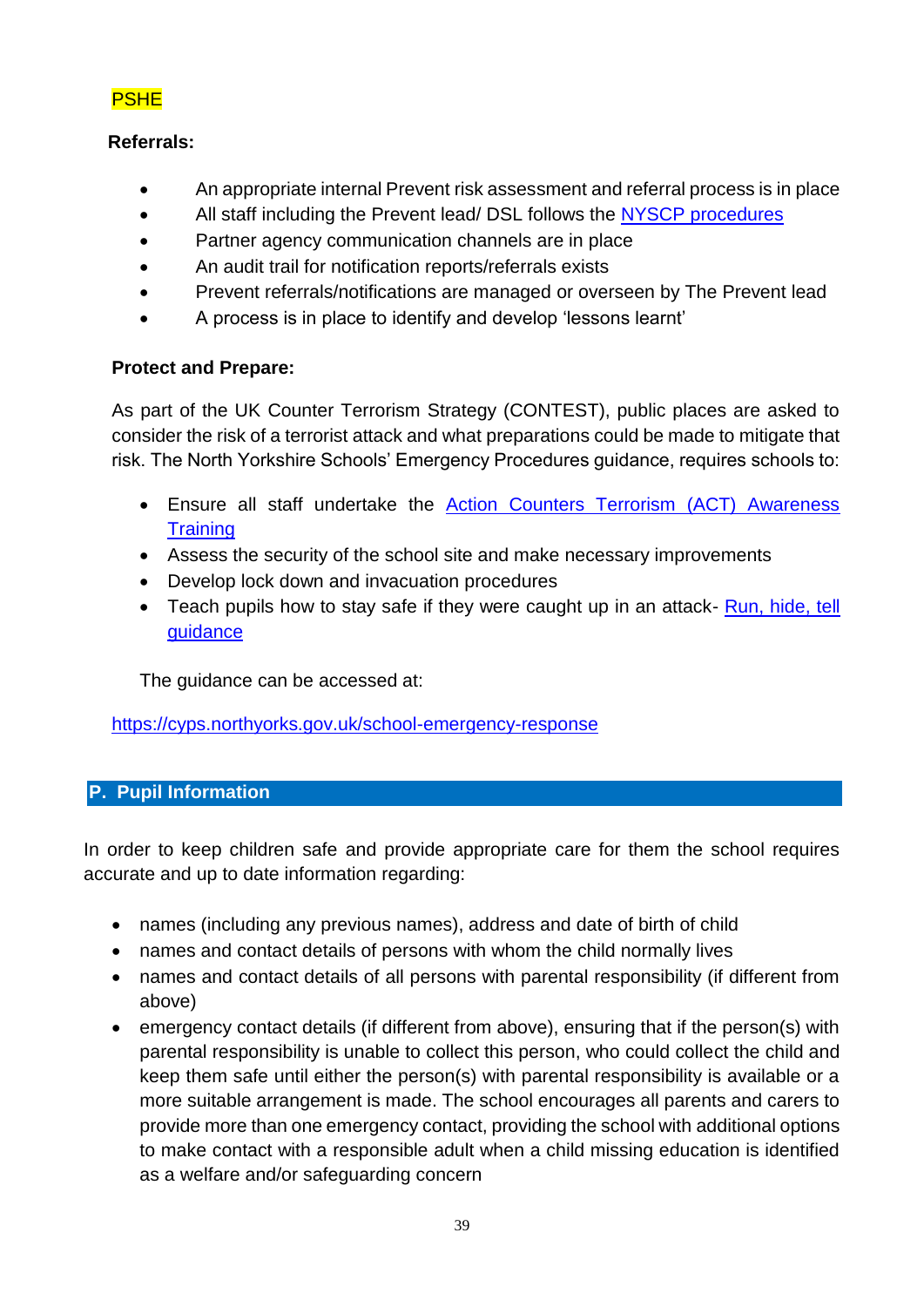- details of any persons authorised to collect the child from school (if different from above)
- any relevant court orders in place including those which affect any person's access to the child (e.g. Residence Order, Contact Order, Care Order, Special Guardianship Order, Injunctions etc.)
- if the child is or has been subject to a Child Protection Plan
- name and contact detail of key persons in other agencies, including GP
- any other factors which may impact on the safety and welfare of the child

The school will collate, store and agree access to this information through the Bromcom MIS

#### <span id="page-39-0"></span>**Q. Related School Safeguarding Policies**

Safeguarding is not just about protecting children from deliberate harm (child protection). It includes:

- protecting children from maltreatment
- preventing impairment of children's health or development
- ensuring that children are growing up in circumstances consistent with the provision of safe and effective care
- taking action to enable all children to have the best outcomes

#### **Safeguarding action may be needed to protect children and learners from:**

- neglect
- physical abuse
- sexual abuse
- emotional abuse
- racist, disability and homophobic, transphobic and biphobic abuse
- gender-based violence/violence against women and girls
- radicalisation and/or extremist behaviour
- child sexual exploitation and trafficking
- child criminal exploitation and county lines
- risks linked to using technology and social media, including online bullying; and the risks of being groomed online for exploitation or radicalisation; and risks of accessing and generating inappropriate content, for example 'sexting'
- the impact of new technologies on sexual behaviour, for example Youth Produced Sexual Imagery, (sexting) and accessing pornography
- teenage relationship abuse
- peer on peer abuse
	- o serious violence, including knife crime
	- o bullying (including online bullying and prejudice-based bullying)
	- o physical abuse such as hitting, kicking, shaking, biting, hair pulling, or otherwise causing physical harm;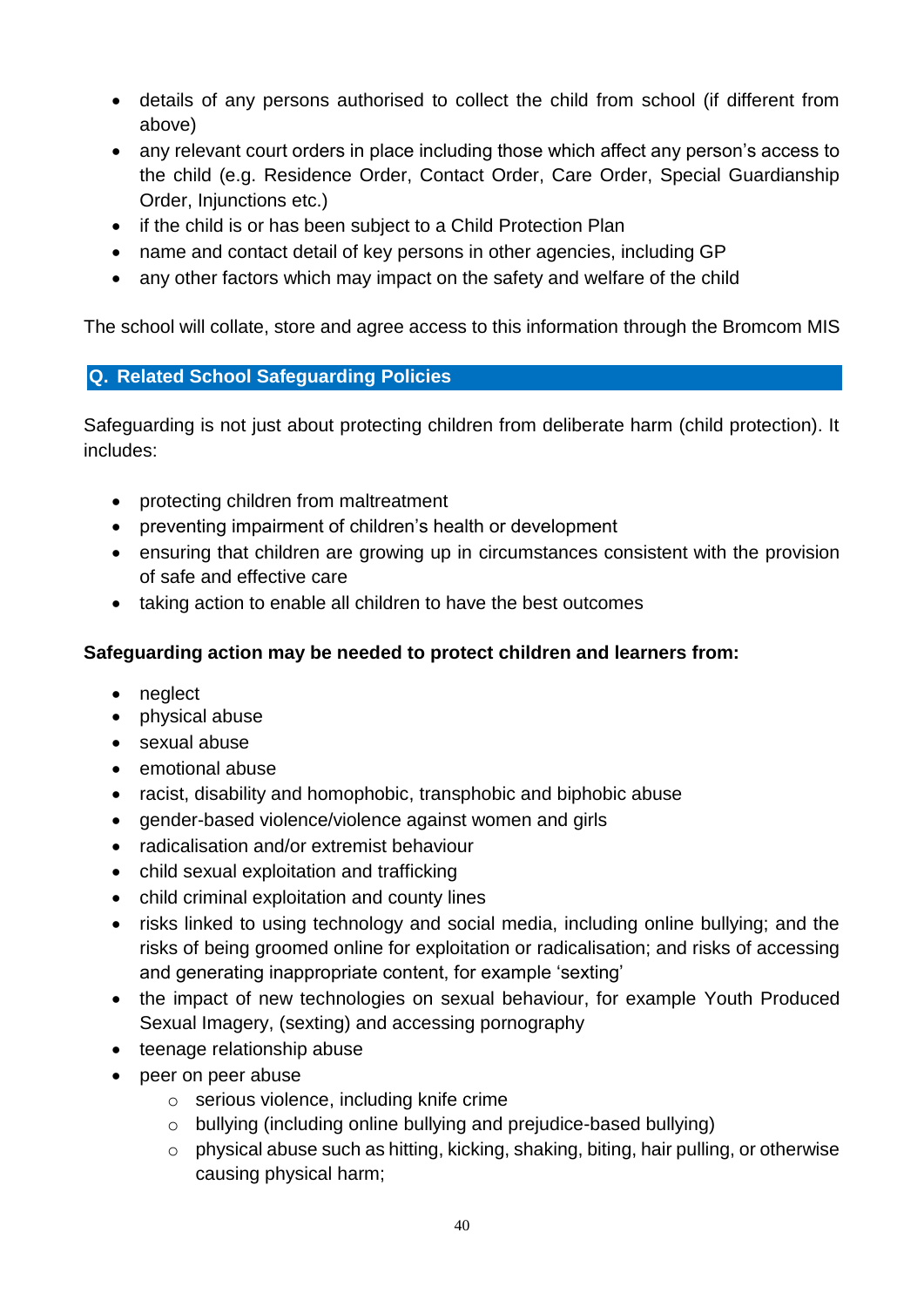- o sexual violence and sexual harassment
- o sexting (also known as youth produced sexual imagery)
- o initiation / hazing type violence and rituals
- o upskirting
- substance/drug misuse
- issues that may be specific to a local area or population, for example gang activity and youth violence
- domestic abuse
- So called 'honour based' abuse
	- o female genital mutilation
	- o forced marriage
	- $\circ$  Breast-ironing  $3$
- faith abuse
- fabricated or induced illness
- mental health issues
- poor parenting, particularly in relation to babies and young children

#### **It relates to aspects of care and education, including**:

- children missing from education
- children with family members in prison
- homelessness
- children's and learners' health and safety and well-being including their mental health
- meeting the needs of children who have special educational needs and/or disabilities
- the use of reasonable force
- meeting the needs of children and learners with medical conditions
- providing first aid
- alternative provision
- intimate care and emotional well-being
- online safety and associated issues
- appropriate arrangements to ensure children's and learners' security, taking into account the local context.
- children not collected from school
- lost children

#### **It relates to other policies including:**

- Private fostering
- Complaints
- Admissions

1

• Safer recruitment

<sup>&</sup>lt;sup>3</sup> Breast-Ironing: Involves flattening a girl's chest with a hot stone or other objects to delay breast growth, as child abuse. CPS legal guidance makes clear to police and prosecutors that breast-ironing is a crime even if it is said that the victim has consented. The offences to be considered by prosecutors include child cruelty and causing or allowing a child to suffer serious harm. Both crimes are punishable by up to ten years in prison.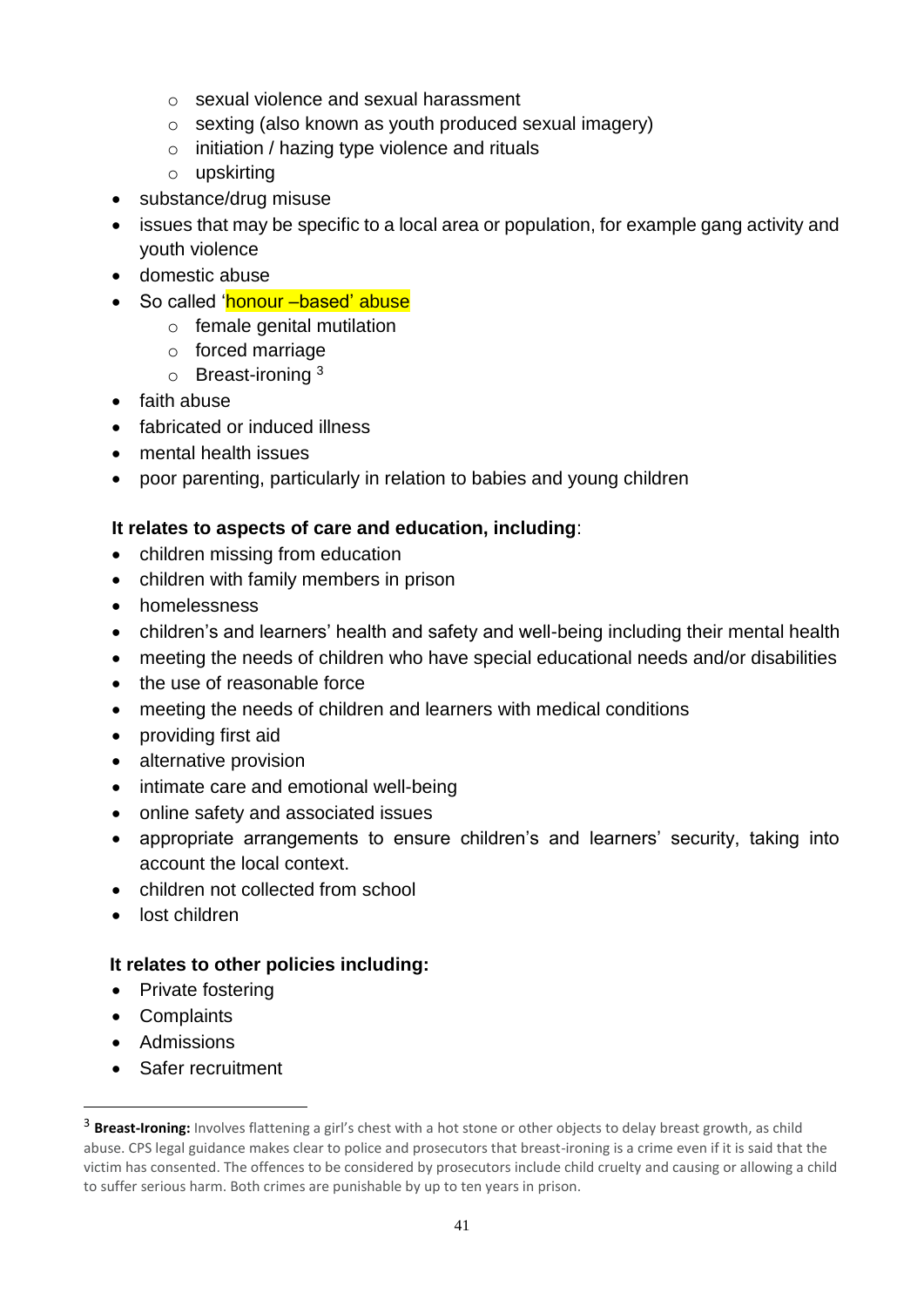- Key person
- Teaching and learning
- Partnership with parents
- Confidentiality
- Record keeping
- Administering medication
- Intimate care
- Disciplinary procedure
- Whistle blowing
- Acceptable use of ICT
- Educational Visits (guidance is available [here](http://visits.northyorks.gov.uk/) (schools will be required to have a Service Level Agreement with NYCC to access this guidance)

[NYCC Guidance](http://cyps.northyorks.gov.uk/health-wellbeing-pshe) for schools is available for PSHE (including relationships and sex education) / Health and Wellbeing

Equalities including lesbian, gay, bisexual and Trans (LGBT) guidance can be accessed [here](https://cyps.northyorks.gov.uk/equalities-and-diversity)

[NYCC Online Safety Guidance](http://cyps.northyorks.gov.uk/online-safety) updated 2020 for schools and settings which includes sample acceptable use polices

New Guidance for [safer working practice for those working with children and young people](https://www.saferrecruitmentconsortium.org/)  [in education settings](https://www.saferrecruitmentconsortium.org/) issued in May 2019

[NYCC: Guidelines](https://cyps.northyorks.gov.uk/sites/default/files/Supporting%20Children%20and%20Families/Equalities%20and%20diversity/Guidelines%20for%20dealing%20with%20and%20reporting%20prejudice%20and%20hate%20based%20incidents%20and%20hate%20crimes,%20Oct%202019.pdf) for dealing with and reporting prejudice based incidents, hate incidents and hate crimes in schools and settings (updated October 2019):

#### **Hate Incident Reporting**

Hate Incidents should be reported to the local authority through the online reporting tool in the NYCC [Guidelines for Dealing with and Reporting Prejudice Based Incidents and Hate](https://cyps.northyorks.gov.uk/sites/default/files/Supporting%20Children%20and%20Families/Equalities%20and%20diversity/Guidelines%20for%20dealing%20with%20and%20reporting%20prejudice%20and%20hate%20based%20incidents%20and%20hate%20crimes,%20Oct%202019.pdf)  Crimes in Schools and Settings. The guidance can be found [here](https://cyps.northyorks.gov.uk/equalities-and-diversity)

Any prejudice based incident, hate incident and / or hate crime must always be reported to the Designated Safeguarding Lead in order to identify appropriate follow-up. Online reports are shared with the multi-agency Hate Crime Working Group, in order to identify common themes and inform future approaches to tackling hate crime.

#### <span id="page-41-0"></span>**R. Serious Violence**

All staff should be aware of indicators, which may signal that children are at risk from, or are involved with serious violent crime. These may include increased absence from school, a change in friendships or relationships with older individuals or groups, a significant decline in performance, signs of self-harm or a significant change in wellbeing, or signs of assault or unexplained injuries. Unexplained gifts or new possessions could also indicate that children have been approached by, or are involved with, individuals associated with criminal networks or gangs. Serious violence may also include knife crime.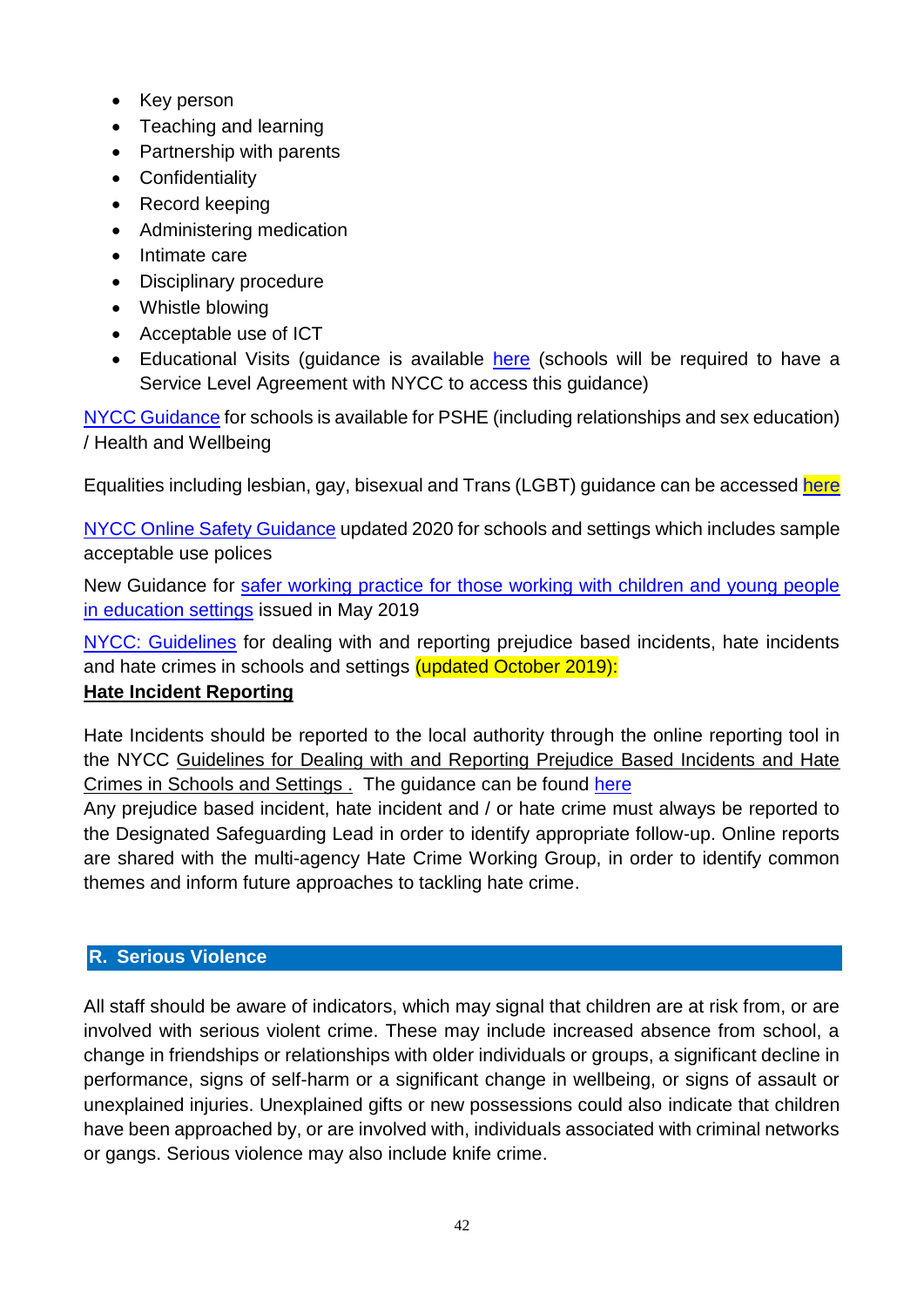All staff should be aware of the associated risks and understand the measures in place to manage these. Advice for schools and colleges is provided in the Home Office's [Preventing](https://www.gov.uk/government/publications/advice-to-schools-and-colleges-on-gangs-and-youth-violence)  [youth violence and gang involvement](https://www.gov.uk/government/publications/advice-to-schools-and-colleges-on-gangs-and-youth-violence) and its [Criminal exploitation of children and vulnerable](https://www.gov.uk/government/publications/criminal-exploitation-of-children-and-vulnerable-adults-county-lines)  [adults: county lines](https://www.gov.uk/government/publications/criminal-exploitation-of-children-and-vulnerable-adults-county-lines) guidance. NYSCP Guidance on Criminal Exploitation and County Lines is [here](https://www.safeguardingchildren.co.uk/professionals/practice-guidance/)

#### <span id="page-42-0"></span>**S. Safer Recruitment and Selection**

The school pays full regard to DfE guidance *Keeping Children Safe in Education 2020*; the Protection of Freedoms Act 2012; the Childcare (Disqualification) and Childcare (Early Years Provision Free of Charge) (Extended Entitlement ) ( Amendment) Regulations 2018 under S75 of the Childcare Act 2006 and [NYCC Schools' Recruitment procedures and guidance](https://cyps.northyorks.gov.uk/hrpages) (login required).

We ensure that all appropriate measures are applied in relation to everyone who works in or on behalf of the school who is likely to be perceived by the children as a safe and trustworthy adult and follow [NYCC guidance](http://cyps.northyorks.gov.uk/hr-safeguarding) on checking volunteers and contractors, and [NYCC](http://visits.northyorks.gov.uk/)  [Education and Skills guidance](http://visits.northyorks.gov.uk/) on checking host families for educational visits and work experience providers.

Safer recruitment practice includes scrutinising applicants, verifying identity and academic or vocational qualifications, obtaining professional and character references, checking previous employment history and ensuring that a candidate has the health and physical capacity for the job. When undertaking interviews, the school has regard to the principles of Value Based Interviewing, guidance can be accessed via [NSPCC](http://www.nspcc.org.uk/)

Where appropriate, the school undertakes checks of/has regard to:

- the Disclosure and Barring Service (DBS)
- the Teacher prohibition list
- the requirements of the Childcare (Early Years Provision Free of Charge) (Extended Entitlement) (Amendment) Regulations 2018 under S75 of the Childcare Act 2006
- any Section 128 direction (Academies, Independent, Free and Maintained Schools)
- A section 128 direction disqualifies a person from holding or continuing to hold office as a governor of a maintained school. When proposing to recruit a Governor, schools should use the Secure Access Portal to check whether the person is barred as a result of being subject to a section 128 direction. It is recommended that this check is recorded and dated on the school Single Central Record (SCR)

All NYCC school staff are made aware that they are required to notify their line manager of any convictions or cautions during employment with the Council or if they receive a Penalty Notice for Damage or a Penalty Notice for Disorder. For those who drive on business at any point during their employment (Authority's vehicle or own vehicle), this includes all motoring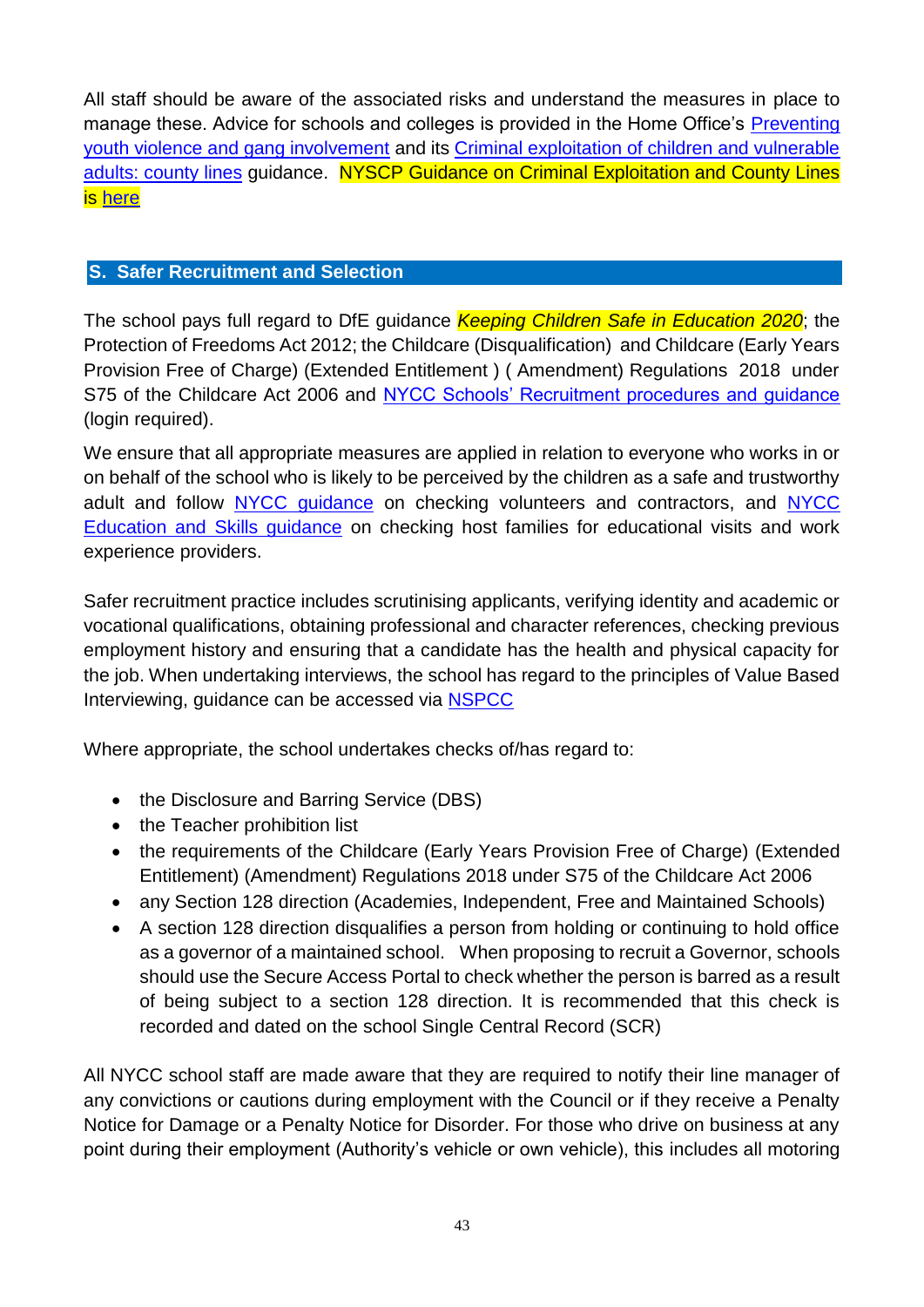offences dealt with through the courts and penalty points on driving licences - whether awarded by a court or through fixed penalty notices.

Early Years' Staff are made aware that they are expected to disclose any convictions, cautions, court orders, reprimands and warnings which may affect their suitability to work with children (whether received before or during their employment at the school/setting) or any circumstances which could lead to consideration of disqualification.

Where staff move from positions that are not providing education into a new position where they are, then they will be treated as a new member of staff and all appropriate checks for the post carried out.

Schools must keep a single central record detailing a range of checks carried out on their staff (including supply staff, and teacher trainees on salaried routes) who work at the school and for independent schools, including academies and free schools, all member of the proprietor body.

Statutory requirements are such that:

- an Enhanced DBS check is obtained for all new paid appointments to the school's workforce
- an Enhanced DBS check is obtained for volunteers further to a risk assessment considering the regularity, frequency, duration and nature of contact with children and the level of supervision of the volunteer by another person engaging in regulated activity (see paragraphs 183 - 188 and Annex F KCSIE 2020)
- schools will satisfy themselves that any contracted staff are DBS checked where appropriate (see paragraphs 196-199 KCSIE 2020)
- schools will ensure that a check of any teacher prohibitions, including interim orders, is made on all teachers (see paragraphs 141 – 143 KCSIE 2020)
- Academies, Independent, Free and Maintained Schools will ensure a check of any Section 128 direction
- all new appointments to the school workforce who have lived outside the UK are subject to additional checks as appropriate
- schools must satisfy themselves that agency and third-party staff have undergone the necessary checks by seeking confirmation from the relevant employer
- identity checks must be carried out on all appointments to the school workforce before the appointment is made
- for volunteers, the Headteacher has undertaken a risk assessment to decide whether to obtain an enhanced DBS certificate for any volunteer not engaging in regulated activity. The Headteacher has considered the nature of the work with children; what is known about the volunteer, including formal or informal information offered by staff, parents and other volunteers; whether the volunteer has other employment or undertakes activities where referees can advise on suitability; and whether the role is eligible for an enhanced DBS check. Details of the risk assessment will be recorded.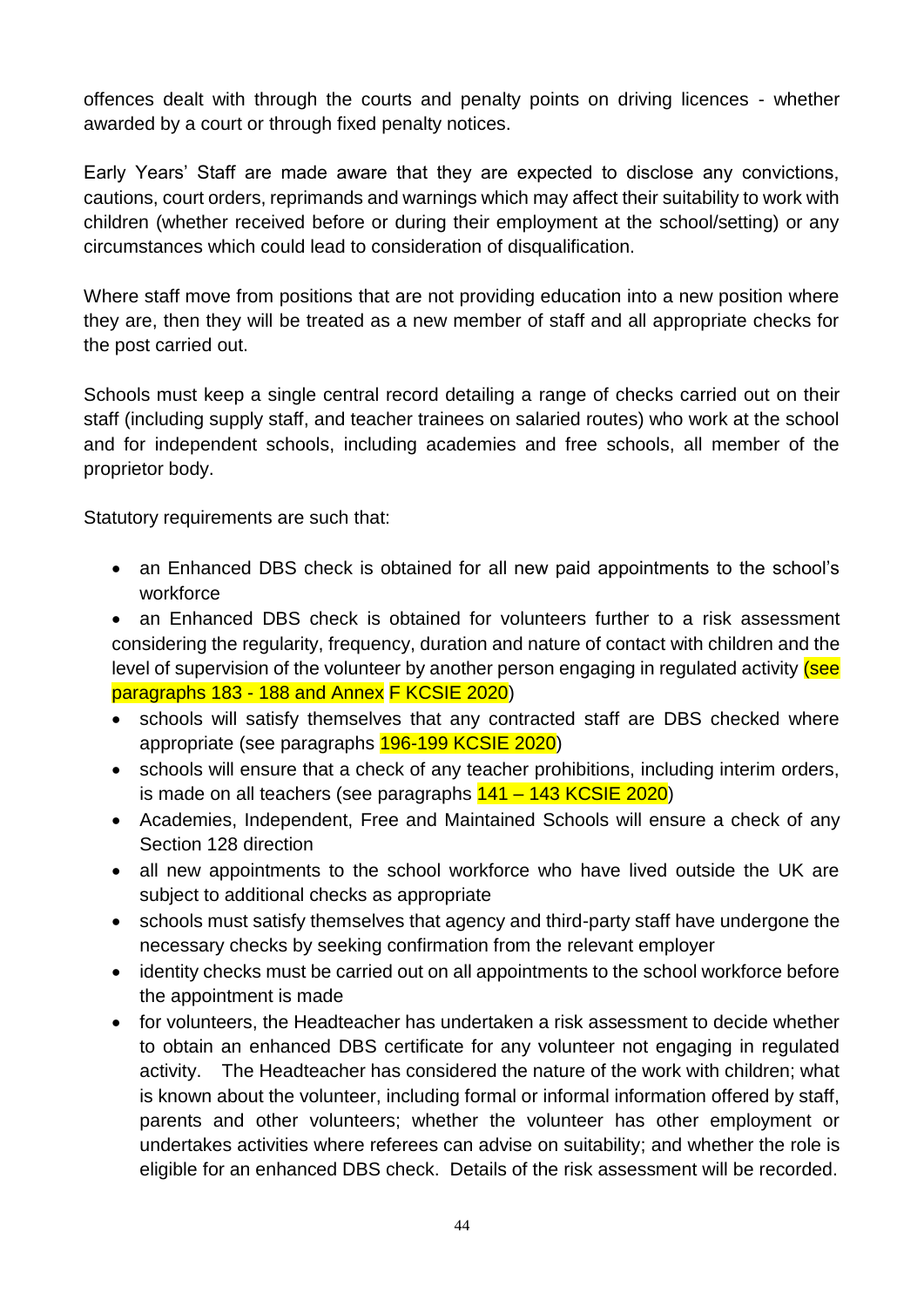#### **Childcare Disqualification**

For staff who work in childcare provision or who are directly concerned with the management of such provision, schools need to ensure that appropriate checks are carried out to ensure that individuals are not disqualified under the 2018 Childcare Disqualification Regulations. <http://www.legislation.gov.uk/uksi/2018/794/contents/made>

Since 1 January 2010 it has been mandatory that any appointments of maintained school staff are made by a recruitment panel that includes at least one person who has been trained in safer recruitment. Ofsted will request evidence as part of their inspections that each recruitment panel meets this requirement.

Chris Burt (Headteacher) and Jo Wicks (School Governor) and Tess Beaumont, Alison Taylor, Dawn Peach, Jane Rowland, , Clare Dowson, Jo Smith, Ruth McQuire, Chris Ives Gill Soper have undertaken training in Safer Recruitment and one of the above will be involved in all staff and volunteer appointments and arrangements (including, where appropriate, contracted services).

Training is available as follows:

- Accredited face to face training for individuals or groups of schools through North [Yorkshire Education Services](http://nyestraining.co.uk/)
- [NSPCC on line and face to face training](https://www.nspcc.org.uk/what-you-can-do/get-expert-training/safer-recruitment-training/)

#### **Visitors**

"Schools do not have the power to request DBS checks and barred list checks, or ask to see DBS certificates, for visitors (for example children's relatives or other visitors attending a sports day). Headteachers and principals should use their professional judgment about the need to escort or supervise visitors."

#### *KCSIE 2020*

#### <span id="page-44-0"></span>**T. Safer Working Practice**

"All staff members should be aware of systems within their school which support safeguarding and these should be explained to them as part of staff induction. This includes: the school's child protection policy; the school's staff behaviour policy (sometimes called a code of conduct); the safeguarding response to children who go missing from education; and the role of the designated safeguarding lead (including the identity of the designated safeguarding lead and any deputies)."

#### *KCSIE 2020*

This guidance was updated in May 2019 via the safer recruitment consortium, this guidance can be accessed [here](https://www.saferrecruitmentconsortium.org/)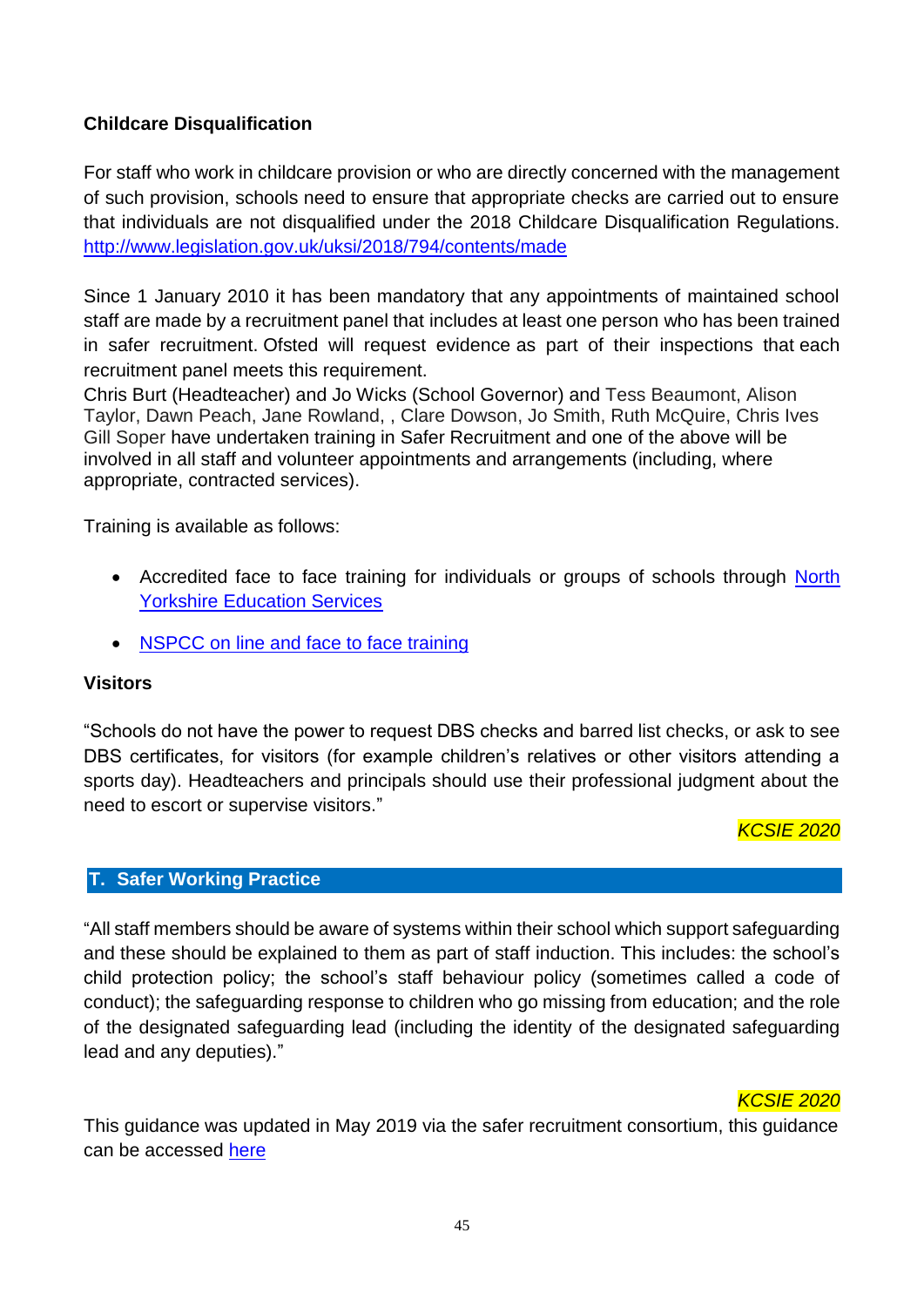#### **Staff behaviour policy**

Schools are required to have in place a staff behaviour policy, (sometimes called a code of conduct). The school adopts and makes all staff and volunteers aware on induction of the *Guidance for Safer Working Practice for those working with Children and Young People in Education Settings* can be accessed [here](http://cyps.northyorks.gov.uk/child-protection-and-safeguarding-schools) and [here.](http://www.saferrecruitmentconsortium.org/) In addition the information provided by the [NSPCC](http://www.nspcc.org.uk/preventing-abuse/child-abuse-and-neglect/grooming/) to ensure that staff are aware of behaviours which should be avoided and that staff and children are safe.

Safer working practice ensures that pupils are safe and that all staff:

- are responsible for their own actions and behaviour and should avoid any conduct which would lead any reasonable person to question their motivation and intentions
- work in an open and transparent way
- discuss and/or take advice from school management over any incident which may give rise to concern
- record any incidents or decisions made
- apply the same professional standards regardless of gender or sexuality
- are aware that breaches of the law and other professional guidelines could result in criminal or disciplinary action being taken against them

#### <span id="page-45-0"></span>**U. Staff Induction and Training**

School governors and proprietors are responsible for ensuring that staff are competent to carry out their responsibilities for safeguarding and promoting the welfare of children and creating an environment where they feel able and are supported in their safeguarding role.

Schools should, through training needs analysis, determine what level of training individual staff will require, depending on their roles and responsibilities.

Staff must be able to:

- understand the policy and procedures
- understand individual staff responsibilities to ensure that concerns for the safety of a child are effectively addressed
- identify signs of possible abuse and neglect at the earliest opportunity
- be aware of and understand their role in the early help process
- respond to concerns in a timely and appropriate way
- communicate appropriately with children
- understand the role of the DSL
- be aware of external avenues for notifying concerns including the use of escalation and whistle-blowing procedures
- comply with record-keeping requirements
- recognise grooming behaviour by adults including inappropriate sexual comments; excessive one-to-one attention or inappropriate sharing of images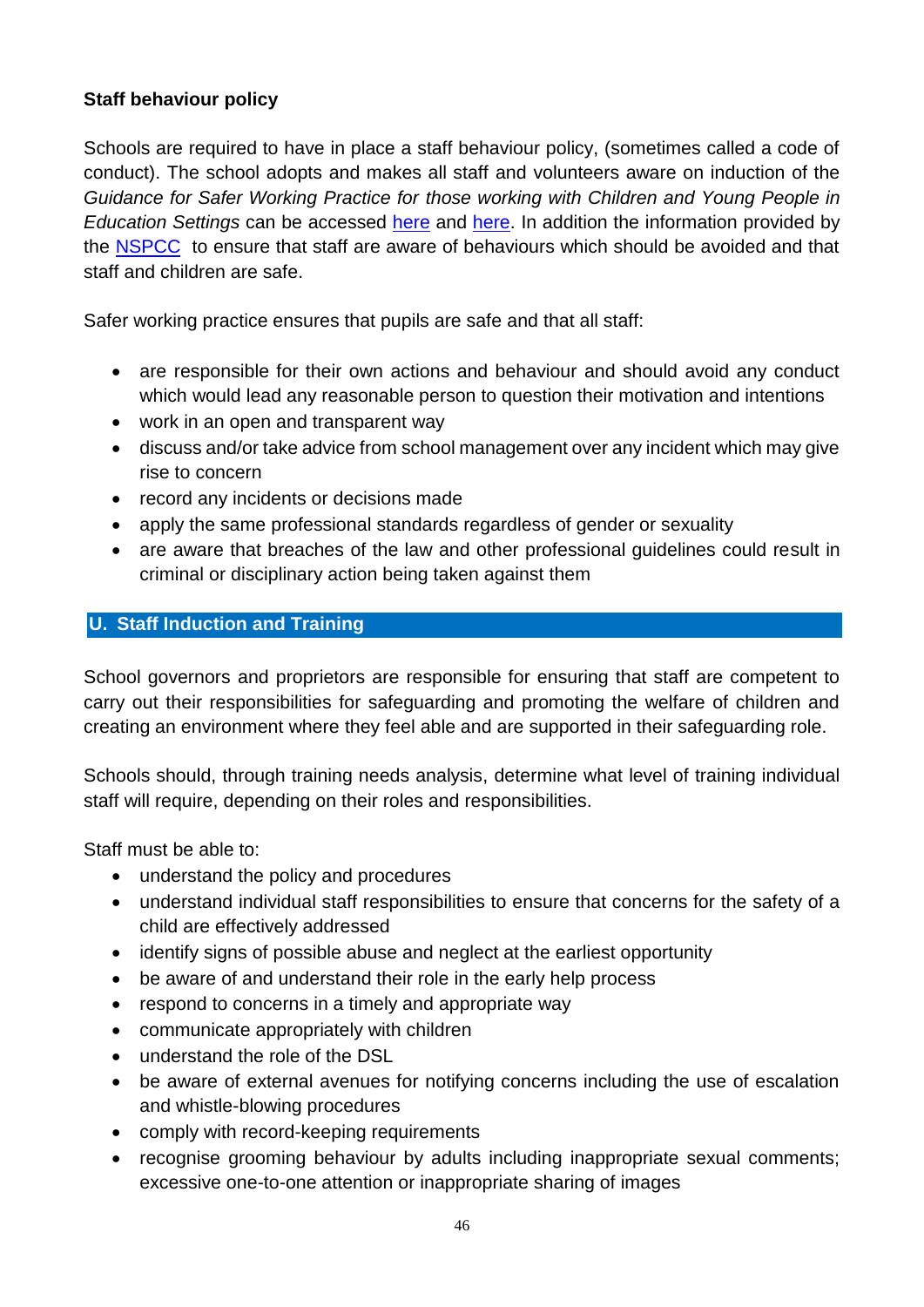- recognise normal and concerning sexual behaviours of children
- have up to date knowledge of safeguarding issues
- understand the requirements of the Prevent duty on protecting children from radicalisation
- recognise the unique risks associated with on line safety
- recognise the additional risks that children with SEN and disabilities face online
- understand the safeguarding response to children who go missing from education

#### **Induction**

All staff (including temporary staff, school governors and volunteers) are provided with the school's child protection policy, the behaviour policy, the staff behaviour policy (code of conduct), information on the safeguarding response of children who go missing from education and informed of school's child protection arrangements including the role and identity of the DSL and any deputies.

They should undergo safeguarding and child protection training (including on line safety).

All staff should read and understand at least part one of Keeping Children Safe in Education 2020 and all leaders and staff who work directly with children should read Annex A of Keeping Children Safe in Education 2020.

Safeguarding Children: New Online Learning Child Protection Basic Awareness Package can be accessed via the NYSCP site [here.](http://www.safeguardingchildren.co.uk/learning-improvement/training-courses) This training is free to access for all schools.

#### **Staff training**

In addition to the training at induction, staff training should be regularly updated.

All staff should also receive regular safeguarding and child protection updates (for example via email, e-bulletins, staff meetings) as required, and at least annually, to provide them with the relevant skills and knowledge to safeguard children effectively.

#### **DSL Training**

The designated safeguarding lead and any deputies should undergo training to provide them with the knowledge and skills to carry out the role. The training should be updated every two years.

In addition to their formal training, their knowledge and skills should be updated (for example via e-bulletins, meeting with other DLSs, or taking time to ready and digest safeguarding developments), at regular intervals and at least annually to keep up with any developments relevant to their role.

#### **Child Protection Training Resources**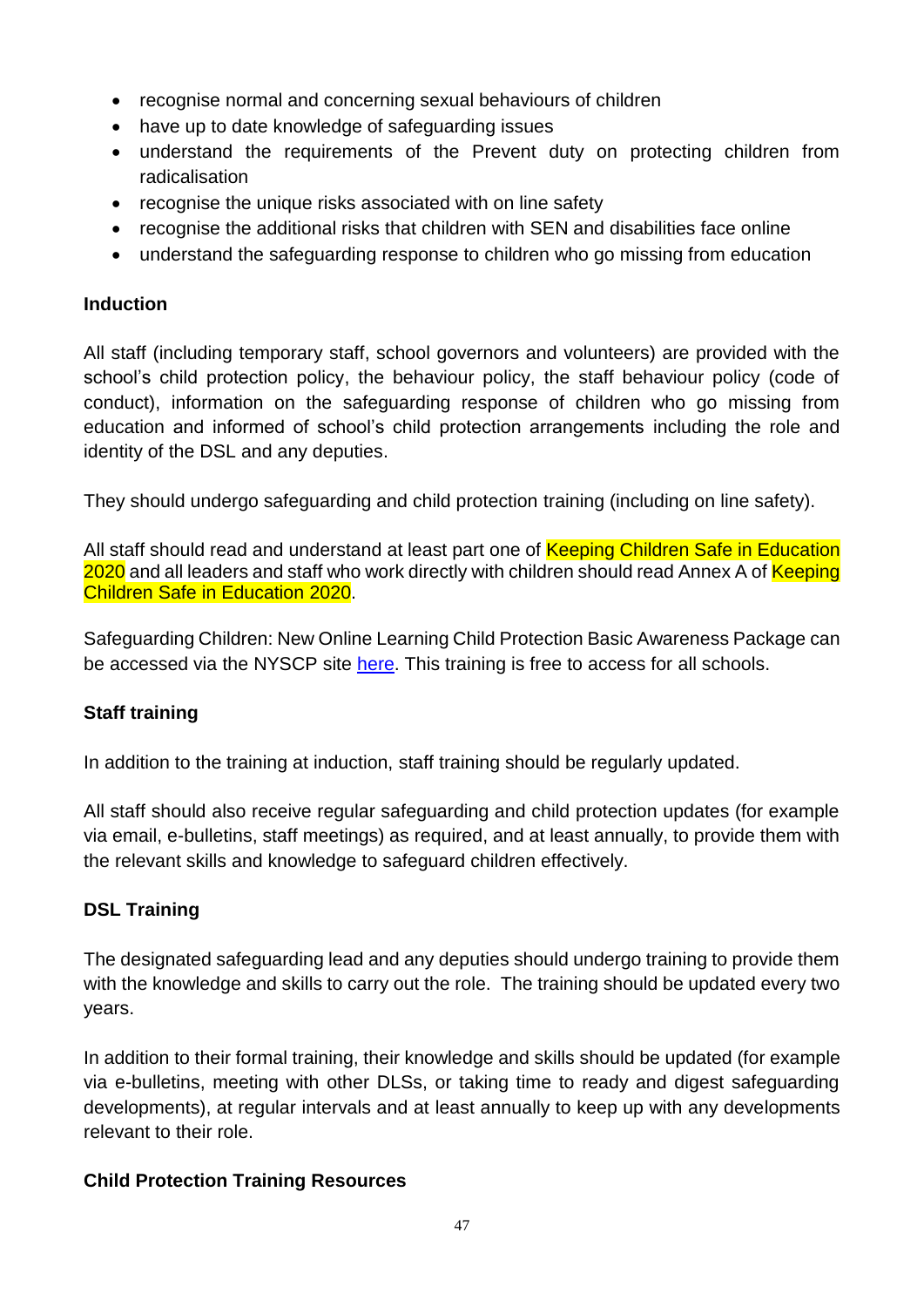Training for DSLs and staff can be accessed via North Yorkshire Education Services, or any other suitable alternative provider/s.

The **Comprehensive Child Protection Pathway Course** CCPP is an NYCC course for DSLs who may be invited to child protection conferences. This and other courses are available on [NYES](http://www.nyestraining.co.uk/) or [here](http://www.safeguardingchildren.co.uk/learning-improvement/training-courses) through NYSCP

NSPCC Courses can be accessed [here](https://learning.nspcc.org.uk/training/schools/)

#### **School Governors**

In addition to undertaking safeguarding and child protection training, governors should also undertake training to ensure they are familiar with their responsibilities for the management of safeguarding as detailed in part two of **KCSIE 2020**.

#### **Online Safety**

Training is available from NYCC Education and Skills team [here](http://nyeducationservices.co.uk/)

[Female Genital Mutilation training](http://www.fgmelearning.co.uk/)

[Domestic Abuse Basic Awareness training](https://courses.idas.org.uk/)

[Forced Marriage](https://www.gov.uk/forced-marriage) Guidance

[Introduction to Prevent E-Learning](https://www.elearning.prevent.homeoffice.gov.uk/)

Action Counters [Terrorism \(ACT\) Awareness Training](https://ct.highfieldelearning.com/)

[Managing Sexualised Behaviour in Schools](https://learning.nspcc.org.uk/training/schools/managing-sexualised-behaviour-in-schools-online-courses/)

[Suicide Prevention](https://www.hee.nhs.uk/news-blogs-events/news/new-health-education-england-learning-tool-help-health-professionals-spot-early-warning-signs)

#### <span id="page-47-0"></span>**V. Supervision, Support and Advice for Staff**

All staff are given sufficient time, funding, supervision and support to fulfil their child welfare and safeguarding responsibilities effectively.

At St Aidan's school, supervision provides support, coaching and training for staff and promotes the interests of children and fosters a culture of mutual support, teamwork and continuous improvement which encourages the confidential discussion of sensitive issues.

Supervision provides opportunities for staff to:

- discuss any issues particularly concerning children's development or wellbeing;
- identify solutions to address issues as they arise; and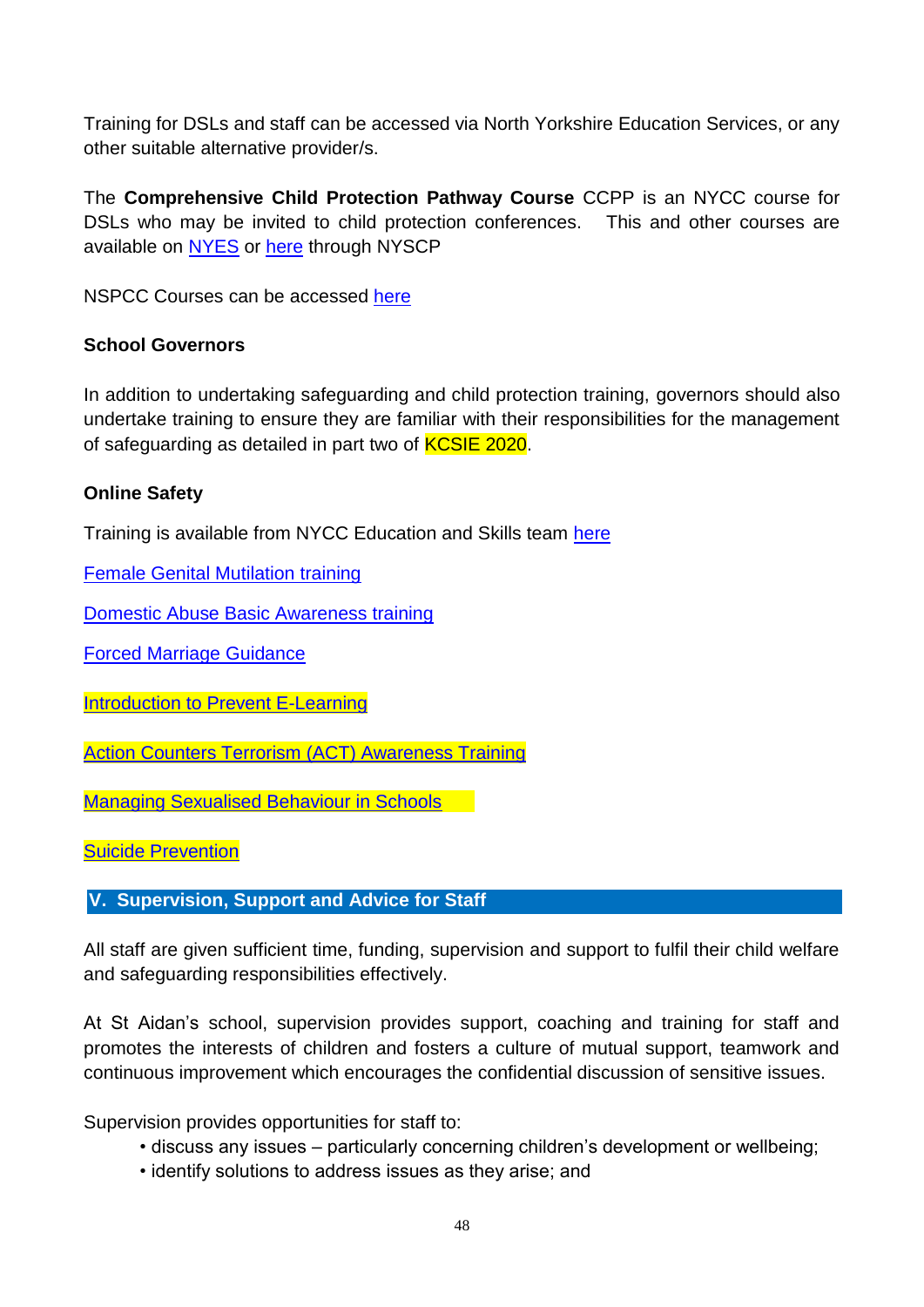• receive coaching to improve their personal effectiveness.

Regular staff appraisals are carried out to review their practice to ensure they improve; identify any training needs and secure opportunities for continued professional development for staff.

Staff will be supported and supervised by their line manager. The designated safeguarding lead will be supported by the Headteacher. Child Protection advice and support is available from NYCC as above Appendix C

### <span id="page-48-0"></span>**W. The Use of 'Reasonable Force' in Schools and Colleges**

There are circumstances when it is appropriate for staff in schools and colleges to use reasonable force to safeguard children and young people. The term 'reasonable force' covers the broad range of actions used by staff that involve a degree of physical contact to control or restrain children. This can range from guiding a child to safety by the arm, to more extreme circumstances such as breaking up a fight or where a young person needs to be restrained to prevent violence or injury. 'Reasonable' in these circumstances means 'using no more force than is needed'. The use of force may involve either passive physical contact, such as standing between pupils or blocking pupil's path, or active physical contact such as leading a pupil by the arm out of the classroom.

When using reasonable force in response to risks presented by incidents involving children with SEN or disabilities or with medical conditions, schools should in considering the risks carefully recognise the additional vulnerability of these groups.

#### <span id="page-48-1"></span>**X. Vulnerable Children**

All staff are particularly sensitive to signs that may indicate possible safeguarding concerns and follow appropriate NYSCP/LA guidance: *(School may wish to add to this policy, specific references to their internal procedures and any related policies with reference to below)*

- **Carrying Knives / Offensive weapons**
- **[Elective Home Education](https://cyps.northyorks.gov.uk/elective-home-education)**
- [Poor or irregular attendance and persistent lateness at school](http://cyps.northyorks.gov.uk/school-attendance)
- *Children and the courts*
	- o *[Advice for 5-11 year olds witnesses in criminal courts](https://www.gov.uk/government/publications/young-witness-booklet-for-5-to-11-year-olds)*
	- o *[Advice for 1-12 year olds witnesses in criminal courts](https://www.gov.uk/government/publications/young-witness-booklet-for-12-to-17-year-olds)*
	- o *[CAFCASS](https://www.cafcass.gov.uk/)*
- Children Missing Education: **[National](https://www.gov.uk/government/publications/children-missing-education) and [NYCC](http://cyps.northyorks.gov.uk/children-missing-education) guidance**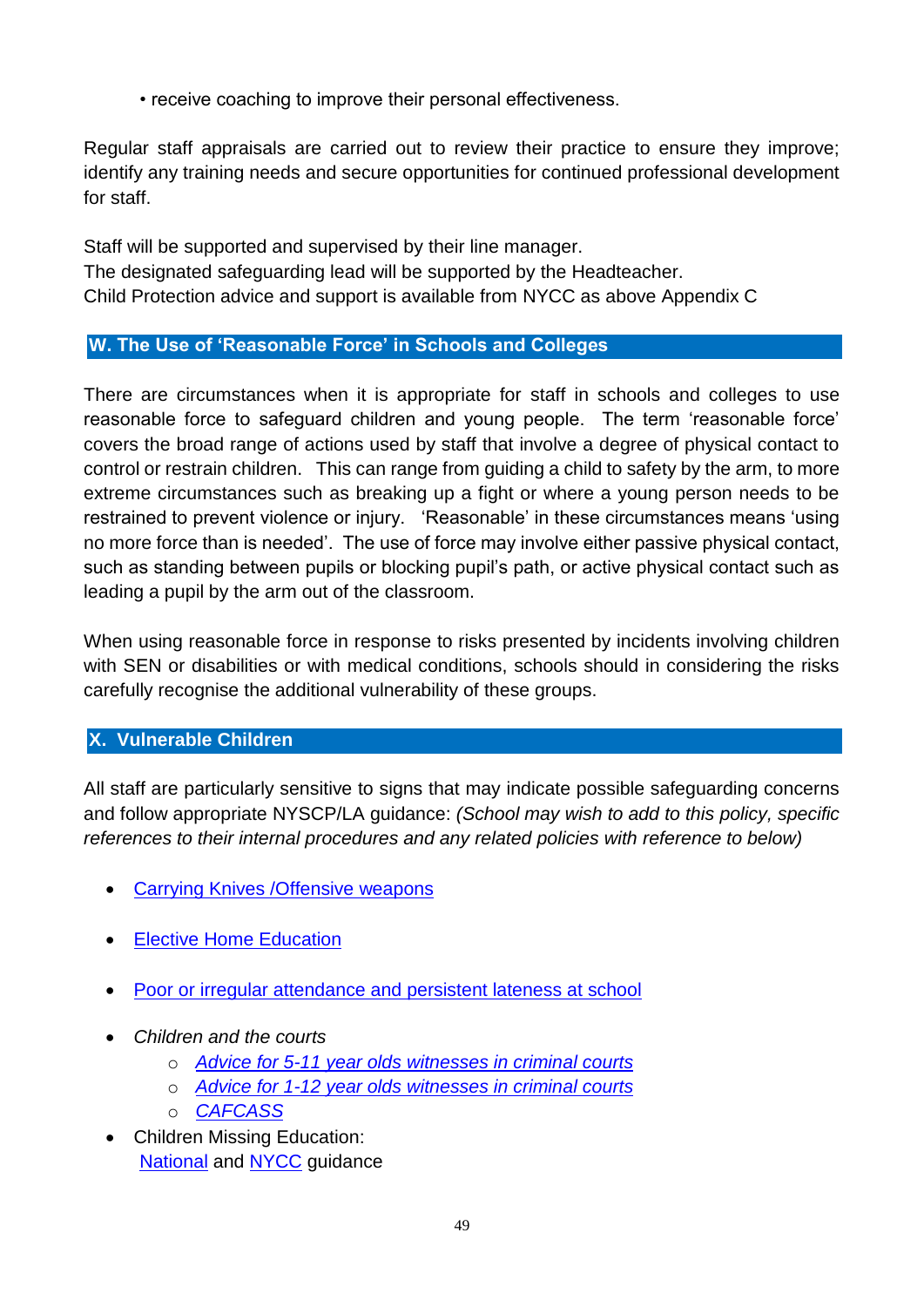- Children Missing from Home or Care: [National](https://www.gov.uk/government/publications/children-who-run-away-or-go-missing-from-home-or-care) and [NYSCP](https://www.safeguardingchildren.co.uk/professionals/practice-guidance/) guidance
- Children with a Family Member in Prison
	- o **[NICCO](https://www.nicco.org.uk/)** guidance
- Children and the Court System (CAFCASS guidance / KCSIE 2020 page 90)
- [Children not collected](http://cyps.northyorks.gov.uk/child-protection-and-safeguarding-schools)
- [Children Privately fostered](http://www.safeguardingchildren.co.uk/professionals/private-fostering)
- Child Sexual Exploitation/Grooming:
	- o **[National](https://www.gov.uk/government/publications/child-sexual-exploitation-definition-and-guide-for-practitioners) and [NYSCP](http://www.safeguardingchildren.co.uk/professionals/practice-guidance)** guidance
	- o [Online training](http://www.safeguardingchildren.co.uk/learning-improvement/training-courses)
- **[Child Criminal Exploitation: County Lines](https://www.gov.uk/government/publications/criminal-exploitation-of-children-and-vulnerable-adults-county-lines) and [NYSCP](http://www.safeguardingchildren.co.uk/professionals/practice-guidance/) guidance**
- [Children who are Bullied](https://www.gov.uk/government/publications/preventing-and-tackling-bullying)
- Children who self-harm and suicidal behaviour:
	- o [North Yorkshire Pathway of support for children and young people with self](https://www.safeguardingchildren.co.uk/professionals/practice-guidance/)[harming behaviour and/or suicidal ideation](https://www.safeguardingchildren.co.uk/professionals/practice-guidance/)
	- o [Online training](http://www.safeguardingchildren.co.uk/learning-improvement/training-courses)
	- [Children who Sexually Harm](https://www.safeguardingchildren.co.uk/professionals/practice-guidance/) o [NSPCC Managing Sexualised Behaviour Training \(charge applicable\)](https://learning.nspcc.org.uk/training/harmful-sexual-behaviour-hsb-schools)
- [Contextual Safeguarding](https://contextualsafeguarding.org.uk/about/what-is-contextual-safeguarding)
	- Domestic Abuse [and Impact on Children](https://www.safeguardingchildren.co.uk/professionals/practice-guidance/)
		- o [Training](http://www.safeguardingchildren.co.uk/learning-improvement/training-courses)
	- Drugs Advice for Schools
		- o [NYCC Substance Misuse Guidance for schools](https://cyps.northyorks.gov.uk/health-wellbeing-pshe)
		- o [Drugs: advice for schools](https://www.gov.uk/government/publications/drugs-advice-for-schools)
		- o [Drug Strategy 2017](https://www.gov.uk/government/publications/drug-strategy-2017)
		- o [Information and advice on drugs](https://www.talktofrank.com/)
		- o [ADEPIS platform sharing information and resources for schools: covering](https://www.gov.uk/government/news/government-funds-school-resource-for-drug-and-alcohol-prevention)  [drug \(&alcohol\) prevention](https://www.gov.uk/government/news/government-funds-school-resource-for-drug-and-alcohol-prevention)
- Honour Based Abuse (including Female Genital Mutilation, Forced Marriage and Breast-ironing)